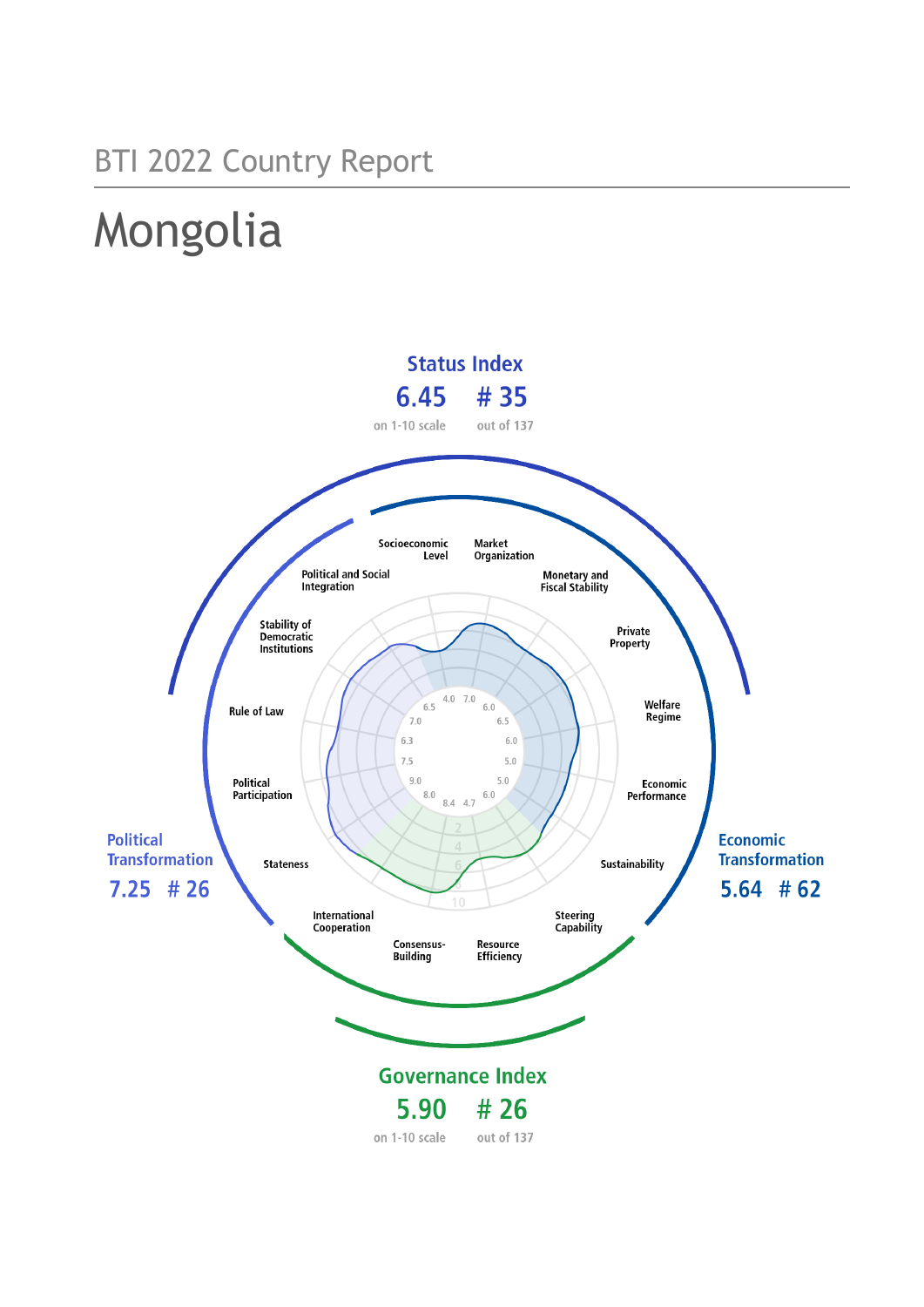This report is part of the **Bertelsmann Stiftung's Transformation Index (BTI) 2022**. It covers the period from February 1, 2019 to January 31, 2021. The BTI assesses the transformation toward democracy and a market economy as well as the quality of governance in 137 countries. More on the BTI at [https://www.bti-project.org.](https://www.bti-project.org/)

Please cite as follows: Bertelsmann Stiftung, BTI 2022 Country Report — Mongolia. Gütersloh: Bertelsmann Stiftung, 2022.

This work is licensed under a **Creative Commons Attribution 4.0 International License**.

#### **Contact**

Bertelsmann Stiftung Carl-Bertelsmann-Strasse 256 33111 Gütersloh Germany

**Sabine Donner** Phone +49 5241 81 81501 sabine.donner@bertelsmann-stiftung.de

**Hauke Hartmann** Phone +49 5241 81 81389 hauke.hartmann@bertelsmann-stiftung.de

**Claudia Härterich** Phone +49 5241 81 81263 claudia.haerterich@bertelsmann-stiftung.de

#### **Sabine Steinkamp** Phone +49 5241 81 81507 sabine.steinkamp@bertelsmann-stiftung.de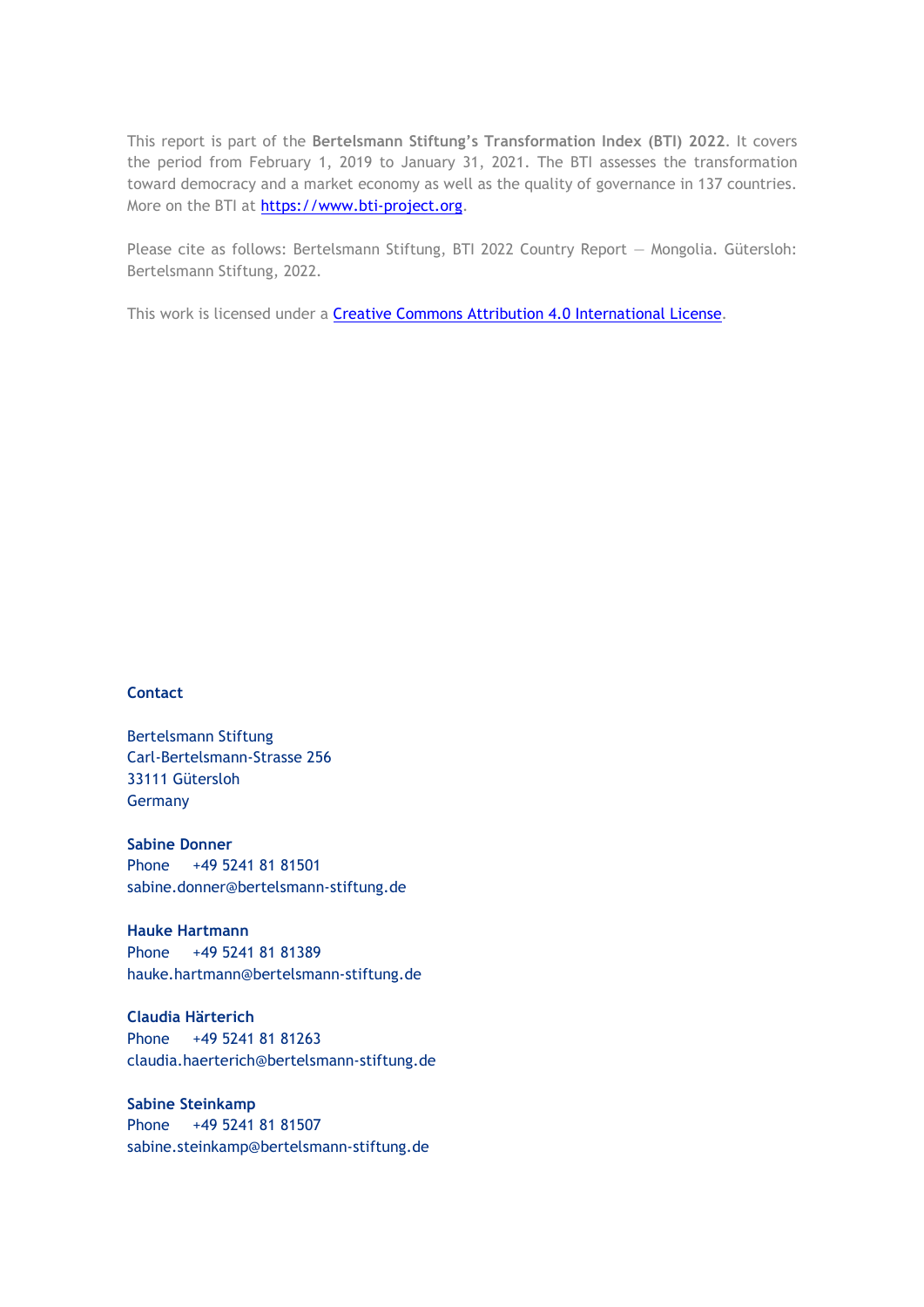#### **Key Indicators**

| Population               | M      | 3.3  | HDI                            | 0.737 | GDP p.c., PPP $\ S$          | 12101 |
|--------------------------|--------|------|--------------------------------|-------|------------------------------|-------|
| Pop. growth <sup>1</sup> | % p.a. | 1.6  | HDI rank of 189                | 99    | Gini Index                   | 32.7  |
| Life expectancy          | vears  | 69.9 | UN Education Index             | 0.736 | Poverty <sup>3</sup><br>$\%$ | 5.0   |
| Urban population %       |        | 68.7 | Gender inequality <sup>2</sup> | 0.322 | Aid per capita               | 97.5  |
|                          |        |      |                                |       |                              |       |

Sources (as of December 2021): The World Bank, World Development Indicators 2021 | UNDP, Human Development Report 2020. Footnotes: (1) Average annual growth rate. (2) Gender Inequality Index (GII). (3) Percentage of population living on less than \$3.20 a day at 2011 international prices.

## Executive Summary

In November 2019, the State Great Khural enacted amendments to the constitution to reduce excessive interference of parliament in the executive functions of the government. Further amendments limited the president's term from a maximum of 8 years (two terms) to 6 years (one term only) and improved the independent and transparent functioning of the Judicial General Council. Following the amendments, the Mongolian People's Party (MPP) reformers succeeded in gaining a broad-based consensus and won parliamentary approval of the Law on Judiciary in January 2021, which introduced crucial reforms to re-establish the independence of – and public trust in  $-$  the judiciary.

The government made significant improvements in its fiscal performance, under the IMF program, primarily through stricter control on public spending, both recurrent and capital expenditures, in 2018 and 2019. However, Mongolia experienced its first recession since 2009 due to the COVID-19 pandemic in 2020 and the government's emergency measures, which resulted in weak external and internal demand. The fiscal balance deteriorated from 1.4% in 2019 to -11.4% in 2020 and government debt increased from 69.5% in 2019 to 83% in 2020.

Mongolia's fight against the COVID-19 pandemic was widely praised by domestic and international observers (including the WHO) until the first community transmission was recorded in November 2020. The success of the government's mitigation measures helped the incumbent party MPP gain a landslide victory in that year's parliamentary election.

A total of 606 candidates, representing 13 political parties and four coalitions, as well as 121 independents, competed in the 2020 parliamentary election. The voter turnout was 73%, despite COVID-19-related restrictions and safety measures. The ruling party, the Mongolian People's Party (MPP), won 62 out of 76 parliamentary seats. The main opposition party, the Democratic Party (DP), secured 11 seats, and two small parties, the MPRP and the HUN party, each won one seat. Former Prime Minister Norovyn Altankhuyag was the only independent candidate who won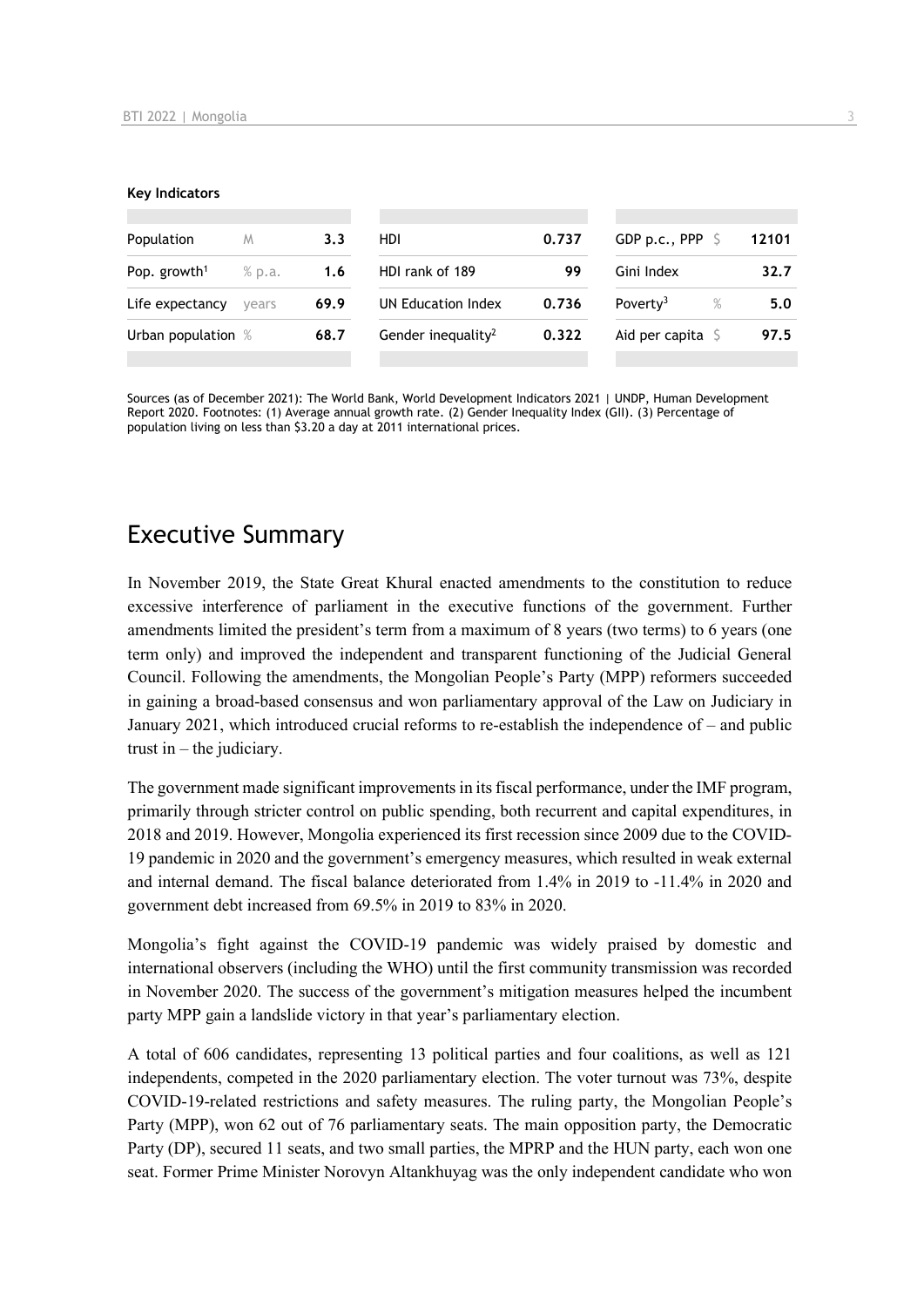a seat. One important factor that helped the MPP consolidate its power was a change of the election system from a single-member district plurality system to a multi-member district plurality one. Parliament hastily voted for the new election system in December 2019, which favored the wellestablished parties, with their institutional and extensive network of supporters. As a result, the discrepancy between the share of MPP votes (44.8%) and its seats in parliament (81.6%) was very high.

Though the government seemed to heavily prioritize containment measures and emergency preparedness in the fight against the COVID-19 pandemic, it failed to implement clear and effective crisis management measures in response to the first case of community transmission, stirring public fear and frustration.

Corruption remains the greatest obstacle to political and socioeconomic progress in Mongolia. Serious legal reversals and loopholes undermine anti-corruption efforts. Unless major improvements are made in this area, state capture will likely become a permanent characteristic of Mongolia's democracy.

## History and Characteristics of Transformation

In 1992, the first democratically elected parliament of Mongolia, the State Great Khural, adopted a new constitution, thereby confirming the nation's aspiration to end nearly 70 years of a centrally planned economy and a single-party authoritarian system and to build a democratic and prosperous nation. Mongolia has demonstrated a consistent record of free elections and peaceful transfers of power, and it has made significant progress toward strengthening institutions for a market economy in the past 30 years.

Mongolia's majoritarian voting system has provided more opportunities for its two major parties, the Mongolian People's Party (MPP) and the Democratic Party (DP), which has increasingly constrained the development of a multiparty system. The MPP's landslide victory in the last two parliamentary elections allowed the party to consolidate its dominance, while the DP remains mired in a deep-seated institutional crisis. In the last two decades, money and personal wealth has become increasingly influential in the Mongolian party system. Consequently, frictions and political bargaining between clientelistic networks have led to political instability and unpredictability. Public trust in political parties reached historic lows in recent years.

Long-awaited amendments to the constitution were approved by parliament in November 2019. These included crucial provisions for improving the independence of the judiciary, which had been undermined by increasing interference from major political actors, especially the president, in the last decade. Furthermore, the amendments strengthened the executive power of the prime minister and limited the maximum office term of the president to six years. Parliament amended the Law on Judiciary in January 2021 to integrate the principles of the constitutional change, marking a potentially significant step toward rebuilding an independent and fair judiciary.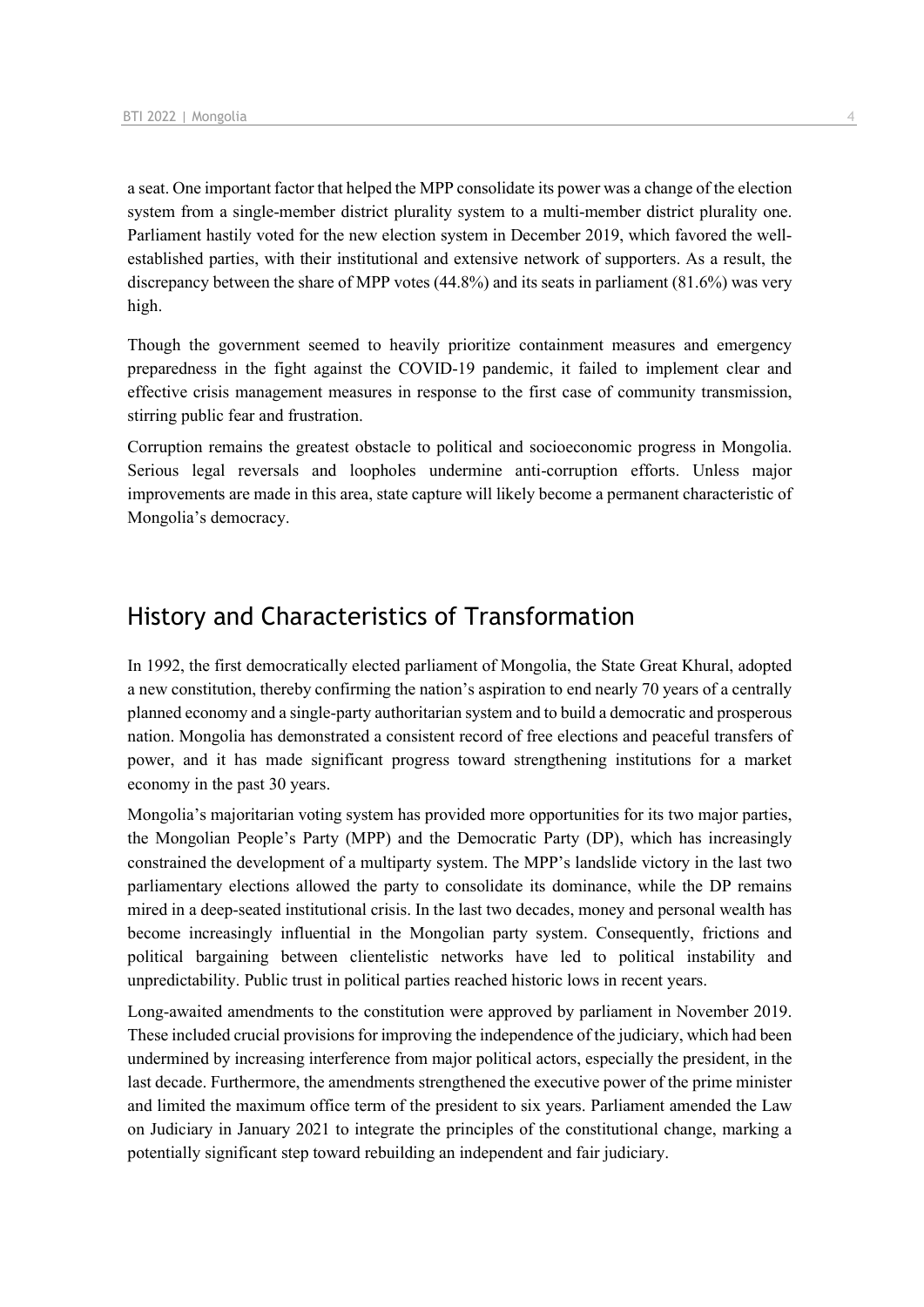Corruption has become the major hindrance to prosperity in the country. While significant legal and institutional frameworks, such as the Anti-Corruption Law and the Independent Agency against Corruption, were put in place in the last decade, the implementation of anti-corruption policy has been plagued by deep-seated conflicts of interest in politics. Fighting against corruption at lower levels of government has produced positive results, but justice remains elusive when it comes to prosecuting high-profile and political corruption.

Despite the lack of a civil society tradition, Mongolia has a vibrant field of independent civic activism that includes NGOs, popular movements, independent journalists and social media influencers, all of which have been a crucial force against democratic backsliding. Mongolia's population is the youngest in Northeast Asia and its younger generation, which grew up in a competitive and free society, will likely further strengthen the country's civil society.

Mongolia has abundant natural resources. Its economic growth in the past two decades has been driven by mineral exports to China. The country has not been able to diversify its economy and competitiveness by effectively managing revenues from its mineral exports. Climate change and the degradation of more than 70% of pasture are increasingly putting the sustainability of Mongolia's traditional livestock husbandry at risk.

Mongolia's high economic growth, fueled in the past by a mining boom, has been on the decline since 2013. In 2016, an economic recession ensued which led to a situation in which the government was at risk of defaulting on its public debt, amounting to billions of dollars. In 2017, the International Monetary Fund helped Mongolia avoid default. In 2018-2019, the government was able to reverse the economic decline thanks to prudent fiscal management and increased revenues from mineral exports, maintaining a 5% annual growth of GDP.

The poverty rate in Mongolia declined from 38.7% in 2010 to 21.6% in 2014, but rose to 29.6% in 2016. The rate declined somewhat to 28.4% in 2018. However, 15% of the population lives just above the poverty line and is therefore extremely vulnerable to falling into poverty.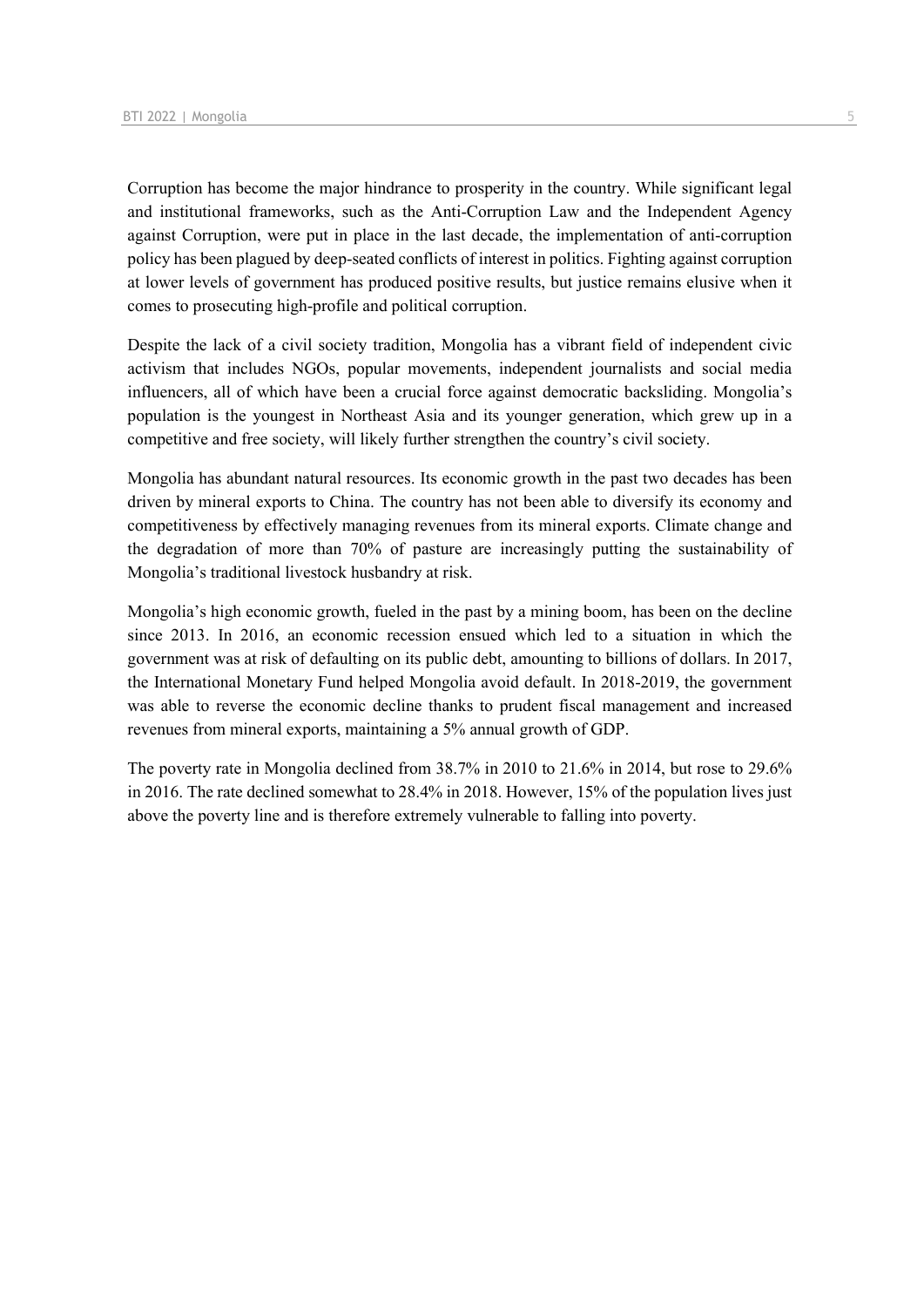The BTI combines text analysis and numerical assessments. The score for each question is provided below its respective title. The scale ranges from 1 (worst) to 10 (best).

## Transformation Status

## I. Political Transformation

#### **1 | Stateness**

The state's monopoly on the use of force throughout the entire territory has not been challenged since the onset of the democratic transition. Political and social protest

movements against corruption in government and specific public policies have been mobilized, but there have been no organized groups strong enough to challenge the state's existence and monopoly on the use of force.

The entirety of the Mongolian population accepts the nation-state as legitimate. Ethnically, Mongolia is fairly homogeneous with the majority of the population being of the same ethnicity.

There is a Kazakh-speaking Muslim minority (3.9%, according to the 2015 Population and Housing by-census), the majority of which live in Bayan-Ulgii province in western Mongolia. Mongolian Kazakhs enjoy significant cultural, linguistic and political minority rights.

The Mongolian constitution explicitly recognizes the separation of church and state. Religion was repressed during the communist era and Mongolia witnessed a revival of religion, especially Buddhism and traditional shamanism, after the democratic transition in 1990. According to the last available national census of 2010, 53% of individuals aged 15 and above self-identified as Buddhist, 3.9% as Muslim, 2.9% as shamanist, 2.1% as Christian, and 38.6% as nonreligious believers. While some highlevel officials are known to have deep religious beliefs and attend religious ceremonies, there are no religious groups that have a substantial influence over national politics and its decision-making process.

#### **Question** Score

### Monopoly on the use of force 10





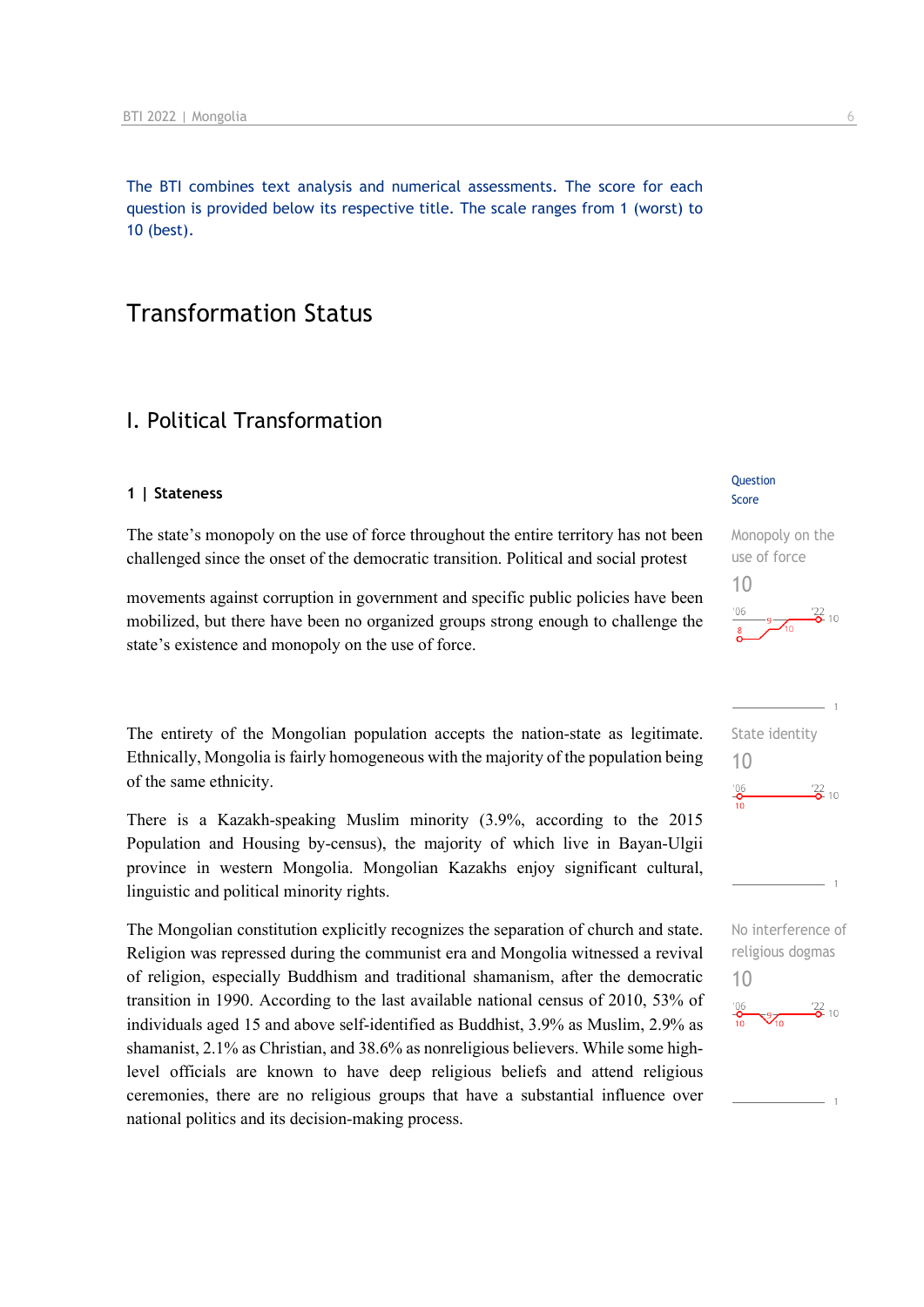Mongolia has an administrative structure that reflects its unitary state principles. The central government and three tiers of subnational governance are responsible for providing public services throughout the country. The three tiers of subnational or local government are: aimags (provinces) and the capital city; soums (rural districts) and duuregs (urban districts); and bag (rural sub-districts) and khoroos (urban subdistricts). Central government and local self-governing bodies share power and responsibilities at each tier.

Civic registration, law enforcement, taxation and welfare services are provided by the state through all tiers of subnational government. Recent judicial system reforms improved access to the court system. In addition, e-government initiatives significantly improved access to some government services.

Mongolia has serious deficiencies in its provision of transport, energy and water infrastructures. Though Mongolia's national road network increased threefold over the past two decades, it suffers from poor quality of roads and underinvestment in maintenance. For example, the Mongolian government was unable to complete a multimillion dollar project to upgrade the Darkhan-Ulaanbaatar road, one of the busiest intercity routes in Mongolia. Consequently, more than 250 traffic accidents occurred and 25 people died in 2019 because of poor road conditions.

Mongolia's energy infrastructure is insufficient: more than 10% of the population is without access to electricity and less than 25% of the population have access to direct heating. A limited access to water and sanitation infrastructures is a major challenge in the capital, where nearly half of the population resides. Approximately 65% of the city population use unimproved pit latrines with very poor hygiene.

Equal access to quality education is a major challenge. The government's investment in school infrastructure and the teaching workforce has been insufficient and ineffective. Many public schools in the capital are overcrowded: average class size is 30 and the number can reach 50 or 70 in some cases. Many rural schools suffer from a lack of qualified teachers of science and other subjects.

Mongolia provides free and universal health care to its citizens and all health care service centers offer preventive and curative care services for children aged five and under. Though routine immunization, essential medicine and health care are widely accessible, the public health system suffers from a lack of advanced diagnostic and treatment capacity.

One patient from a rural area who required an urgent specialist surgery died at the checkpoint station for visitors entering Ulaanbaatar in December 2020 due to not having a COVID-19 test result. Many people experienced difficulties in receiving urgent medical assistance and regular check-ups due to pandemic containment measures at hospitals and the lockdown restrictions. There were many complaints about the lack of effective communication about public access to medical services and urgent assistance.

Basic administration  $'06$  $\frac{22}{10}$ 

6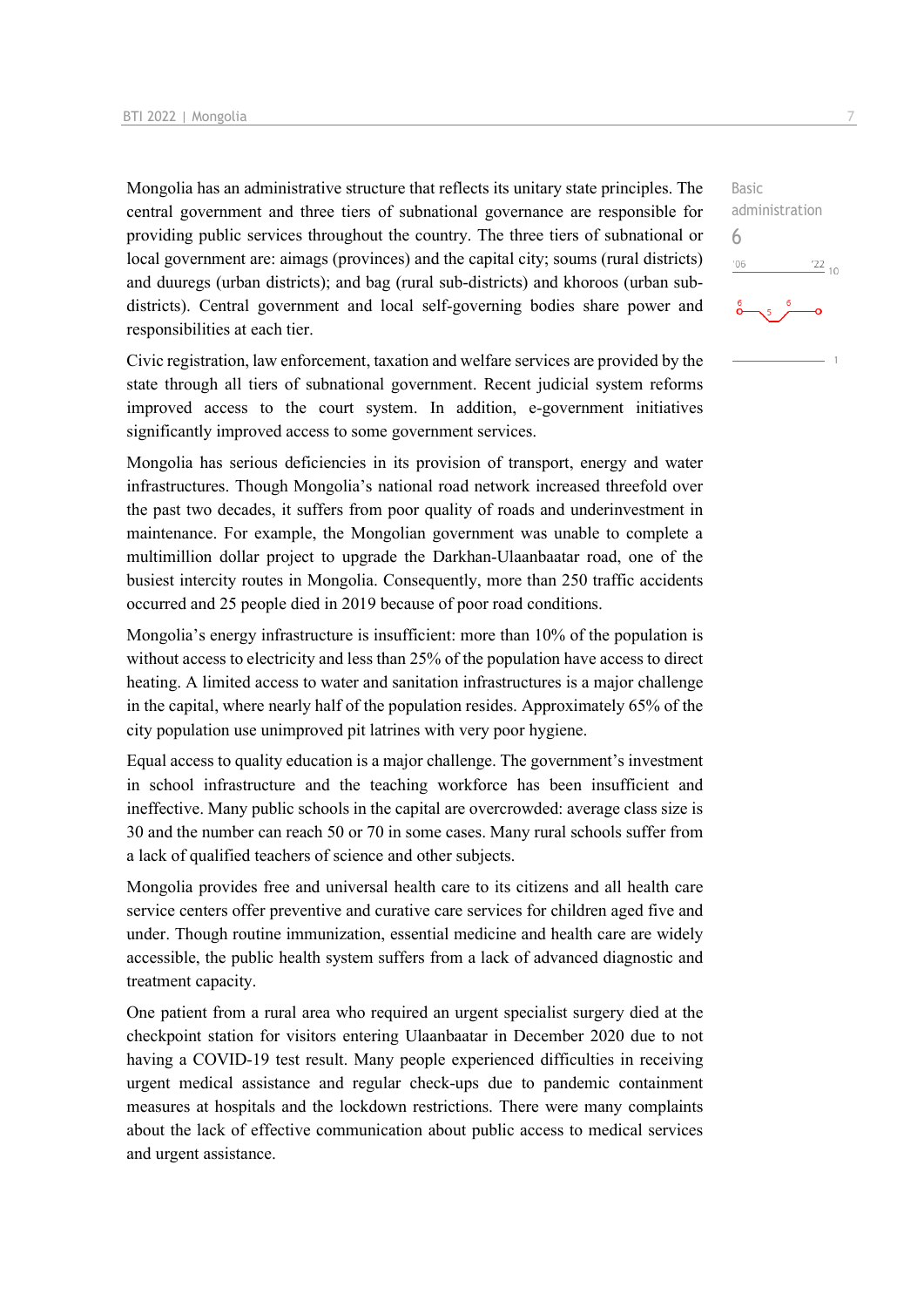Schools and universities were closed from January 2020 in Mongolia and remain closed as of January 2021. Except for two months in 2020, students had to study online and through TV channels. Reports showed that school closures had a serious impact on children and families. Distance learning was not adequately accessible for the nearly 50% of children who do not have access to the internet, the 10% who have no TVs at home, and the 3% who have no connection to electricity.

#### **2 | Political Participation**

Despite calls from President Kh Battulga to postpone the 2020 parliamentary election due to the COVID-19 pandemic, the election took place as scheduled in June 2020. The government of Mongolia issued pandemic-related restrictions ahead of the election, which included rules for campaign activities and procedures at electoral stations.

A total of 606 candidates, representing 13 political parties and four coalitions, as well as 121 independents, competed in the election. The voter turnout saw no decrease from the rate of 73.6% in 2016 despite the restrictions and safety measures. The ruling party, the Mongolian People's Party (MPP), won 62 out of 76 parliamentary seats. The main opposition party, the Democratic Party (DP), secured 11 seats, and two small parties, the MPRP and the HUN party, each won one seat. Former Prime Minister Altankhuyag was the only independent candidate who won a seat.

One factor that may have helped the MPP to consolidate its power was a change of the election system from single-member district plurality election system used in the previous election to a multi-member district plurality one. The parliament hastily approved the new rules in December 2019, which was thought to give established parties with significant networks of supporters an advantage. Yet several very prominent candidates for the two dominant parties failed to win election, casting doubts on the thesis that the new rules unduly benefited incumbents and established parties. However, the discrepancy between the share of MPP votes (44.8%) and its seats (81.6%) was very high.

COVID-19-related emergency restrictions prevented opposition parties from campaigning widely, while the ruling party had more exposure to voters through unrestricted government activities.

Five candidates (two from the MPP and three from the DP) were arrested during the election campaign. These arrests were widely perceived to be politically motivated because they targeted politicians who had been in conflict with either Prime Minister Khurelsukh or President Battulga. These arrests set a dangerous precedent for Mongolia's democracy by pointing to a lack of independence of the judiciary.

Free and fair elections 8 $\frac{22}{10}$  $106$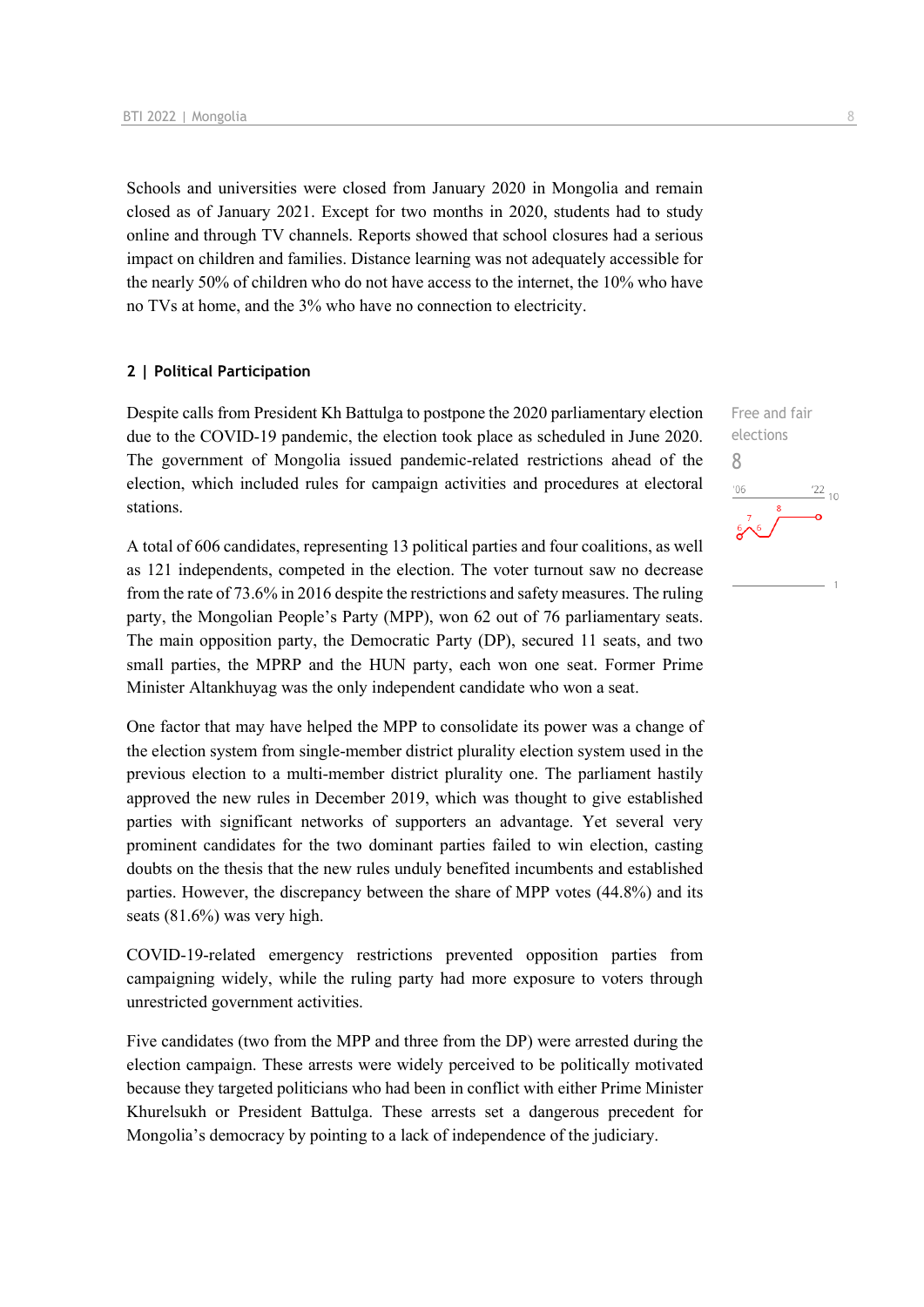Although there were allegations of manipulation of the election results through electronic vote-counting machines, political parties, civil society and the government pushed back against this distrust, agreeing to conduct a manual recount of votes in disputed election districts.

Democratically elected political representatives have considerable power to govern. However, political parties are deeply connected with domestic business and clientelistic groups, which poses a major challenge for parliament and government to set and enforce long-term, effective policies. Progress of large-scale and highly impactful industrial and infrastructure projects, such as the Oyu Tolgoi copper mine and Tavan Tolgoi coal mine, has been decided by the balance of power between these groups.

Freedom of association and assembly is guaranteed by the constitution and specific laws and regulations. Mongolia's Law on Non-Governmental Organizations, approved in 1997, has fairly straightforward procedures for NGO registration and reporting. Associations and civil groups range from the national coalitions of women's rights to youth and environmental organizations and organized labor, to more informal and issue-specific grassroots groups in rural areas.

Under the Law on Organizing Demonstrations, enacted in 1994, organizers of demonstrations should notify the governor of the district or aimag about where the event is planned. The governor has the authority to approve the event. In cases where such notifications are not submitted or the governor declines authorization, police act to disperse protesters. This discretionary power of governors has often been criticized as restricting the right to assemble and demonstrate. However, rallies occur very frequently in the capital and elsewhere.

The Law on Organizing Demonstrations and Public Gatherings prohibits demonstrations during state emergency, disaster and threats in specific areas or nationwide. A law on infringements includes a section covering the responsibilities of organizers of demonstrations, including their compliance with health and safety regulations. A number of demonstrations organized during 2020 were labelled illegal by the police authority because governor approvals were not granted. However, no major conflicts between demonstrators and police were reported. At least in the capital, restrictions related to COVID-19 were in place well into 2021.

Mongolian and international civil society organizations have expressed their concern over a new draft law on non-profit legal entities, which may lead to increased government interference. A number of activists and lawyers complained about the failure of government bodies to comply with the Law on Organizing Demonstrations and Gatherings during the pandemic, citing arbitrary arrests and excessive force against peaceful protesters.

Effective power to govern 7  $106$  $\frac{22}{10}$ Association / assembly rights

### 9 $\frac{22}{10}$  $-06$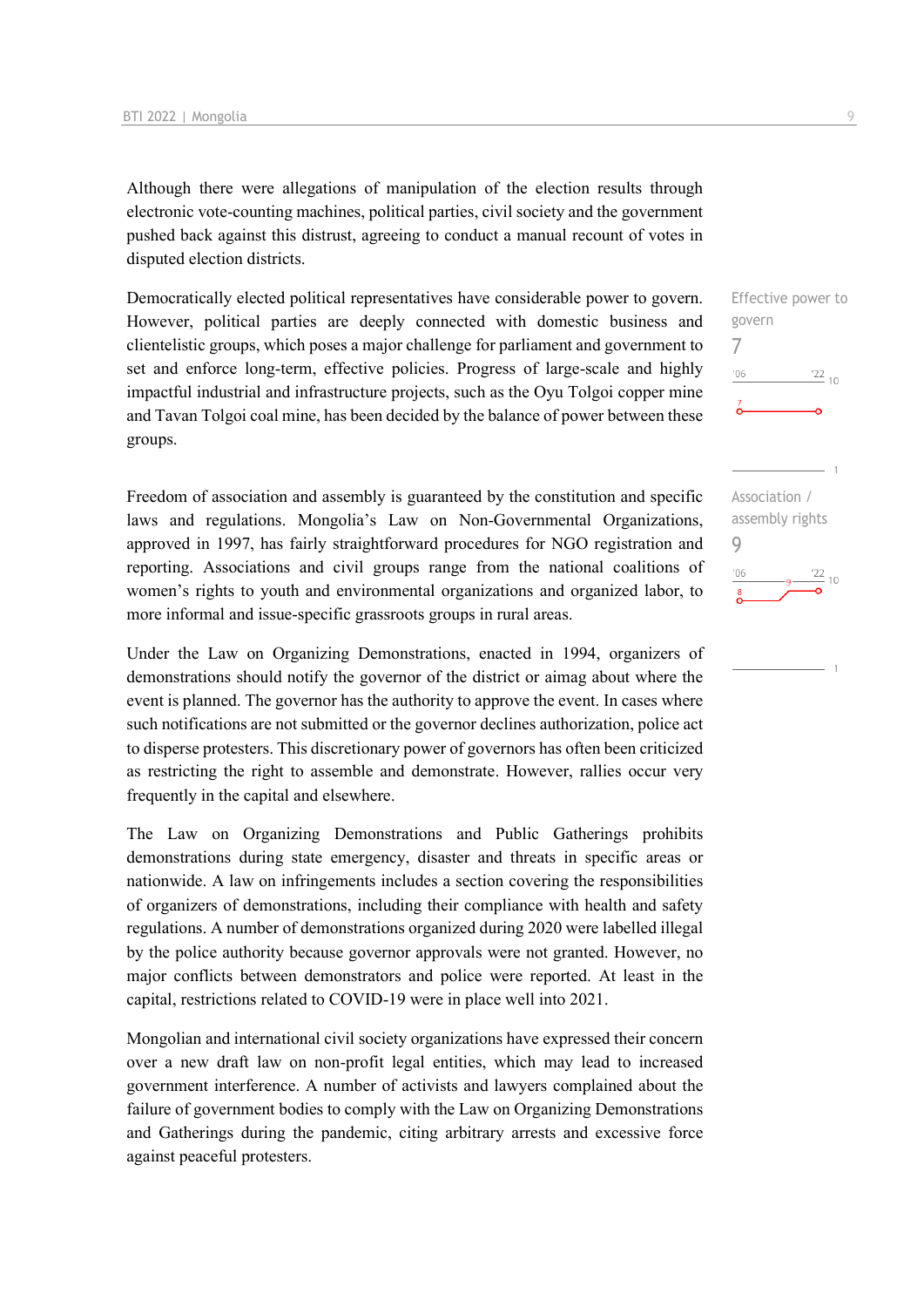Mongolia was ranked 73 out of 180 countries in the Freedom of Press Index in 2020, backsliding from 60 in 2016. Although there is a plurality of media outlets, they are highly politicized and dependent on big business and prominent politicians: 74% of media outlets have political affiliations, according to the Press Institute of Mongolia. As a result, owners have direct influence over the political agenda and censor their editors and journalists. Current Prime Minister Oyun-Erdene has appointed the owner of a prominent media outlet as minister of culture, and a former chief editor of the same outlet as his press secretary, representing a further evolution of the relationship between media and government.

By law, the Mongolian national broadcaster is governed by its independent board and reports impartially with a diversity of perspectives. However, political interference has been persistent.

Professional bodies (e.g., Media Ethics Council and Press Council of Mongolia) have existed for some years and have developed a code of ethics to promote press freedom, protect journalists' rights and support ethical journalism. A number of new, independent online media outlets that use multiple social media platforms, live streaming and open data analysis, play an important role in promoting press freedom and informed public debates.

Under the constitution, freedom of expression is guaranteed against interference or government restrictions, but there are many flaws in the relevant laws and their implementation. In September 2017, a new Law on State and Official Secrets became effective. Although the previous Law on State Secrets and the Law on Approving the List of State Secrets were vague, the scope of state secrets was clearly defined. By contrast, the new law allows the government to define the scope of state secrets. According to the Globe International's Annual Press Freedom Report, the volume of what was deemed "secret" information increased from 60 in 2017 to 565 in 2019, indicating a serious setback for the right to access to information. A number of journalists who reported on corruption faced criminal investigation and prosecution.

In 2017, defamation was abolished as a criminal offense and included in the new Law on Administrative Offenses. However, the new law granted the police significant discretionary power to investigate and prosecute journalists and citizens. In 2019, Globe International's survey of 300 journalists found that one-third of them had been questioned by police. Many journalists were charged with defamation and were forced to pay fines for their reporting on politicians and business groups.

In January 2020, parliament reintroduced a defamation clause into criminal law under a different term: distribution of false information. The Law on the Prevention and Fighting the COVID-19 Pandemic and Decreasing Negative Impact on Society and Economy, which was approved in April 2020, further prohibited dissemination of "false information" and

 $\frac{22}{10}$ 

Freedom of expression

6 $-06$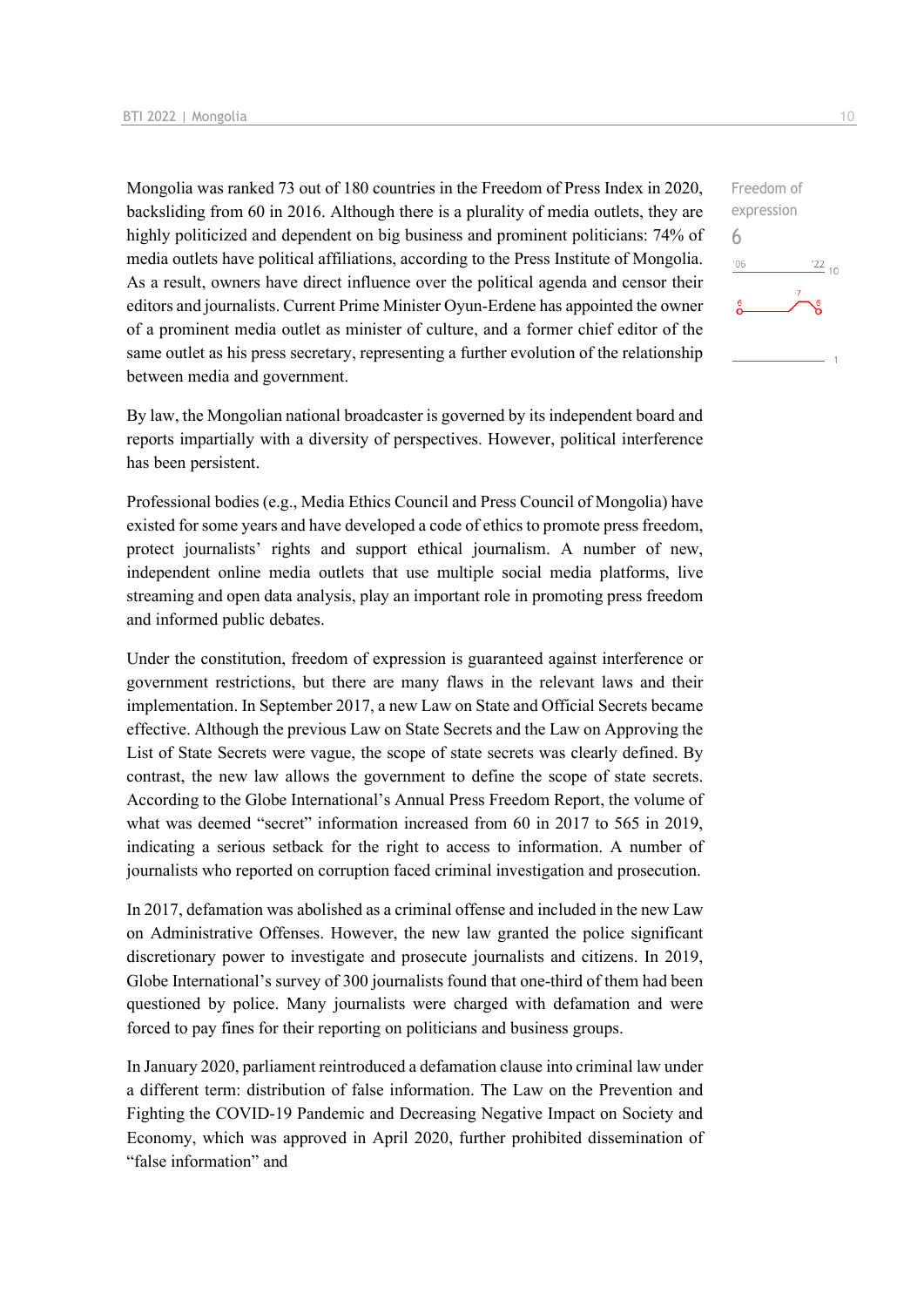obliges journalists and citizens to disseminate "true and objective information" from a reliable source. Breaches of these laws will be punished by fines, community service and restrictions on travel. In January 2021, a Mongolian citizen who posted on Facebook about the condition of the hotel he was quarantined in was charged and fined MNT 500,000. In April 2020, Transparency International called on the Mongolian government to reverse its increasing restrictions on freedom of expression and media.

#### **3 | Rule of Law**

The 1992 constitution provides for a separation of powers, restricting any individual or institution from having excessive power, which has guided political practice. Legislative power is vested in the unicameral parliament, the State Great Khural, which comprises 76 directly elected members. Parliament confirms the appointment of the prime minister, who appoints cabinet ministers. It has the power to draft legislation, enact and amend laws, review and approve the annual government budget, foreign and domestic policies, declare states of emergency and war, and ratify international treaties and agreements.

Mongolia can be described as a semi-presidential system. The president is elected directly by the people and has extensive powers, such as heading the National Security Council, issuing guidelines for the government, initiating legislation and appointing Supreme Court judges (the latter upon nomination by the Judicial General Council, the oversight body appointed by the president). Constitutional Court judges are appointed by parliament (one-third nominated by parliament, the president and the Supreme Court, respectively).

Constitutional amendments made in 2019 empower the prime minister to freely appoint his cabinet but restricts membership to a maximum of four members of parliament. The cabinets of Prime Minister Khurelsukh in July 2020, and of his successor, Prime Minister Oyun-Erdene in January 2021, both included significantly more ministers with relevant subject matter expertise than previously. It remains unclear whether this will centralize power in the offices of the prime minister and cabinet.

In March 2019, the State Great Khural enacted amendments to several laws governing the judiciary to enable the National Security Council, which is headed by the president and includes the prime minister and speaker of parliament, to dismiss and appoint judges, prosecutors and the head of the Anti-Corruption Authority. Consequently, 17 judges were dismissed in June 2019. The general prosecutor and head of the Anti-Corruption Authority were dismissed at a later date. Transparency International and other civil society groups condemned this politically motivated interference as it has called into question the rule of law.

Separation of powers 7 $\frac{22}{10}$  $06'$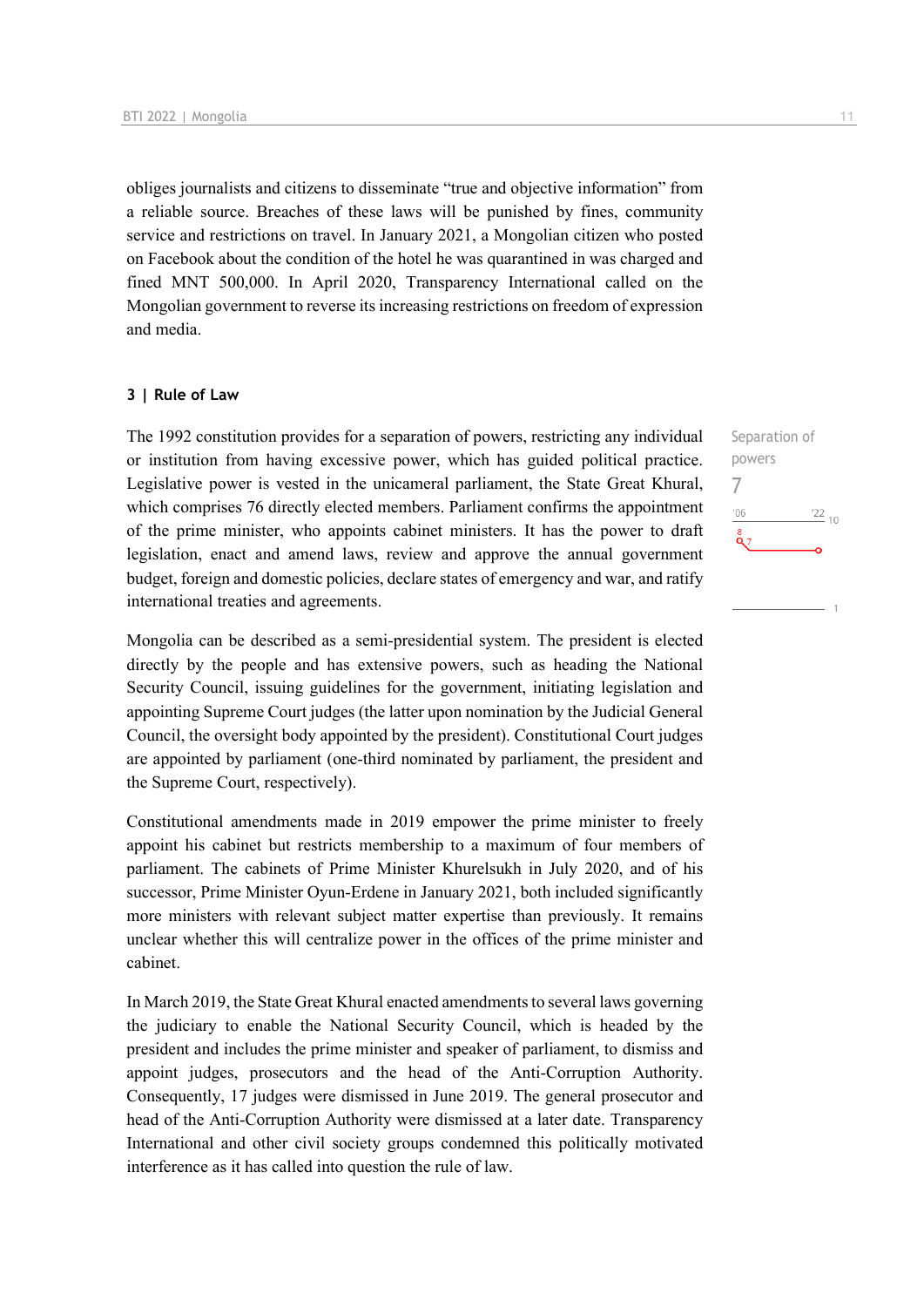In February 2021 parliament passed laws that rectified some of the confusion around judicial appointments stemming from the 2019 constitutional amendments. The National Security Council remains dominant in the appointment and dismissal of judges, but the clarifications satisfied many Mongolian critics of previous legislation, appearing to shore up judicial independence somewhat.

Mongolia did not declare a state of emergency due to the COVID-19 pandemic. Its Law on Disaster Protection was amended in accordance with the new law on COVID-19 containment and protection measures. The Law on Disaster Protection defines three levels of disaster readiness: daily, enhanced and public emergency readiness (complete or partial). Enhanced readiness was declared in February 2020 and continued through to the end of May 2020. In response to the first locally transmitted case of COVID-19, public emergency readiness was declared in November and December of 2020 for several weeks, and again in February 2021. The emergency measures implemented by the State Emergency Commission and local emergency commissions were subject to parliamentary oversight and judicial review. In January 2021, the parliamentary sub-committee on human rights sent recommendations to the State Emergency Commission on improving measures to protect human rights.

The Mongolian legal system is a hybrid civil law-common law system. Although judges may take notice of prior rulings in similar cases, Mongolian laws lack the specificity needed for consistent interpretation and application.

The judicial system consists of the Constitutional Court, the Supreme Court, provincial and capital city courts, county and district courts.

The Judicial General Council (JGC) has the responsibility of ensuring the independence of the judiciary by appointing judges and ensuring their impartiality. However, the council lacks the authority to investigate allegations of judicial misconduct and is dependent on political power holders, especially the president of Mongolia, who endorses council members.

Mongolian prosecutors have a powerful voice in Mongolian courts; their objections are rarely dismissed. The general prosecutor and two deputies are appointed for six years by the president in consultation with the State Great Khural.

The president's power of appointment of members of the Judicial General Council and the general prosecutor and their deputy has heavily impaired the independence of the judiciary during the past decade. The judiciary were increasingly used as a weapon against political and business adversaries. The National Security Council's new power to dismiss and appoint judges and prosecutors has further weakened judicial independence. In 2020, a number of politicians, including people who led the negotiation of major investment agreements, were arrested by court decisions and sentenced to imprisonment. These arrests and sentences were allegedly made under political influence.

Independent judiciary 6 $^{\prime}06$  $^{22}$  10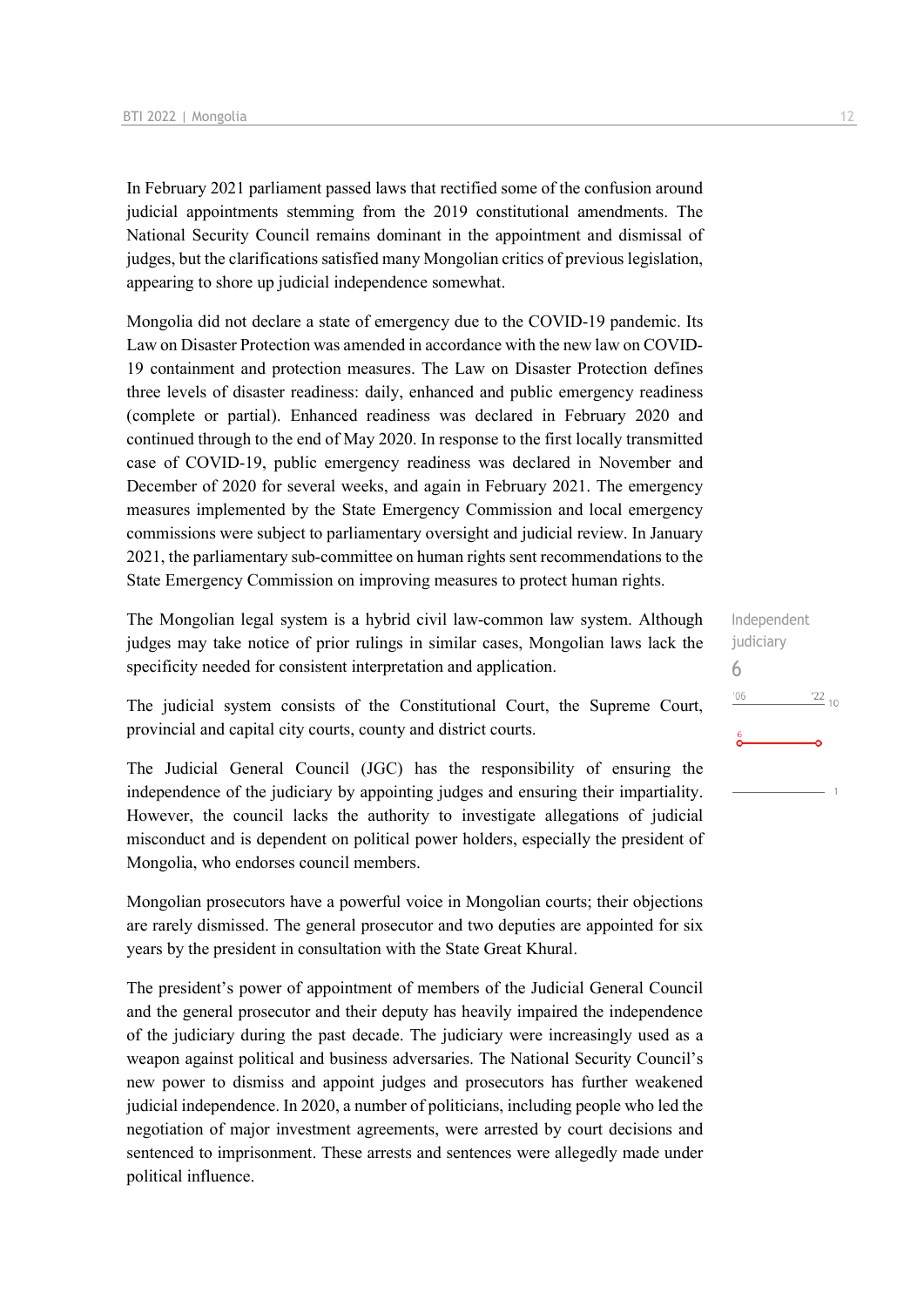The biannual surveys of perceptions of fairness conducted by the Mongolian Anti-Corruption Agency rank the judiciary as one of the poorest performers among government institutions. Many independent legal experts openly criticize extensive patron-client relations and corruption within the system, such as the improper influence of Supreme Court judges over other judges, and a lack of internal accountability mechanisms for unethical behavior.

The constitutional amendments of November 2019 reduced the president's power over the judiciary through inclusive and democratic selection of members of the Judicial General Council and the establishment of an internal ethics committee. In April 2020, the State Great Khural voted to discuss a set of amendments to the Law on Court, which aimed to integrate constitutional principles into judicial practice and address other challenges to judicial independence.

In January 2019, parliament voted to oust its speaker, Miyeegombyn Enkhbold, who had been implicated in the long-unresolved MNT 60 billion case, in which a group of politicians from the MPP were accused of conspiring to sell government offices in exchange for MNT 60 billion for the 2016 parliamentary election. In March 2020, the Appeal Court of Capital City dismissed the sentences of four-year imprisonment imposed by the Bayangol district court on Ts Sandui and A Ganbaatar, who were allegedly behind the "MNT 60 billion case."

The Small and Medium-sized Enterprises Development Fund embezzlement scandal, uncovered by Mongolian investigative journalists in late 2018, dominated public discussions over political accountability. The Small and Medium Enterprises Development Fund's low-interest loans were allocated to companies owned by 16 members of parliament and their relatives and associates. Many other officeholders were also involved in this case. In early 2019, the general prosecutor requested that parliament revoke the parliamentary immunity of several members, but this was denied. Several members of parliament apologized for their indirect involvement in the case and some announced that loans would be repaid immediately. In 2019, Batzorig, the minister responsible for the management of the fund, resigned in the face of large-scale public contempt. In response to adverse publicity, the prime minister and the chair of the MPP, Khurelsukh, promised that politicians who had received loans from the Small and Medium Enterprises Development Fund would be held accountable. Though some of those 16 members of parliament lost their party candidacy for the parliamentary election, the majority of them ran again. In 2020, B Batzorig and three former members of parliament were prosecuted and penalized, but the public criticized their light sentences.

Many officeholders who allegedly broke the law and engaged in corruption were investigated by the Independent Authority against Corruption (IAAC), the principal agency responsible for investigating corruption cases, in the period under review. The officeholders range from a former prime minister to governors, judges, and tax officers. However, the real impact of the IAAC on high-level political corruption is

Prosecution of office abuse 5 $'06$  $\frac{22}{10}$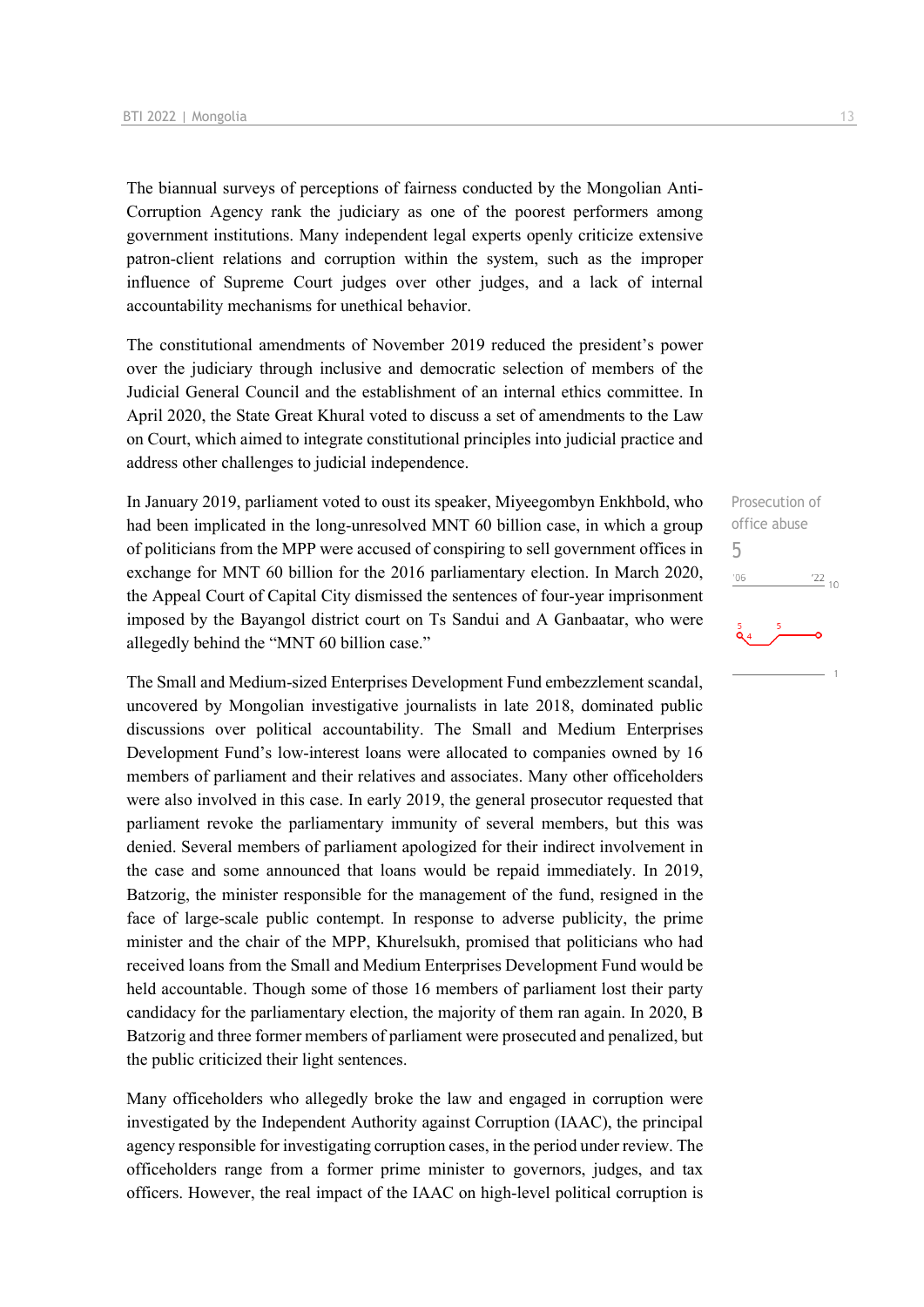viewed as random and politically biased. Many cases have been dropped and penalized unfairly due to loopholes in the relevant laws and the court system, such as relief from criminal liability due to the expiration of limitation periods and a court's power to return a case to the police for further investigation.

There is widespread suspicion that the IAAC has become a tool for political retribution, largely controlled by people who do not themselves wish to face corruption charges leveled by a truly independent authority. Kh. Enkhjargal, head of the IAAC, resigned in April 2020. After the resignation of Speaker of Parliament Enkhbold, he faced political pressure from President Battulga to resign despite his 6 year term. Subsequently, the president nominated a new head of the IAAC for parliamentary approval in May 2020. In January 2021, parliament made amendments to the Law on Fighting Corruption that enables the prime minister to directly appoint the head of the IAAC.

Civil rights are codified by law but are not always properly respected and protected. The protection of the right to life and security, equality before the law, and access to justice are insufficient, and protection of physical integrity and preventing torture is inadequate.

The annual reports of the National Human Rights Commission of Mongolia (NHRCM) submitted to parliamentary review have documented numerous civil rights violations such as police abuse of prisoners and detainees and poor conditions in detention centers. Although Mongolia ratified the Optional Protocol to the Convention against Torture in 2014, it did not follow through on its obligation to establish national preventive mechanisms (NPM). In 2019, Minister Ts Nyamdorj disclosed footage of an intelligence operation that involved torture and ill-treatment of defendants in the S Zorig murder case, conducted in a detention center during 2017 and 2018. This prompted broad-based discussions over torture and ill-treatment. In 2020, amendments made to the Law on the National Human Rights Commission of Mongolia included provisions on establishing the NPM within the structure of the NHRCM.

Mongolia closed its borders and canceled all international flights and trains in February 2020 in response to the COVID-19 pandemic, The government began repatriation of its citizens via a limited number of chartered flights, while it focused on maintaining its record of zero community transmission. By May 2020, the government had evacuated only 30% of approximately 10,000 Mongolians in 35 countries who had requested repatriation. Desperate situations of stranded Mongolians were widely reported. In April 2020, a protest was organized outside the Mongolian embassy in South Korea to demand more repatriation flights from the government.

In 2020, the government organized a total of 119 charter flights and repatriated approximately 30,000 Mongolian citizens. However, when Mongolia recorded its first domestic COVID-19 transmission in November 2020, the government canceled

## Civil rights 7 $\frac{1}{22}$  10 '06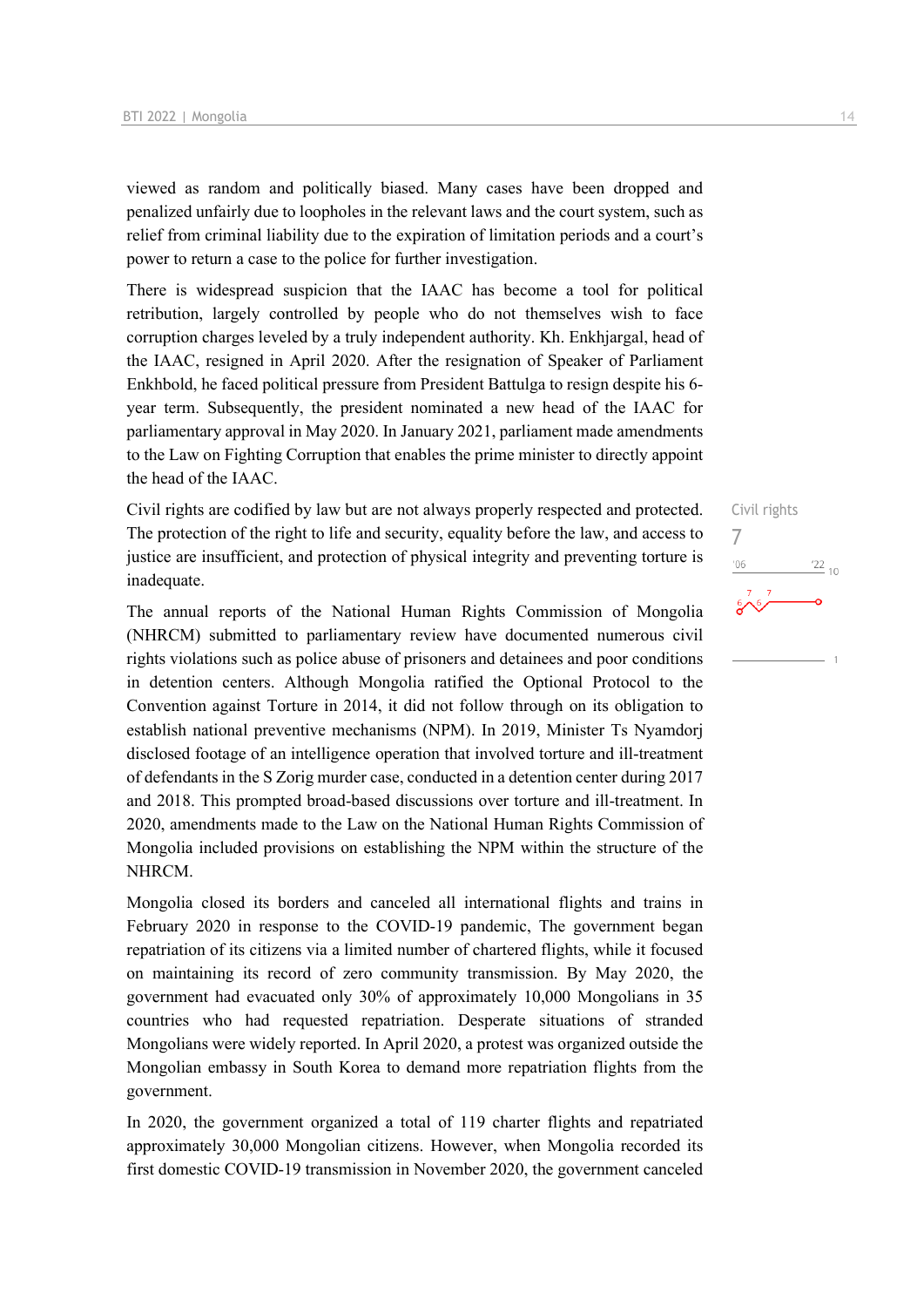all planned charter flights, leaving many of its stranded citizens in desperate situations. Approximately 50% of complaints received by the NHRCM since the first community transmission were from Mongolian citizens who claimed their rights to travel and return to one's own country were being violated. By January 2021, nearly 9,000 more Mongolians had requested government assistance to return to Mongolia. The NHRCM and the Human Rights Sub-Committee of the State Great Khural issued directives and letters of demand to urgently assist those people to return. Repatriation flights resumed in February 2021.

When announcing the first case of COVID-19 community transmission, health officials disclosed the name and personal identification details of the infected person: a truck driver delivering goods from Russia who had completed the three-week hotel quarantine. He was accused of lying about his movements and contacts after his period of quarantine and faced unprecedented discrimination and vilification on social media.

#### **4 | Stability of Democratic Institutions**

Mongolia held national and local elections amidst the COVID-19 pandemic. Following the June 2020 parliamentary election, the General Election Committee organized local government elections (Citizens' Representatives Khurals) in October 2020. The MPP retained its majority in the capital city and in 13 of the 21 provinces. The DP won the majority of seats in eight provinces. Three candidates of the HUN party were elected to the capital city council. The election results were accepted by political parties and the post-election transitions took place without major difficulties.

The influence of public opinion on political institutions and policymaking is substantial. The State Emergency Commission (SEC), the overarching government body tasked with managing emergency situations, was at the center of public debate and criticism. The SEC changed its decisions many times to respond to public opposition and complaints. On January 21, 2021, Prime Minister Khurelsukh resigned after protests held in the capital city over the government's handling of the COVID-19 pandemic. In accordance with the constitution, parliament appointed L Oyun-Erdene as the new prime minister on January 27, 2020.

While the Civil Service Council of Mongolia has a system of selecting civil servants based on merit, usually the ruling party appoints civil servants to posts based on political affiliation. Hence government policies are often disrupted by changes in leadership and follow-up shuffles in personnel. This has had an adverse effect on many long-term development programs adopted by parliament. However, the alignment of actual government policies with these programs has also been inadequate.

An important step was made toward improving impartiality and meritocracy: in May 2020, five members of the National Human Rights Commission of Mongolia were selected and appointed through open parliamentary hearings.

Performance of democratic institutions 7 $'06$  $\frac{22}{10}$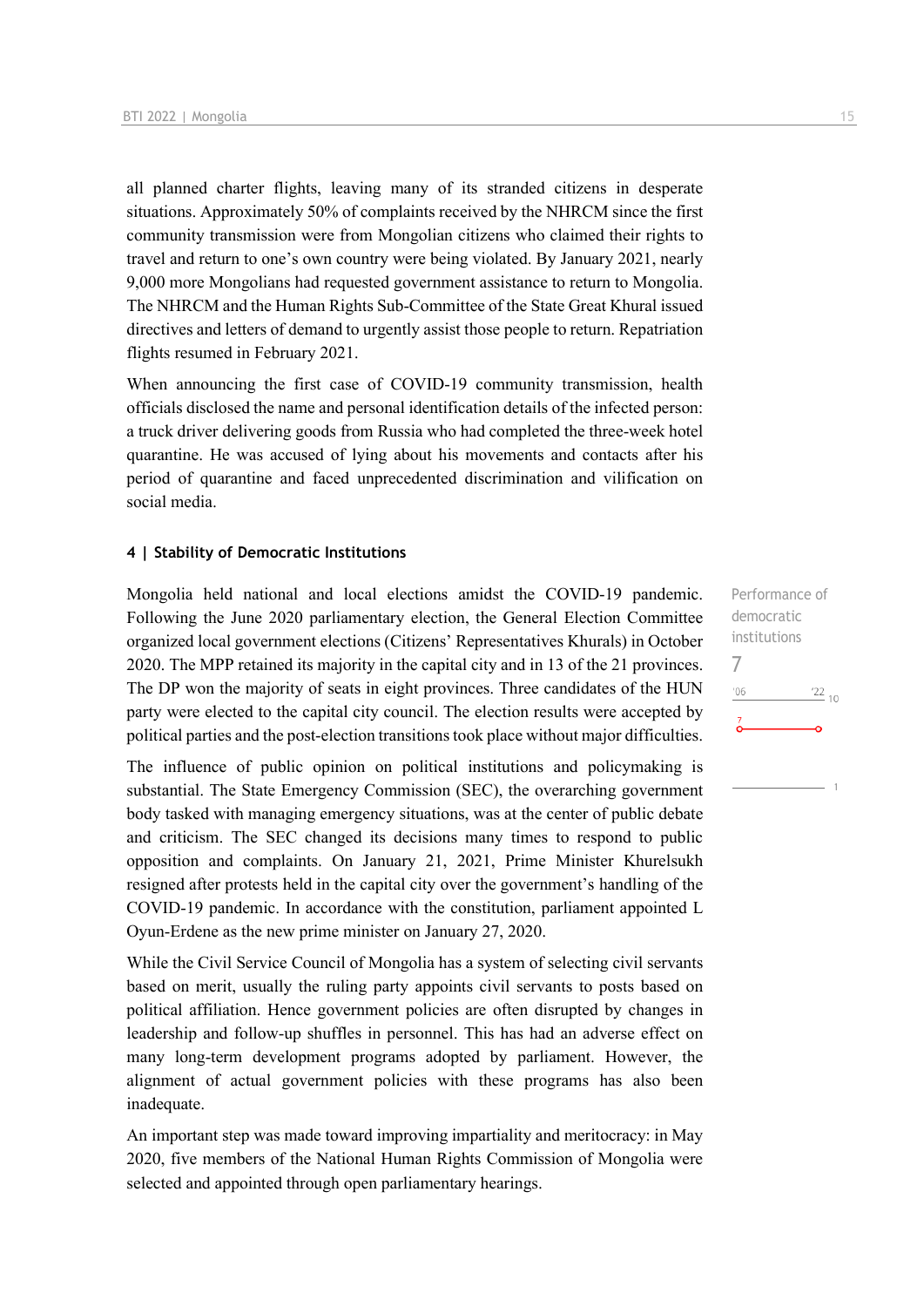Democratic institutions are accepted as legitimate by all relevant political actors. The cabinet upheld its commitment to democratic institutions (e.g., parliaments, judiciary, oversight and watchdog institutions) during Mongolia's state of emergency.

The Mongolian government has proven unsuccessful in addressing socioeconomic inequality and corruption, and it has a poor record of engagement with youth, lowincome communities, and other disadvantaged groups. This has fueled populist sentiments and hence disillusionment with Mongolia's democracy. However, the carefully calibrated semi-presidential system and the emergence of new activism have contributed to a strong defense and solidification of democracy and have helped to combat populism.

#### **5 | Political and Social Integration**

MPP's electoral success in winning an overwhelming majority of seats in parliament consolidated the party's dominance in the Mongolian political system. The two dominant parties prefer single-member majoritarian or multi-member plurality systems, which are thought to benefit them. These election systems present challenges for smaller and new parties, because they reward substantial networks of support and broad mobilization of people and resources on the ground.

However, DP's internal conflicts, a lack of generational turnover, and institutional weakness have adversely affected its role as the main opposition party. Unless significant party reforms and leadership change occurs in the DP, Mongolia's twoparty system may shift toward a dominant party system. Alternatively, the election of a single candidate of the HUN party may signal the arrival of a new political force that might replace the DP as the choice of urban professionals. That constituency is limited in numbers but holds significant influence via the media and public debates.

A high level of public dissatisfaction and frustration regarding the lack of democracy and accountability within the major political parties persists. Public opinion surveys have continuously confirmed that the majority of Mongolians do not trust political parties even when the latter are ostensibly committed to democracy.

There is a fairly broad range of interest groups reflecting many different interests and communities in society. Associations established on the principles of freedom of assembly emerged only after the democratic transition. Mongolia has a large number of NGOs, with many prominent NGOs in the fields of human rights, environmental protection, women's rights, LGBTQ+, education and social welfare. Nonpartisan homeland associations have formed to represent the concerns of specific provinces in the political process. There are many associations that express and advocate for private sector interests and professional communities. It is estimated that approximately 70% of Mongolian citizens frequently use Facebook. A range of online interest groups reflect competing social interests.

Commitment to democratic institutions 7  $\frac{22}{10}$  $^{\prime}06$ 

Party system 6  $'06$  $\frac{22}{10}$ 

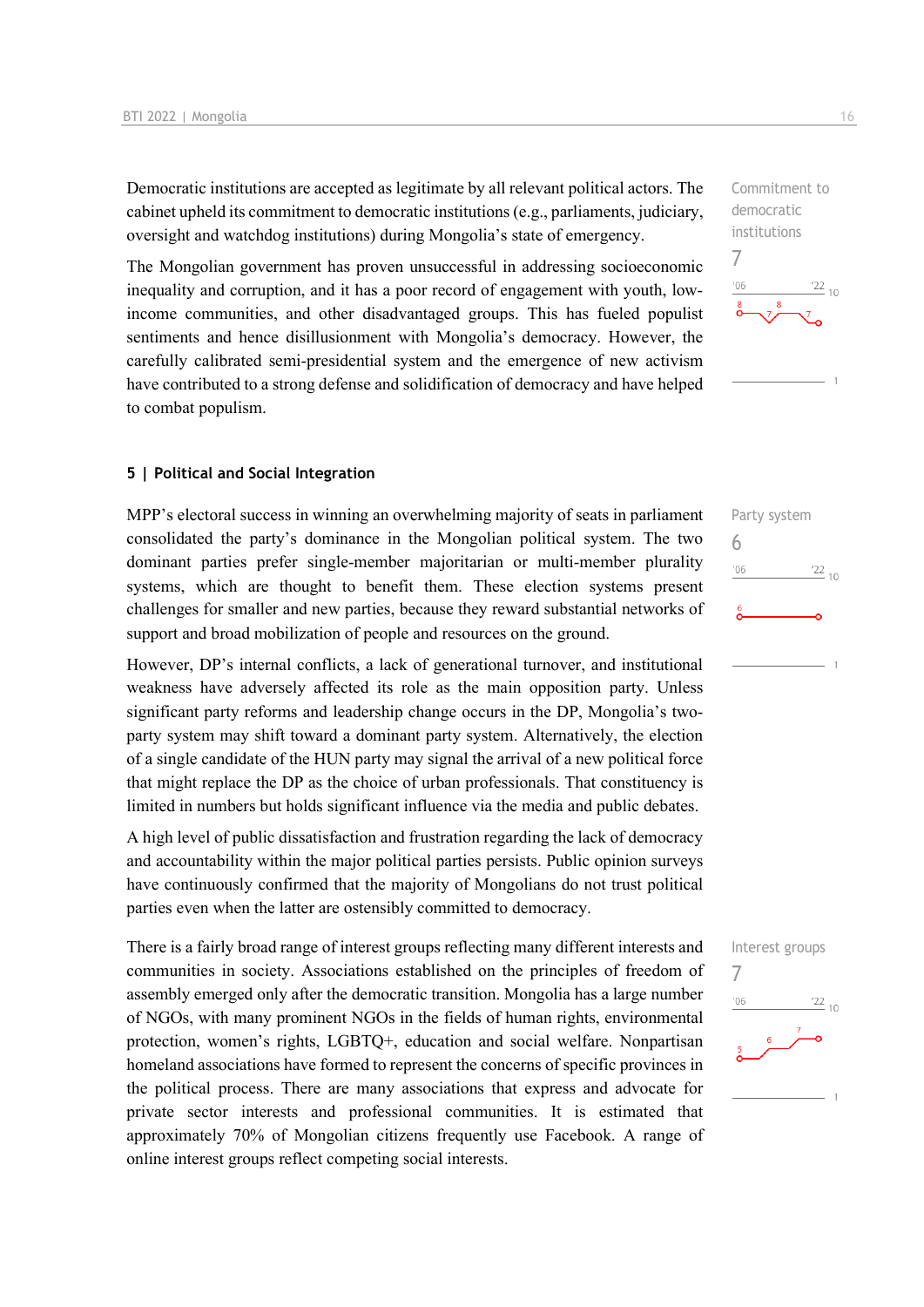Mongolians have overwhelmingly approved the notion of a democratic regime since 1990. A number of opinion surveys confirm that 85% to 90% of Mongolians regard democracy as the best form of government. In recent years, support for strong executive power has increased which, however, does not necessarily contradict the contention that democratic principles and values are widely accepted by the population. The Political Barometer Survey conducted by the Sant Maral Foundation in May 2020 found that 67% of the population like the existing system of democracy in Mongolia to some extent. A survey of young Mongolians conducted in June 2020 by the International Republican Institute (IRI) found that despite the economic and social challenges caused by the pandemic, young people expressed overwhelming support for maintaining a democratic system (76%). Young people were the main participants of the peaceful protests that erupted on January 21, 2020, over the inhumane treatment of a COVID-19 patient and her newborn baby by hospital authorities.

Attitudes toward the government and the State Emergency Commission were overwhelmingly positive until the first community transmission of COVID-19 was reported. Henceforth, measures taken by the government and commission to contain the spread of COVID-19 failed to attract public support and approval. It became increasingly clear that the government was not prepared adequately to deal with community transmission.

In general, many Mongolians trust people with whom they share close relationships or local affiliations. A survey conducted by the Independent Research Institute of Mongolia in 2018 found that more than half of the population (61%) indicated that they don't trust others in (wider) society.

The lack of general trust is exacerbated by the increasing pace of migration to urban areas, as migrants lose their sense of community as they arrive in a new environment. Perceptions of increasing crime rates further undermine social capital and trust, which in turn reinforces a tendency to rely on those one knows rather than on abstract laws and institutions.

The continuing growth of the use of social media has contributed to an increase in formal and informal interest groups and online support groups. There are many independently organized cultural, environmental, faith-based and social organizations in urban areas. However, many of these are rather small and cannot directly replace kin and friendship networks as the essential social groups.

Debates and concerns about community transmission risks of COVID-19 associated with the repatriation of Mongolians indicated some negative impact of the pandemic on social solidarity and trust in the country.

| Social capital<br>6 |                 |
|---------------------|-----------------|
| '06                 | $\frac{22}{10}$ |
| $\frac{7}{96}$      |                 |
|                     |                 |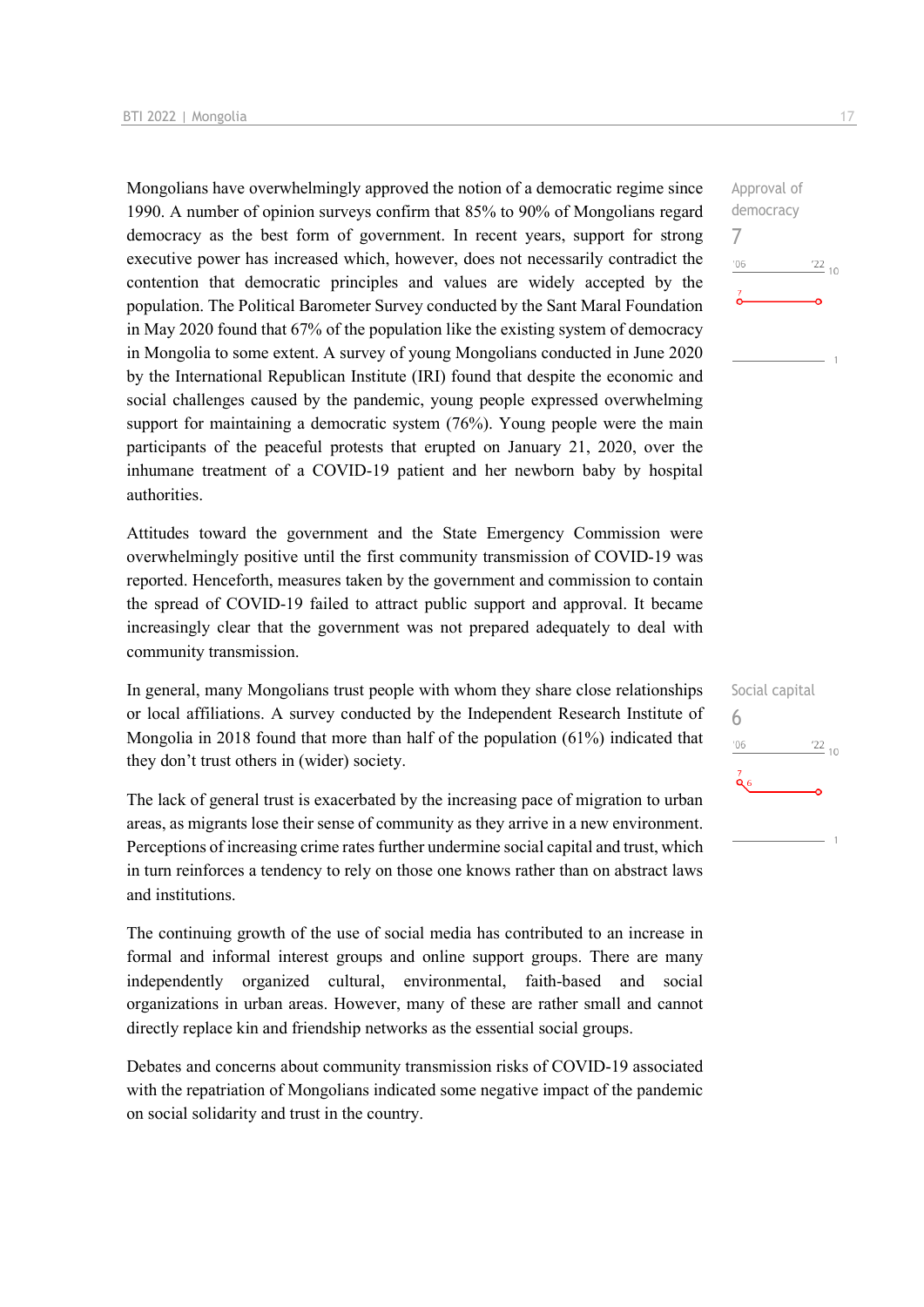### II. Economic Transformation

#### **6 | Level of Socioeconomic Development**

Mongolia's Human Development Index (HDI) value decreased from 0.741 in 2018 to 0.737 in 2019 and its ranking fell from 97 to 99. However, the country maintained its place in the "high human development" category. According to the UNDP 2020 Human Development Report, Mongolia's life expectancy at birth is 69.9. In 2019, mean years of schooling was 10.3 and Gross National Income per capita was \$10,839 in 2019. The overall loss in HDI due to inequality was 14%. Mongolia had a Gender Inequality Index (GII) value of 0.322, ranking it 71 out of 162 countries in 2019.

The poverty rate in Mongolia declined from 38.7% in 2010 to 21.6% in 2014, before rising to 28.4% in 2018, according to the National Statistical Office (NSO) and the World Bank. However, 15% of the population's income was just above the poverty line. 7.3% of the population (230,000 people) are multidimensionally poor. An additional 15.5% are classified as vulnerable to multidimensional poverty (492,000 people).

There is a widely held view in the country that economic growth has not translated into greater income equality. Indicators of quality of life improved over the last decade but household finance and livelihoods stagnated. Mongolia's Gini coefficient was 0.33 in 2018. It has not changed much in the last decade. According to Asian Development Bank (ADB) estimations, the growth rate of income per capita of the bottom 40% of the population was only 1% between 2011 and 2018. Furthermore, the ratio of household indebtedness in Mongolia increased dramatically in the last 10 years. The World Bank estimated that household loans make up 50% of total credit outstanding and are concentrated among overleveraged borrowers.

In 2020, Mongolia experienced its first recession since 2009 due to the COVID-19 pandemic. The weak external and internal demand and the government's emergency measures severely impacted businesses. According to a survey in August 2020 conducted by the National Statistical Office, 86% of businesses in manufacturing and 76% of businesses in the trade and service sector experienced income losses since January 2020. Though the government implemented social assistance programs targeting low income and socially vulnerable households, many experts forecast a significant increase to the poverty rate in the period 2020 - 2021.

Rising youth unemployment is a major challenge. According to government statistics, approximately 40% of higher education graduates are unemployed. The ILO and Asian Development Bank estimated that the youth unemployment rate was 25.3% in 2019, and increased to 28.5% in 2020 due to the pandemic. They forecast a likely rise to 30% in the next few years.

#### **Ouestion** Score

## Socioeconomic barriers 4 $^{\prime}06$  $\frac{22}{10}$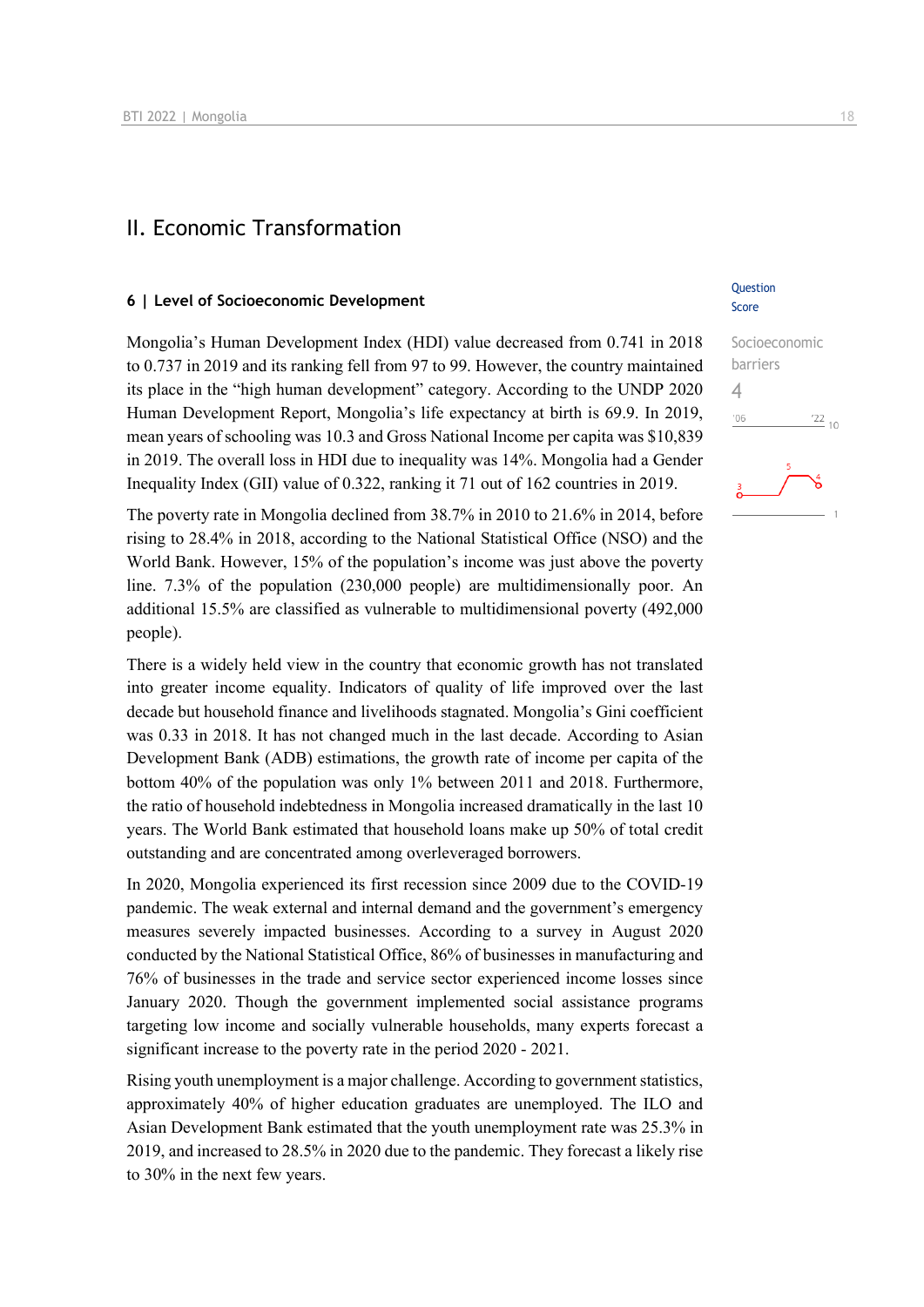| <b>Economic indicators</b> |          | 2017      | 2018      | 2019      | 2020     |
|----------------------------|----------|-----------|-----------|-----------|----------|
| <b>GDP</b>                 | S M      | 11425.8   | 13108.8   | 13996.7   | 13137.1  |
| GDP growth                 | $\%$     | 5.3       | 7.2       | 5.2       | $-5.3$   |
| Inflation (CPI)            | $\%$     | 4.3       | 6.8       | 7.3       | 3.7      |
| Unemployment               | $\%$     | 6.4       | 5.4       | 5.3       | 4.3      |
| Foreign direct investment  | % of GDP | 13.1      | 14.9      | 17.5      |          |
| Export growth              | $\%$     | 14.8      | 24.0      | 9.1       | $-0.1$   |
| Import growth              | $\%$     | 24.8      | 30.9      | 22.3      | $-8.9$   |
| Current account balance    | S M      | $-1155.4$ | $-1902.5$ | $-2161.7$ | $-674.6$ |
| Public debt                | % of GDP | 84.4      | 74.3      | 68.4      | 77.0     |
| <b>External debt</b>       | \$ M     | 27963.2   | 29788.6   | 31649.9   | 33236.2  |
| Total debt service         | S M      | 3702.5    | 7774.6    | 11726.6   | 1901.4   |
| Net lending/borrowing      | % of GDP | $-2.7$    | 3.5       |           |          |
| Tax revenue                | % of GDP | 13.6      | 16.8      |           |          |
| Government consumption     | % of GDP | 12.7      | 11.7      | 12.1      | 14.7     |
| Public education spending  | % of GDP | 4.1       | 6.2       | 4.9       |          |
| Public health spending     | % of GDP | 2.5       | 2.2       |           |          |
| R&D expenditure            | % of GDP | 0.1       | 0.1       |           |          |
| Military expenditure       | % of GDP | 0.8       | 0.7       | 0.7       | 0.8      |

Sources (as of December 2021): The World Bank, World Development Indicators | International Monetary Fund (IMF), World Economic Outlook | Stockholm International Peace Research Institute (SIPRI), Military Expenditure Database.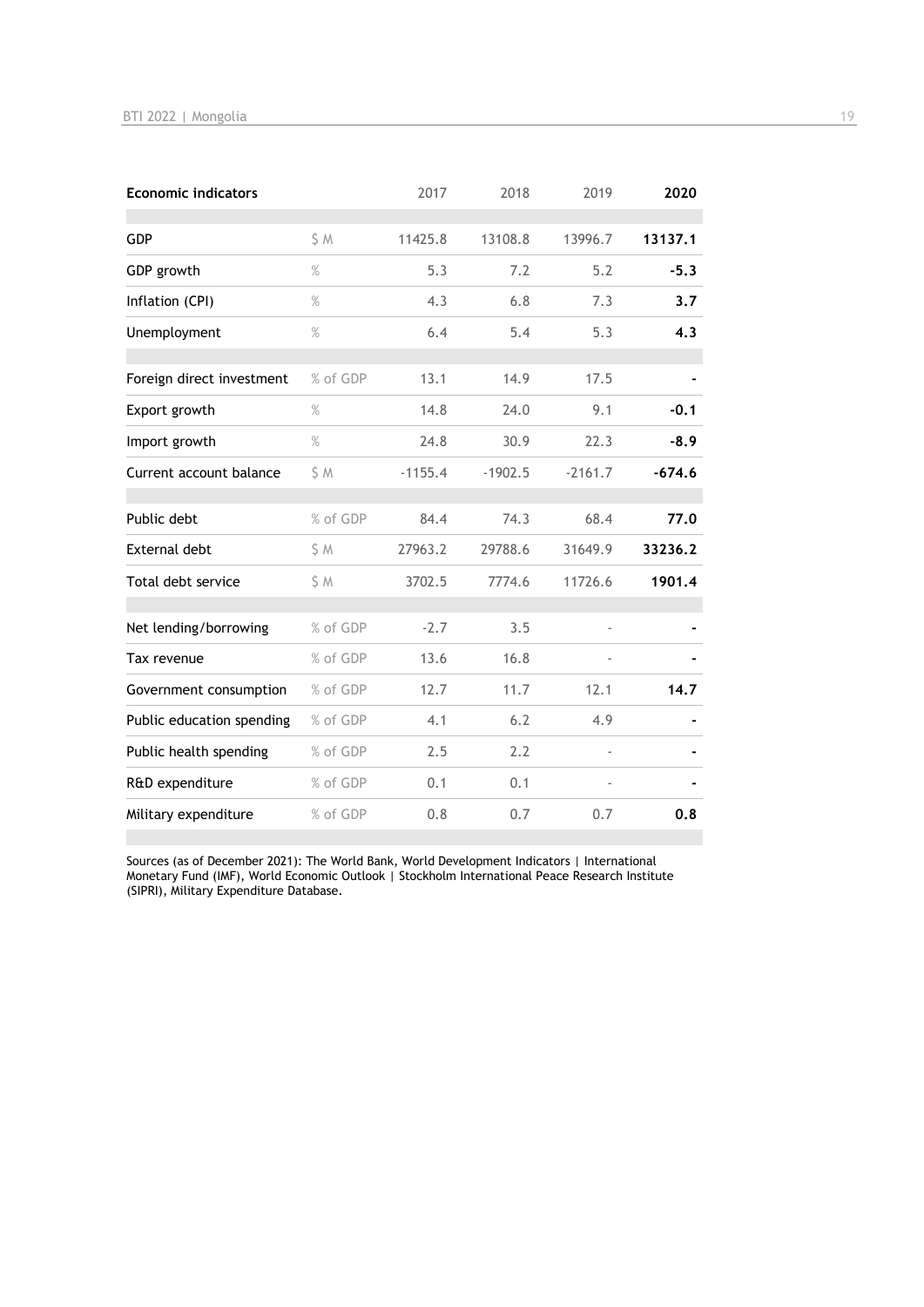#### **7 | Organization of the Market and Competition**

Mongolia's position in the World Bank's Ease of Doing Business Rankings fell from 74 out of 190 countries in 2018 to 81 in 2020. The most serious problems were electricity (ranked 152), insolvency (150), and cross-border trade (143). Though a number of government initiatives were implemented to improve business registration and permit processes, the rankings reflect the fact that serious barriers exist for starting a business (100). It takes on average 12 days and eight procedures to start a limited liability company in Mongolia.

Corruption in all sectors of government and political clientelism remain a serious challenge to doing business and prevent the creation of an even playing field. Politically connected and larger business groups enjoy access to favorable financial resources and regulatory environments, while SMEs and new entrants face significant financial and administrative barriers. Approximately 90% of private sector entities receive financing from Mongolia's domestic banks. The banks' high annual interest rates are criticized as inhibitive to business growth. Initiatives to allow foreign banks to operate in Mongolia, which could result in better access to business financing, have been opposed by the domestic banks. The state-run Small and Medium Enterprises Development Fund provides loans at significantly lower interest rates than the three major banks. However, it was revealed in 2018 that the fund's resources had been siphoned off by politicians and government officeholders. Although the legal and institutional environment of the fund has been significantly modified since the scandal, the allocation of government funding has been reduced.

Mongolia's private sector accounts for over 80% of GDP. More than 90% of all enterprises are privately owned. However, recent surveys show that ownership of private enterprises has become more concentrated in key economic sectors such as mining, construction and banking. Small and medium-sized enterprises account for 77% of total registered business entities, 72% of the total workforce, 17.8% of gross domestic product, and 2.3% of total exports. According to the National Statistical Office, the informal sector generates between 9.2% and 15.7% of GDP.

Market competition in many key sectors of the economy is increasing, such as agriculture, textiles, telecommunications, food processing, tourism, health and education. State-owned companies are dominant in the energy and mining sectors. There is considerable state intervention in the mining sector, especially in large-scale projects that the government defines as strategically important. In May 2020, the third attempt by Mongolia to raise money from international stock markets to fully develop the Tavan Tolgoi coal mine failed after the government canceled its planned Hong Kong IPO due to pre-election political concerns.

 $\frac{22}{10}$ 

Market organization

7 $-06$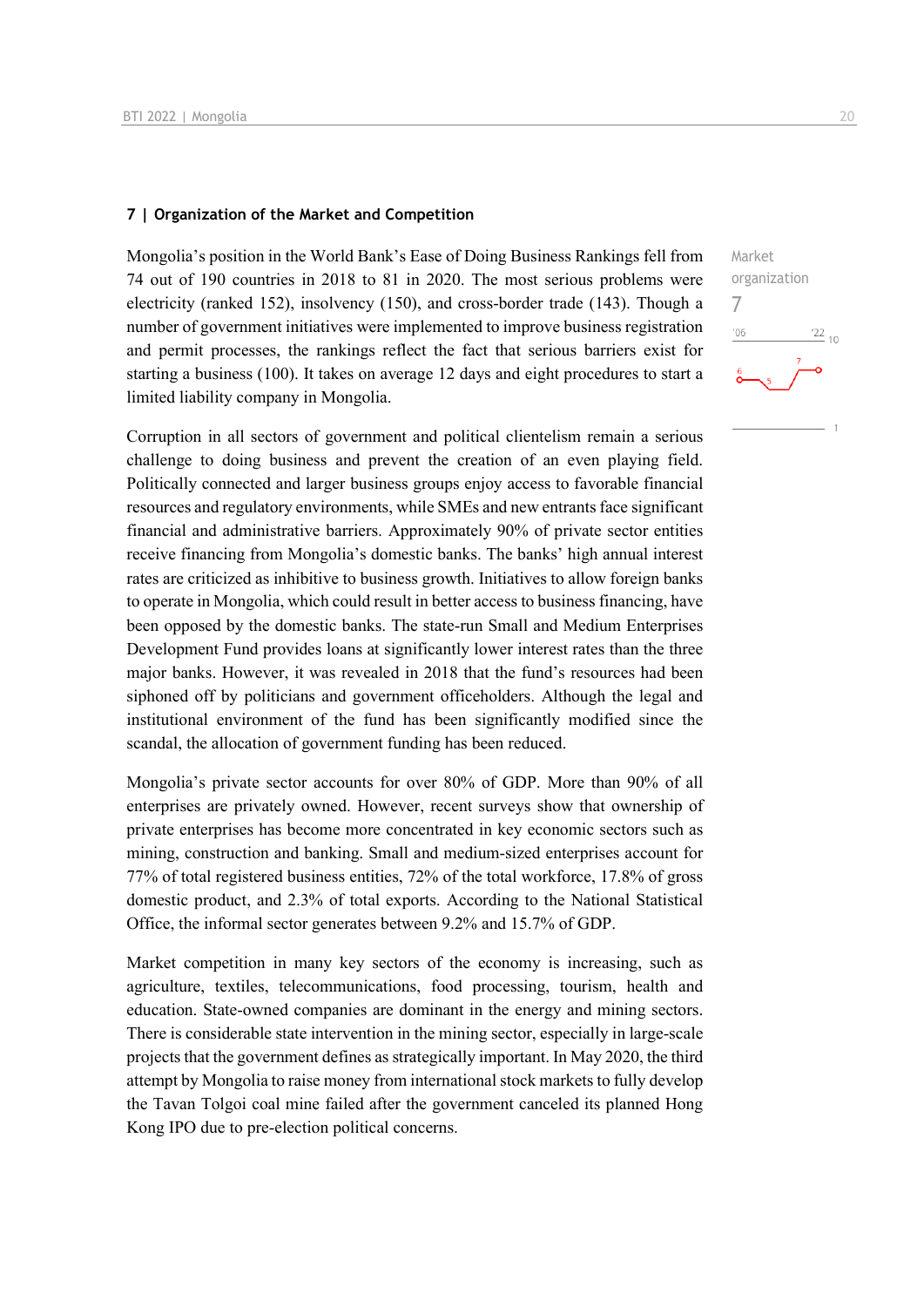The Law on Restricting Unfair Competition was revised

in 2010 to cover all types of legal and illegal business entities, and to combat monopolistic or cartelistic structures and practices. According to an Asia Development Bank report on Mongolia's economic prospects, the country's Law on Competition lacks clarity on important legal terms, such as dominance and mergers. Amendments to the law and complementary guidelines were developed in 2017 but have not been reviewed and adopted by parliament. Moreover, the Authority for Fair Competition and Consumer Protection (AFCCP) suffers from a lack of independence from the government. However, in 2020 the AFCCP did take measures to prevent and combat excessive pricing and the creation of artificial scarcity. It fined a number of companies for adopting anticompetitive practices, including meat suppliers, supermarkets and pharmaceutical companies.

Market competition in many sectors of the economy is increasing, but several sectors suffer from high levels of ownership concentration. The World Economic Forum's Global Competitiveness Report 2019 suggests investors and businesses have a very negative perception of market dominance and the effectiveness of anti-monopoly policies. Local companies, especially medium and large ones, view the government as

a major contributor to unfair competition in some sectors through its granting of concession agreements, subsidies, and low-interest loans.

Since the onset of its economic transition, Mongolia has promoted foreign trade and investment, and achieved tangible results in trade liberalization. Mongolia's accession to the WTO in January 1997 underlined the country's relative success in developing a new trade regime. In the wake of this accession, approximately 30 laws simplifying customs services and reducing customs duties were passed and amended. Mongolia's most favored nation applied tariff is 5.5%. Above-average most favored nation tariffs are applied only to liquor (including beer), at 25%, 35% and 40%, depending on alcohol content; unmanufactured tobacco and cigars (30%); wood products and cement (20%); live animals and yarns of wool (15%); and eggs and wheat flour (15%).

Mongolia's first bilateral free trade agreement, the Japan-Mongolia Economic Partnership Agreement (EPA), came into force on June 7, 2016. There have been similar agreements with the United States and Canada, as well as ongoing negotiations with Russia and declarations of intent with China.

Mongolia has been a Generalized System of Preferences (GSP)+ beneficiary country since 2006. GSP+ status is granted to countries that ratify and implement core international conventions relating to human and labor rights, environment and good governance. In 2015, 20% of Mongolian goods entered the EU market duty-free.

Competition policy 7  $\frac{22}{10}$ '06

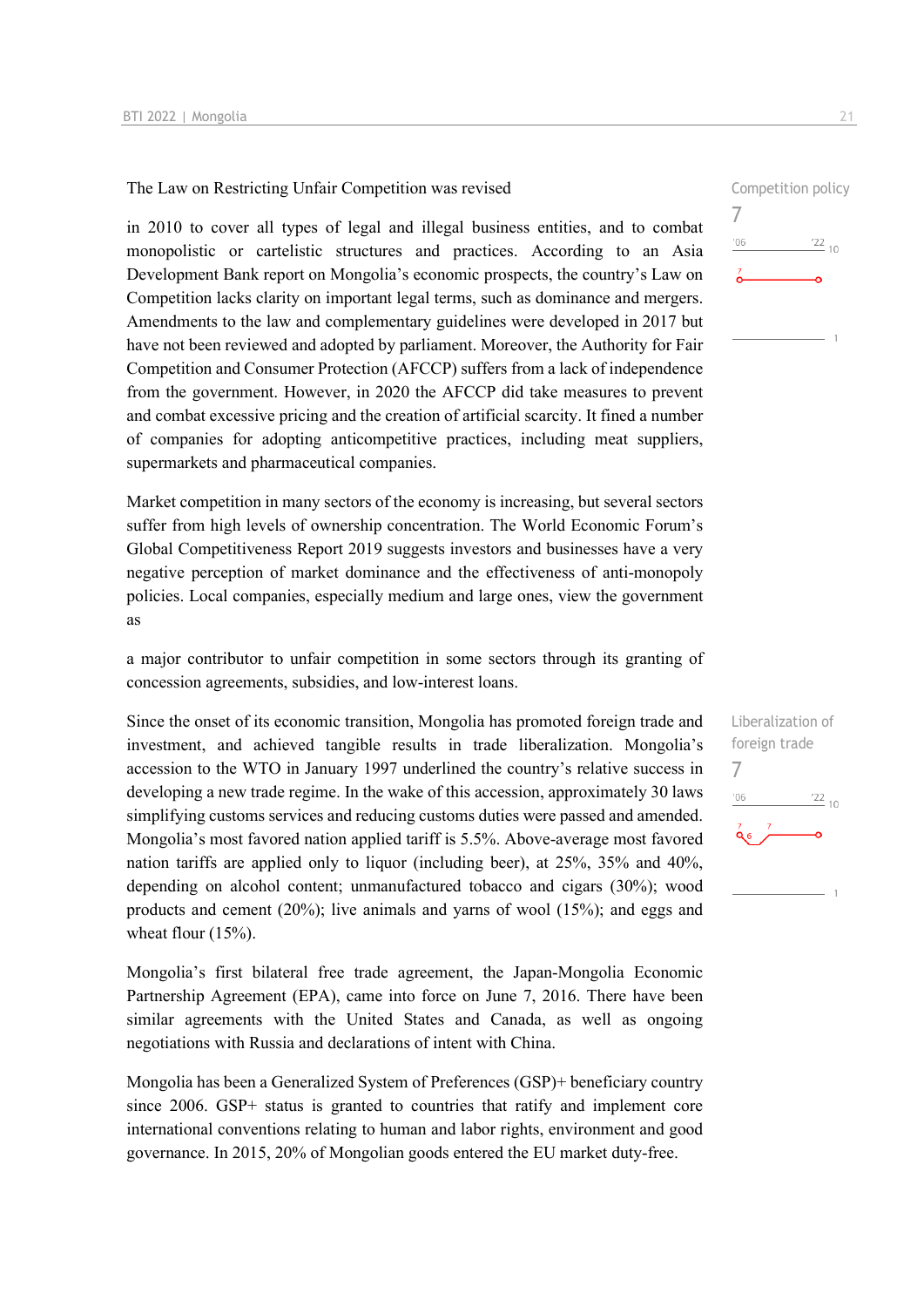In September 2020, Mongolia formally joined the Asia-Pacific Trade Agreement (APTA), one of Asia's oldest regional trade agreements which includes China and five original members: Bangladesh, India, Laos, South Korea and Sri Lanka. While no significant increase of trade seems likely within APTA, this agreement will continue to prepare businesses in Mongolia for international standards.

In the World Bank's 2019 Ease of Doing Business report, Mongolia ranked 117 among 183 countries for ease of trading across borders. A recent survey of trade companies found that about half of respondents reported difficulties in obtaining the required import/export documents. The additional costs incurred by waiting time at customs and borders was "extremely high" or "high" for over half of respondents. A UNESCAP study on the cashmere trade between Mongolia and China found there were too many steps required to export, too many regulatory agencies were involved, and documentary requirements were redundant.

The banking system and capital market are differentiated and meet international standards. There are 13 commercial banks in Mongolia. Active assets of the banking sector make up 97% of the Mongolian financial sector. Six large banks control 92% of the banking sector. According to World Bank reports, the capital adequacy ratio of the six largest banks was 17.2%, while it was 25.6% for seven smaller banks.

The financial system has undergone rigorous modernization in recent years. This began with the establishment of the Financial Regulatory Commission in 2006, which is tasked with supervising legal compliance and protecting the rights of investors and clients. In 2018, parliament revised the Banking Law of Mongolia. The amendments introduced disclosure requirements for the owners of Mongolian commercial banks, new restrictions on banking activities, including a prohibition on establishing subsidiaries or affiliates, clarifications on corporate governance rules, and a comprehensive set of measures to prevent bank failures and rescue troubled banks. In January 2021, parliament made crucial amendments to the Banking Law to improve banking governance and transparency. Under the amendments, Mongolia's major banks are required to become publicly listed companies by June 2022, and one shareholder can control a maximum of 20% of the shares.

As of 2016, 60.7% of past-due loans in the banking sector are from mining, manufacturing, construction, real estate and trade companies. According to Fitch Ratings, past-due loans of the banking system increased to 5.8% of total loans up to June 2020, from 4.5% at the end of 2019. The reported non-performing loan ratio increased to 11% from 10%.

High levels of concentration in commercial bank ownership exacerbate governance weaknesses. The Bank of Mongolia (BoM)'s lack of supervisory independence results in ineffective bank supervision and encourages forbearance. In April 2019, Capital Bank was liquidated by the BoM due to its failure to meet the bank's prudential criteria. Its shareholders were politically well connected, including a member of parliament, B. Undarmaa.

## Banking system 7 $06'$  $\frac{22}{10}$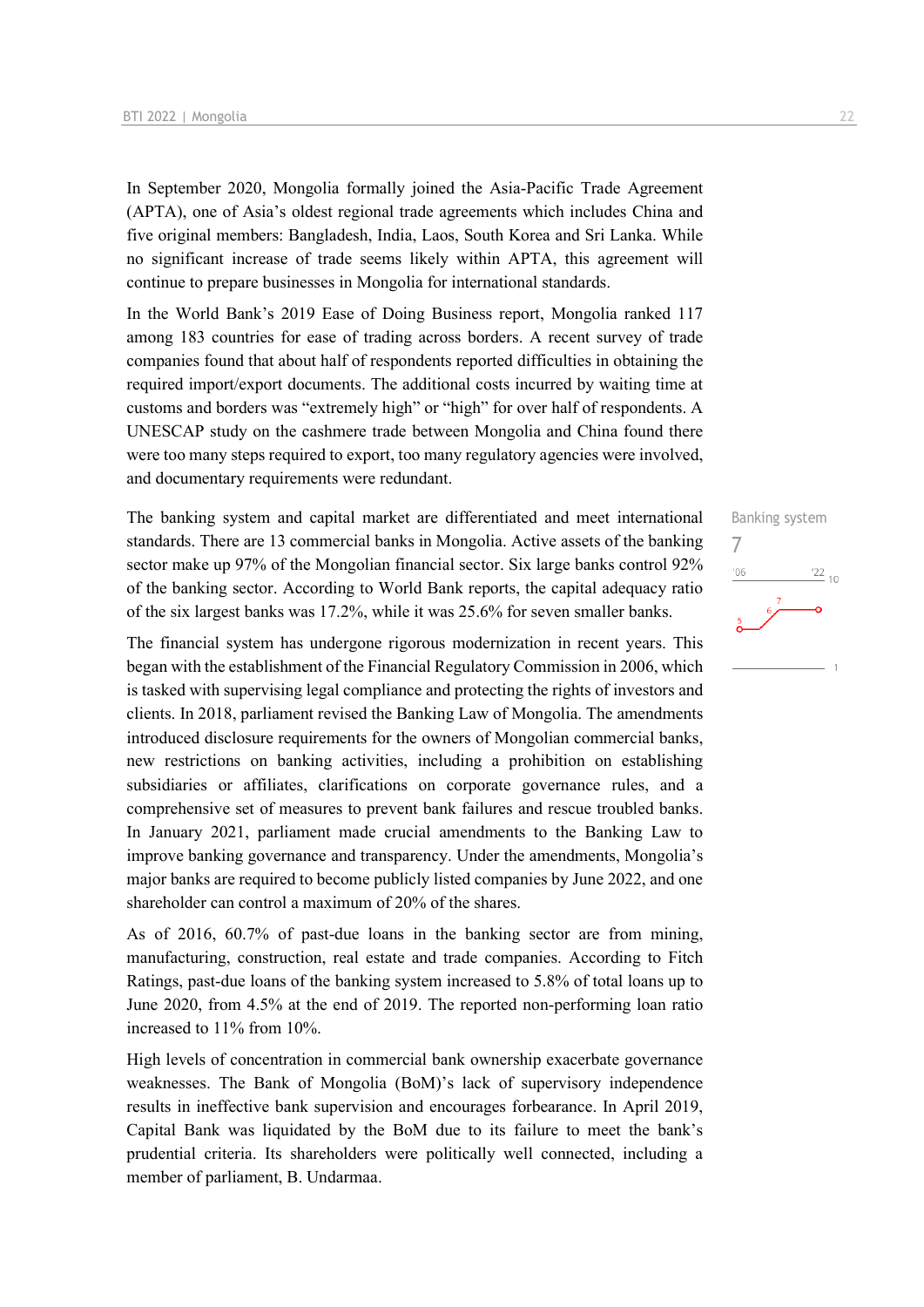Though the Central Bank Law strengthened the independence of the BoM, serious challenges remain. The appointment of the president of the BoM remains dependent on political decisions of the ruling party and is closely linked with political dynamics. Attempts by the bank to maintain its independence face strong political opposition. In May 2020, parliament temporarily reversed the clause in central banking law that limited the BoM's quasi-fiscal involvement. As part of Mongolia's response to the pandemic, the BoM was required to finance debt relief to the elderly and subsidize housing finance because of the political challenges of increasing the budget.

#### **8 | Monetary and fiscal stability**

Since Mongolia's transition to a market economy, its currency has undergone continuous depreciation, even during periods of strong economic growth. Under political pressure from the government, the Bank of Mongolia (BoM) has intervened in the foreign exchange market to ease the depreciating pressure.

For instance, Mongolia's economic stagnation, caused mainly by falling commodities prices, the economic slowdown in China and waning interest by foreign investors, was key to a currency slump of about 25% in 2016. However, the BoM is widely criticized for its inability to pursue an independent monetary policy.

Since 2017, Mongolia's international fiscal and monetary stability has improved because of macroeconomic reforms conducted under the IMF Extended Fund Facility program. Yet the tugrik continued depreciating, by 4.8% in 2019 (due to a steady increase of imports and the country's addition to a gray list by the Financial Action Task Force). In the first half of 2020, the tugrik depreciated by 5.8% against the dollar. In January 2021, the real effective exchange rate index stood at 97.99, down from 104.11 in January 2019.

Under the IMF's Extended Fund Facility, the Mongolian government undertook a significant shift in the fiscal management of the country from 2017 to 2020. The fiscal balance was in surplus in 2018 and 2019, the public debt to-GDP ratio declined for three consecutive years, and more than 2.5% of GDP was annually transferred to the Stabilization and Future Heritage Funds.

However, Mongolia's fiscal stability deteriorated substantially in the first half of 2020, driven by weak revenue performance and increased spending due to the pandemic and emergency measures. When China struggled to contain the pandemic in early 2020, Mongolia's mineral products exports declined 45%. The economy contracted by 10.7% in the first half of 2020, primarily due to an unprecedented decline in mineral exports. The trade and service sector, which generates 39% of GDP, declined by 6.8% due to COVID-19 containment measures.



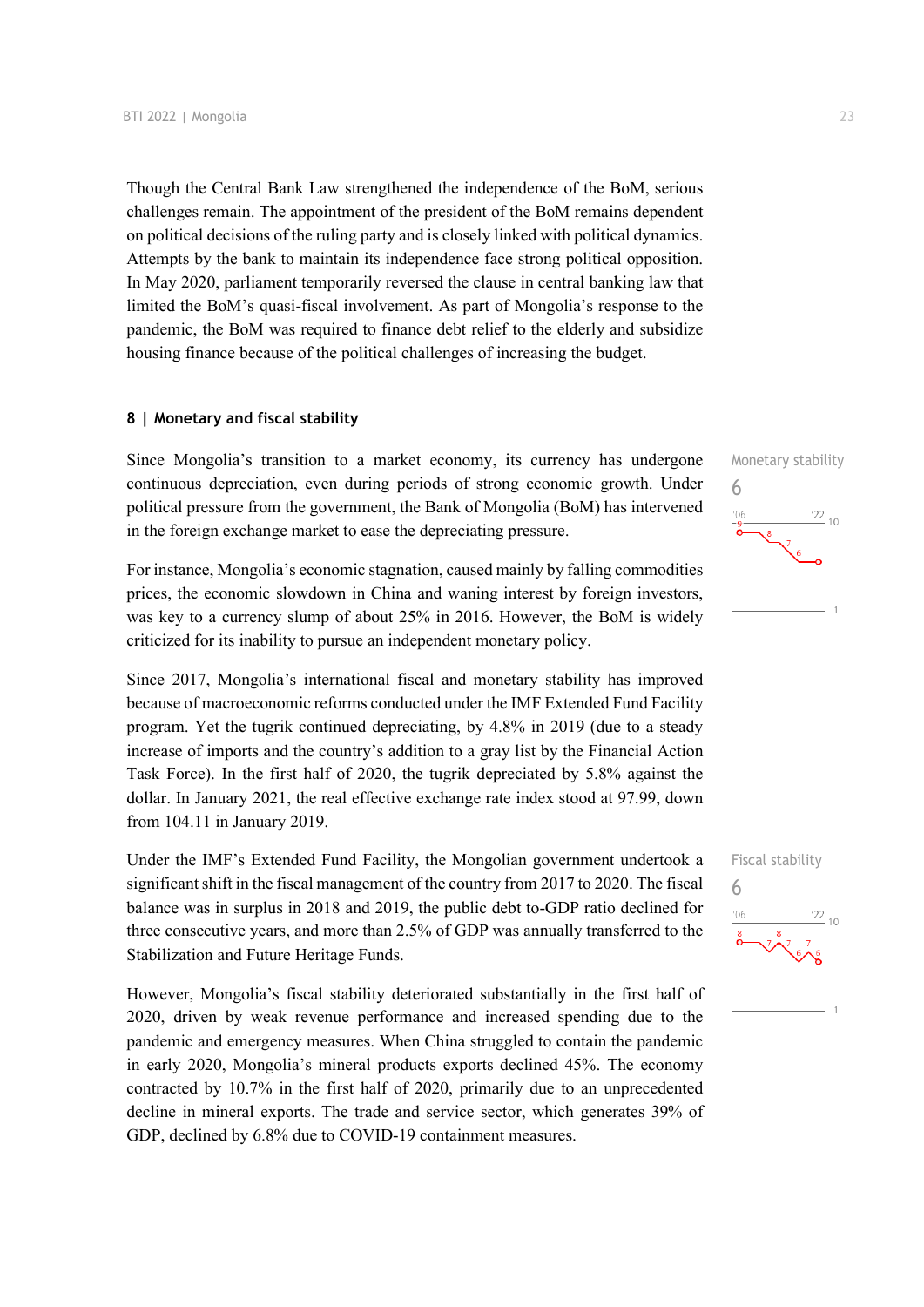Prior to the parliamentary election in June 2020, the government declined calls to amend the 2020 budget to restructure government expenditure and reduce a looming budget deficit. Only in August 2020 did the government introduce a supplementary budget to fund efforts to contain COVID-19. In 2020, government revenue declined to 27% of GDP due to the economic contraction and fiscal measures associated with its response to COVID-19, which included tax and social security payment exemptions. Mongolia's positive fiscal balance of the two previous years (2.6% in 2018 and 1.4% in 2019) was reversed by -11.4% in 2020.

In September 2020, the government raised \$600 million on international markets by issuing 5.5-year "Nomad" sovereign bonds to repay \$500 million of the five-year Mazaalai bond, which was set to mature in April 2021. The government was able to reschedule the repayment of \$1.0 billion debts of the Chinggis bond. As a result, government debt increased from 69.5% of GDP in 2019 to 83% in 2020.

#### **9 | Private Property**

The 1992 constitution established basic property rights, which were further secured by such laws as the Law on Property Ownership Rights and the Law on Registration of Property Ownership. The constitution limits the right to privately own land to citizens of Mongolia. Conflicts regarding land ownership are common, especially in Ulaanbaatar.

According to data collected by the World Bank's Doing Business Survey 2019, registering property in Mongolia requires five procedures, takes 10.5 days and costs 2.1% of the property value, which ranks Mongolia at 49 out of 190 economies. The survey shows a higher minority investor protection index (33 of 190). The survey finds that contract enforcement takes 374 days and costs 22.9% of the value of the claim, ranking Mongolia 66 on the ease of enforcing contracts. In Mongolia, all contested foreclosure actions require a court review and are subject to appeals up to the Supreme Court. Final resolution can take up to 36 months.

Mongolia is a member of the World Intellectual Property Organization (WIPO) and has signed and ratified most relevant treaties and conventions, including the WTO Agreement on Trade Related Aspects of Intellectual Property Rights. The key laws protecting intellectual property in Mongolia are the Copyright Law, the Trade Names and Trademarks Law, and the Patent Law.

## Property rights 6 $\frac{22}{10}$  $106$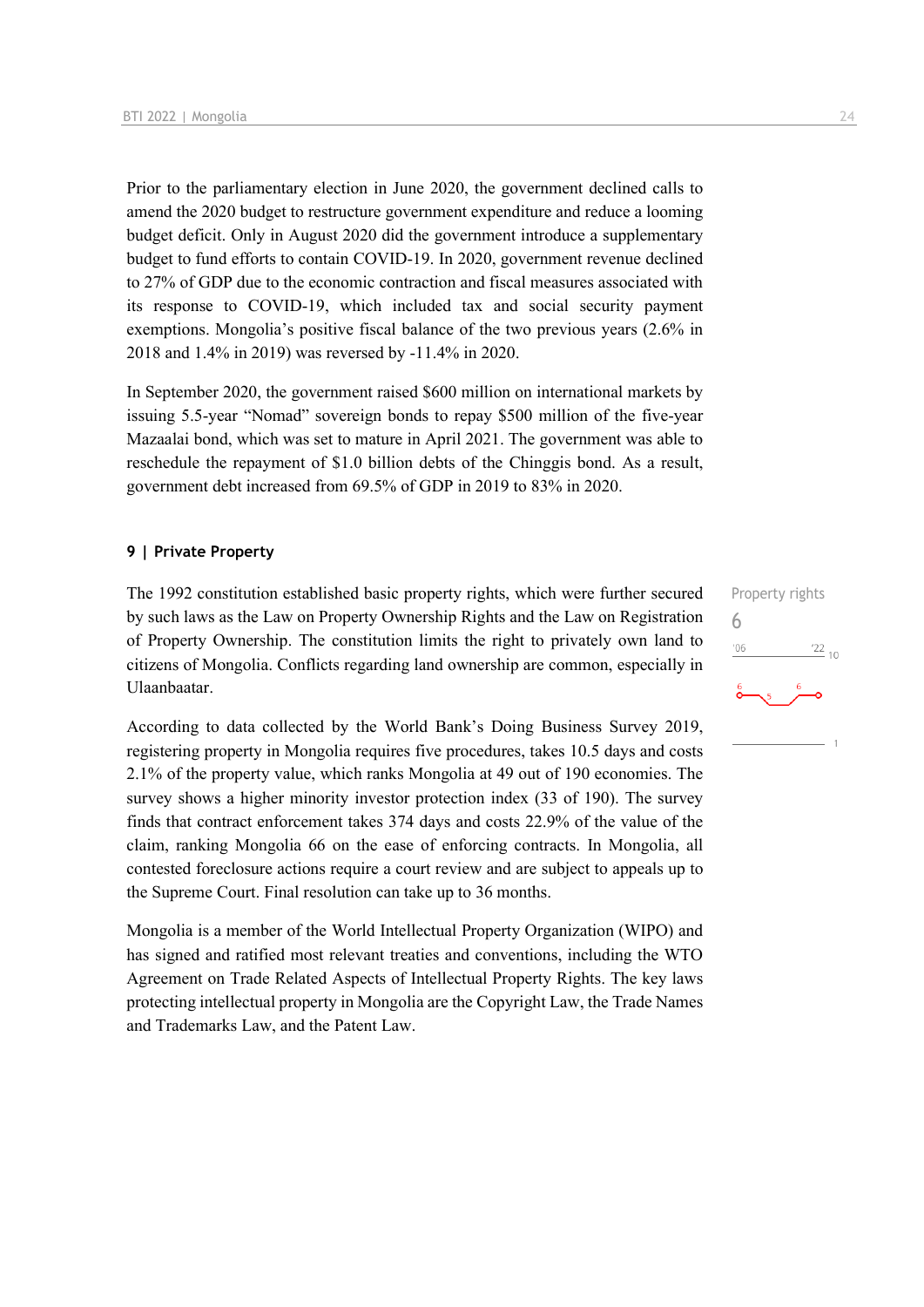The private sector constitutes approximately 80% of GDP and 75% of employment in Mongolia according to various estimates. The role of the private sector in the national economy and in overcoming economic stagnation was widely acknowledged in the period under review.

Key economic sectors are dominated by a few big companies. Oligopolies are evident in mining, petroleum, banking and telecommunications sectors. The boundaries between private companies and major political parties are often blurred and there exists widespread conflicts of interest. Mongolia has many companies with group holdings and corporation status. However, reliable information about management structure and performance is often difficult to obtain.

#### **10 | Welfare Regime**

Mongolia's social protection and welfare system is based on the provision of pensions, allowances and services to citizens with special needs. Mongolia's social insurance and pension system is widely regarded as outdated and the management of the social insurance fund as highly prone to corruption. In 2019, some members of parliament initiated a draft law on pension reform that allows personal pension accounts and private pension funds.

The government, through the Ministry of Population Development and Social Protection and the General Office of Social Welfare Services, implements social protection and welfare programs, which account for 1.1% of GDP. In addition to these social programs, the government has implemented the Child Money Program, funded from the Human Development Fund. Studies have shown that families may benefit from multiple programs. Lack of information can result in a duplication of benefits. Excluding the Child Money Program, 24% of all citizens receive benefits. The top 40% of the population according to income receive 28% of total welfare transfers. Just 56% of Mongolia's welfare spending is directed to the poorest 40% of the population, according to a World Bank report from 2015.

The Food Stamp Program is the only program specifically targeted at the poor and was first implemented in 2009. The program supports the consumption of basic food items by extremely poor families to increase their daily calorie intake. The number of recipients increased from 24,000 to 44,000 in 2020. The per person allowance was increased from MNT 16,000 to MNT 32,000 due to the pandemic.

The MPP-led government initiated a number of new social protection programs, such as allowances for people aged over 70 and support programs for mothers with more than one child. In response to the negative effects of the COVID-19 pandemic, the government approved an MNT 5.1 trillion (13% of GDP) economic stimulus package in March 2020 and a second package of MNT 793 billion (2% of GDP) in April 2020. These packages included provisions to increase child money payments and allowances for vulnerable people. As a result, spending on social welfare benefits reached 5.5% of total government expenditure. In August 2020, when the government amended the budget, it further extended the coverage of welfare packages.



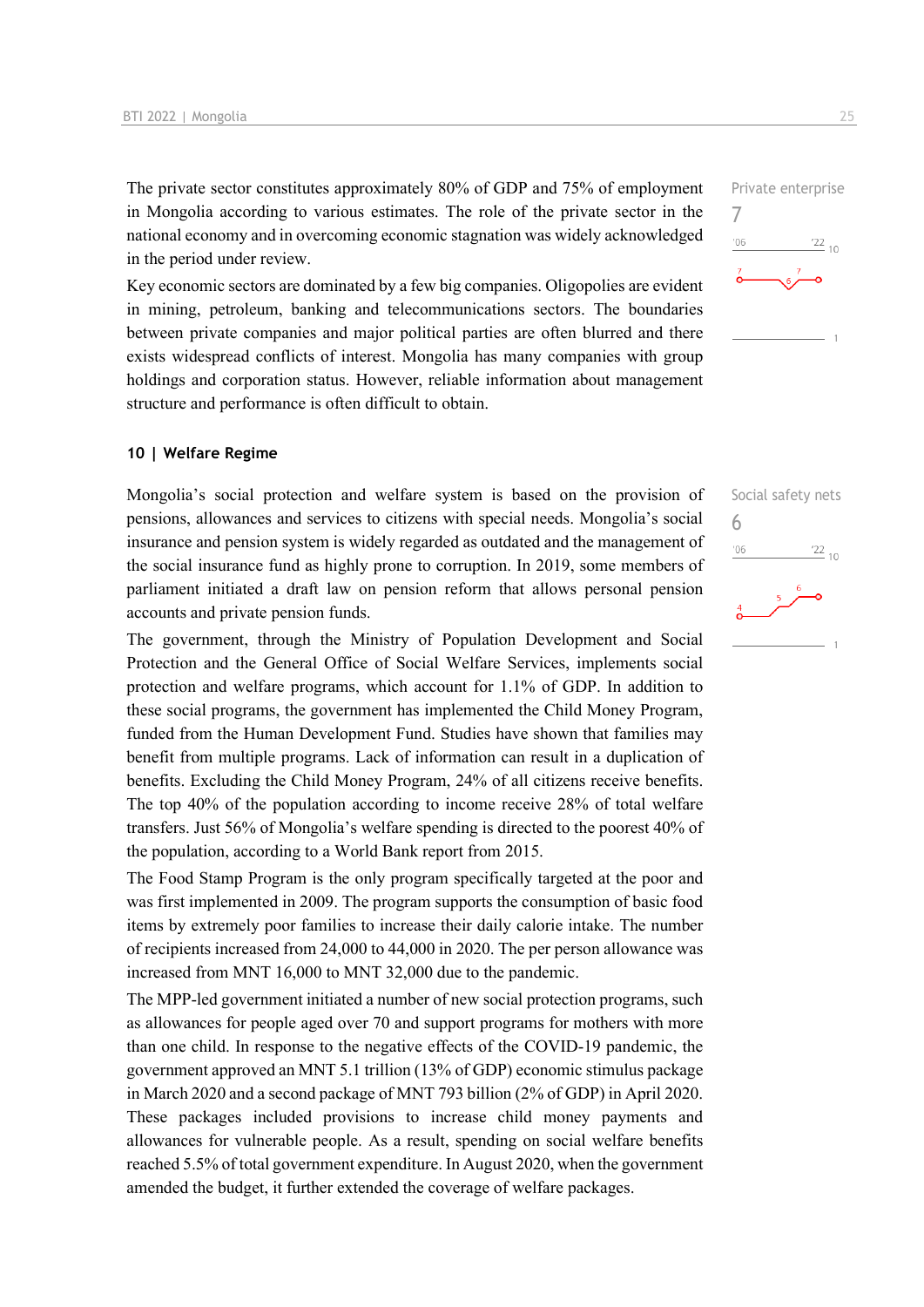The constitution and laws guarantee that women and members of ethnic, religious and other groups have equal access to education, public office and employment. Legal provisions against discrimination are widely integrated into laws and policies but their implementation is at times deficient. Mongolia's Gini coefficient was 32.7 in 2018, which is a better performance than most of its geographical neighbors and its peers in the category of "high human development country." Mongolia has received very high scores in education attainment, health and survival, and economic participation and opportunity. The gross enrollment ratio in primary education is 96% and secondary education is 93%. The adult literacy rate is reported to be 97.8%. The ratio of female to male enrollment (GPI) is 0.98. The government provides bilingual education programs for the Kazakh and Tuva ethnic minorities.

Although poverty in rural areas decreased between 2016 and 2018, income disparity between rural and urban areas remains significant. Some provinces have a poverty rate of 40-50%. In terms of the number of poor people, 42% of them live in the capital Ulaanbaatar, mostly in the ger areas, in the outskirts of the city. These regional and social disparities have serious effects on equal access to good education, health services and adequate housing sanitation.

Mongolia has a score of 0.32 on the 2019 Gender Inequality Index (GII), ranking it 71 out of 162 countries. 17.3% of parliamentary seats are held by women. The share of women holding decision-making positions is very low. In public service, 26.6% of state secretaries are women, 30% of middle managers and 15% of senior managers. According to UNDP, 91.5% of adult women have reached at least a secondary level of education compared to 86.1% of their male counterparts.

Mongolia has not improved the rate of female labor force participation in the last decade despite female educational attainment being higher than for males.

Female participation in the labor market is 53.3%, compared to 66.4% for men, which has not significantly changed in the last several years. Studies show that women are more likely to be employed in lower skilled jobs. According to UNESCO studies, the situation for women is worse in rural areas because many economically active women only do unpaid family work.

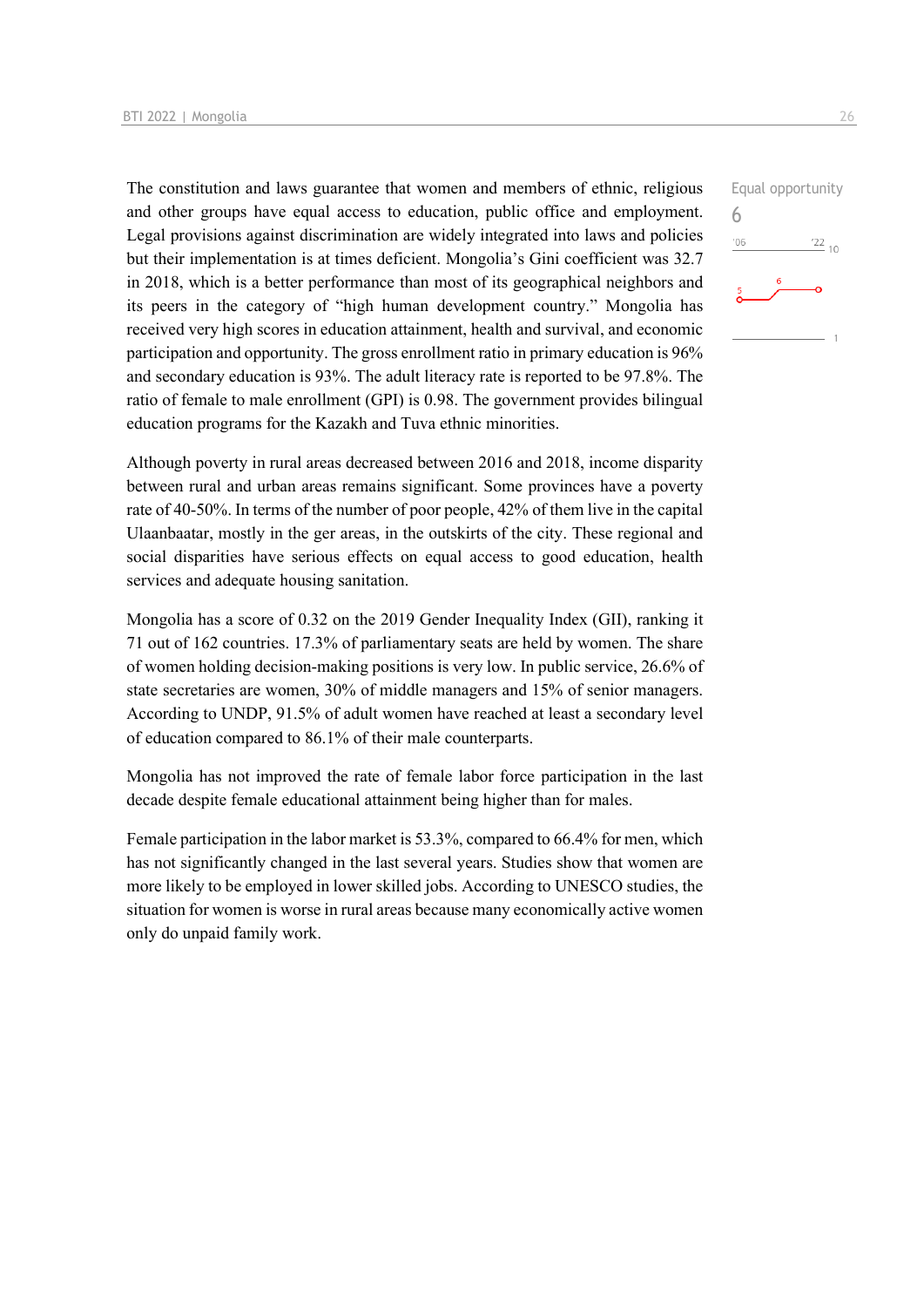#### **11 | Economic Performance**

Mongolia's GDP growth was the world's highest (17.3%) in 2012 but has declined since 2013. In 2016, economic recession even led to a situation where the government was at risk of defaulting on its debt, which amounted to billions of dollars. In 2017, the IMF helped Mongolia with a comprehensive \$5.5 billion package, the sixth IMF program the country entered into since 1990. It was generally accepted that corruption, imprudent fiscal management and unsustainable sources of foreign exchange caused the economic recession. In the period 2018 - 2019, the government was able to reverse the economic decline thanks to prudent fiscal management and increased revenues from mineral exports. Mongolia maintained an above 5% annual growth of GDP between 2017 and 2019 and unemployment decreased to just 4.3% by 2020 according to World Bank data.

Mongolia has continued its reliance on mining-led growth. Mineral exports account for 80% of total exports. 90% of exports are to China. Mongolia's coal exports hit an all-time high in 2018, reaching a total of 36.5 million tons. The share of the minerals sector in fiscal revenue increased from 13% in 2016 to 22% in 2017 and 26% in 2019. Mining generated 25% of GDP in 2020, compared to 10% in 2000. The share of FDI in mining increased from 44% of total FDI in 2000 to 73% in 2019.

However, Mongolia's mineral exports plummeted when the COVID-19 pandemic began in China in early 2020, due to a sharp decline in the demand for mineral products. Mongolia's economic growth forecasts for 2020 were adjusted and downgraded from about 5-6% to negative 1-2%.

The State Emergency Commission took several measures to prevent the spread of COVID-19 in Mongolia. The country officially declared a state of high alert preparedness in February 2020: all educational institutions were closed and all international flights and trains were canceled, travel between the provinces and the capital temporarily stopped, and shops and retail businesses temporarily closed. The first COVID-19 case was confirmed on March 10, 2020, a French national working in the southern province of Dornogovi. Until November 2020, Mongolia managed to avoid community transmission by implementing a 3-week mandatory quarantine in government arranged hotels and facilities for all international travelers and repatriates. Despite successful prevention, the government maintained the initial emergency measures it put in place in February 2020,

The containment measures had serious effects on the economy. The revenues of the trade and service sector, which accounts for about 40% of GDP, fell by 6.8% and some sectors such as tourism experienced an unprecedented decline. Since November 2020, the government has tightened containment measures again to prevent a resurgence in community transmission.

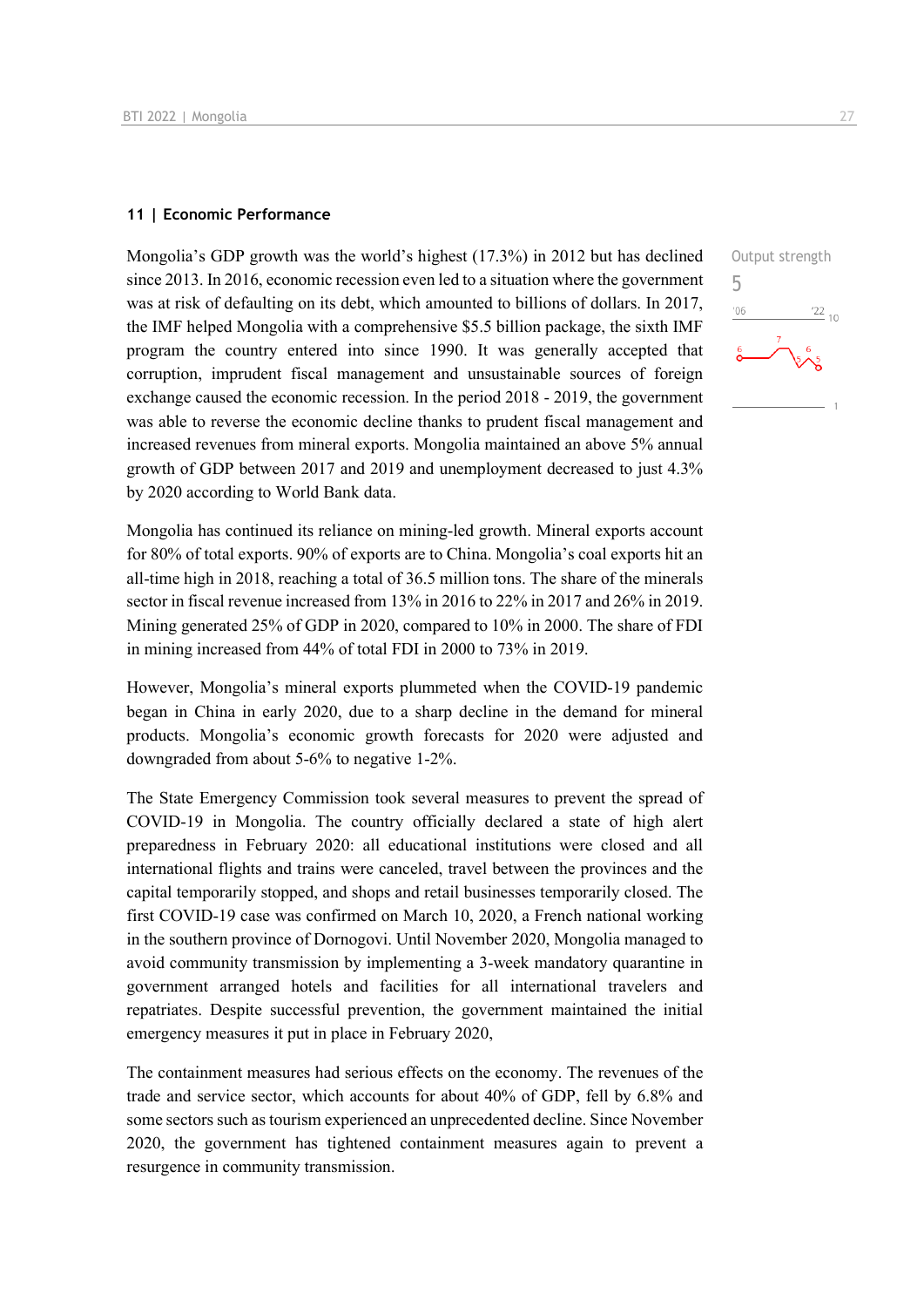#### **12 | Sustainability**

In order to sustain economic progress, Mongolia will need to address a number of serious environmental challenges, such as water scarcity, degradation of grassland, natural disasters and environmental pollution in urban areas, especially air and soil pollution in Ulaanbaatar. Climate change is exacerbating these challenges. For example, according to the Green Climate Fund, the magnitude and frequency of natural disasters have increased severalfold in the last decade, with estimated economic costs around \$10-15 million annually.

In recent years, parliament approved a number of important policy documents that aim to integrate environmental and sustainable development goals into economic policymaking. These include the Action Plan of the Green Development Policy (December 2015) and the National Sustainable Development Concept 2030 (February 2016). The Mongolian government set a target of 30% of its electricity generation to come from renewable energy by 2030.

In May 2019, parliament approved amendments to the Water Pollution Fee Law to fully implement the polluter pays principle. The amendments included estimated charges for pollution and incentives for recycling and re-use. According to the World Bank's Water 2030 program, these changes could potentially lead to reduced pollution loads in effluents, discharged by highly polluting activities such as mining. The revenues accruing from fees will provide adequate funds to cover the operational expenses of water treatment facilities.

An estimated 70% of the rangelands in Mongolia are degraded, due to overgrazing. The livestock number increased from 22 million in 1992 to approximately 70 million in 2019. Consequently, the number of livestock per hectare increased dramatically, which induces serious effects on wildlife and sustainability of the livestock industry. Researchers have urged the country to introduce a new model for the livestock industry that focuses on the quality and productivity of animals, and new taxation and fee incentives for herders. In November 2020, parliament approved the Law on Taxation on the Number of Livestock, requiring herders to pay up to MNT 2000 per head of livestock. The government stated that payments should be allocated to the Local Development Fund and finance projects for herders, such as supporting herders' livelihood and protection of pasture and water sources.

Mongolia's reliance on the extractive sector for economic growth has induced and exacerbated environmental degradation. Environmental impacts of government funded infrastructure and mining projects in the southern Gobi region have not been transparent and have failed to include adequate public consultation.

Environmental

 $\frac{22}{10}$ 

policy 5 $06'$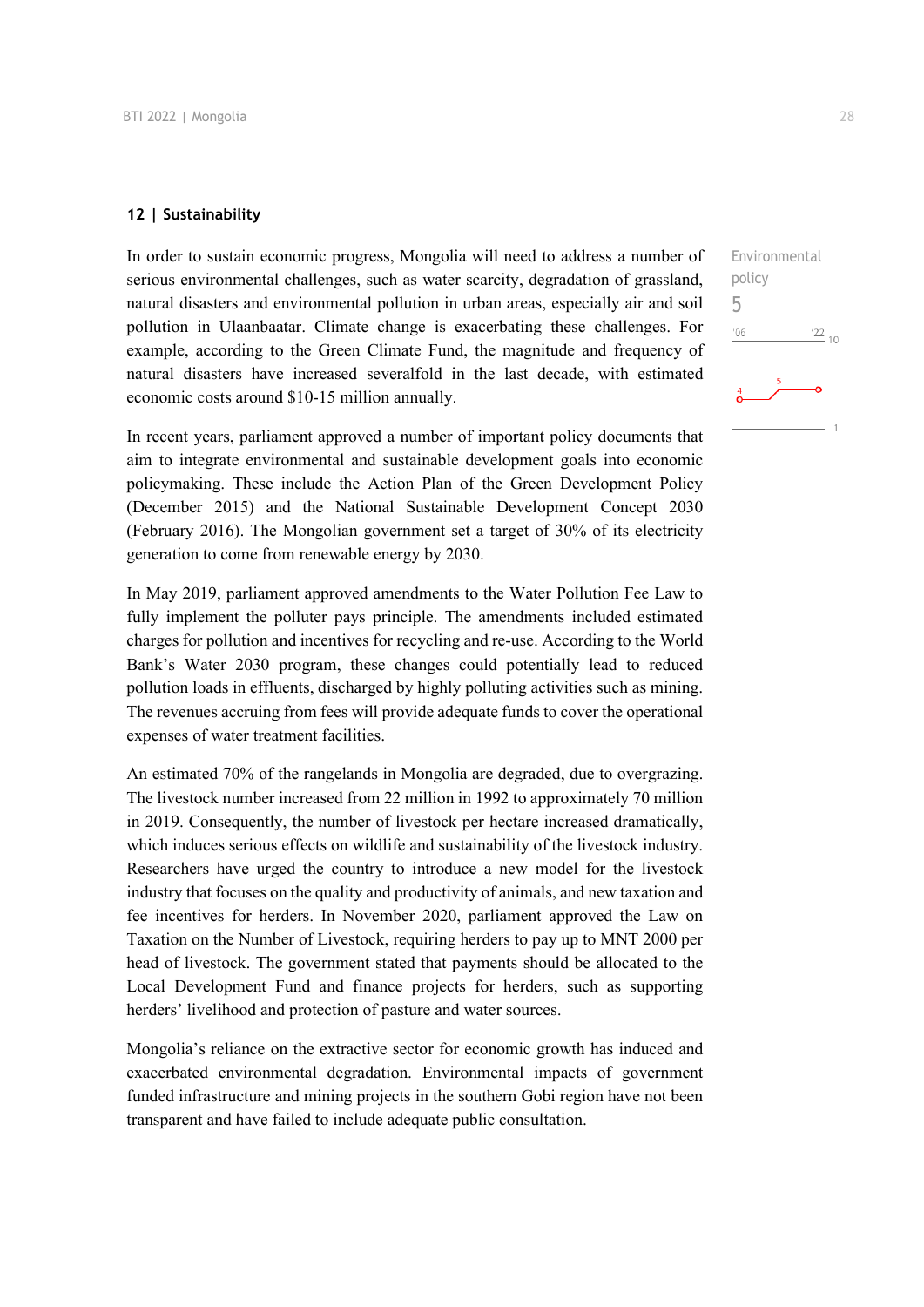Mongolia has a 5-4-3 formal education structure. Primary school has an official entry age of six and a duration of five grades. Secondary school is divided into two cycles: lower secondary consists of grades six to nine, and upper secondary consists of grades 10 to 12. Public primary and secondary schooling is free and open for all children. According to the Mongolia Human Development Report 2016, the net enrollment rate is 99.1% in primary education and 96.1% in secondary education.

The urban-rural difference in access to education has narrowed. The ratio of girls and boys in education up to lower-secondary school level is almost equal. According to UNESCO, the number of out-of-school children in Mongolia was 3,169 in 2017. Mongolia had a UN Education Index score of 0.736 in 2019. Government expenditure on education has consistently been approximately 12% of total government expenditure in recent years.

The quality and international competitiveness of Mongolia's tertiary institutions has been weak. Spending on research and development is insufficient, inhibiting scientific research. According to UNESCO, Mongolia's gross domestic expenditure on R&D represented just 0.1% of GDP in 2017 and 2018, a decrease from 0.2% in 2016. R&D activities have been primarily funded by the government. Only about 5% of R&D expenditure was provided by business. According to the World Bank, R&D personnel per one million inhabitants fell from 1,243 in 1996 to 1,056 in 2017. Among R&D personnel, the shares of core researchers and technicians have fallen from 80% and 9.7% respectively in 1998 to 55% and 7.4% in 2018.

The low quality of education at all levels is a major challenge for Mongolia, although the government has made some efforts to improve the education sector in recent years. Rural secondary schools in particular experience shortages of well-qualified teachers and learning resources. Most public schools are overcrowded and operate in two or even three shifts. 146 out of 798 schools are private, with annual tuition fees ranging from \$1,500 to \$15,000. Discrepancies between learning achievements of private and public schools and urban and rural schools are increasing.

A widespread criticism is that universities and colleges do not equip young people with the necessary skills, which is confirmed by the high unemployment rates among young people with vocational and higher educational attainment. The Global Competitiveness Index 2019 ranked Mongolia 100 in the world with regard to vocational training.

Government policy on education has not been clearly defined or consistent since the 2016 parliamentary elections. Education lacks political leadership because there have been two resignations from the position of minister of education, culture and science since the 2016 elections, combined with the lack of a robust policy agenda. In 2020, the government placed more emphasis on building schools and aims to make the transition from double shifts to one shift. The government stated that it would establish "model Cambridge curriculum schools" which would have international Education policy /

 $\frac{22}{10}$ 

R&D 5 $-06$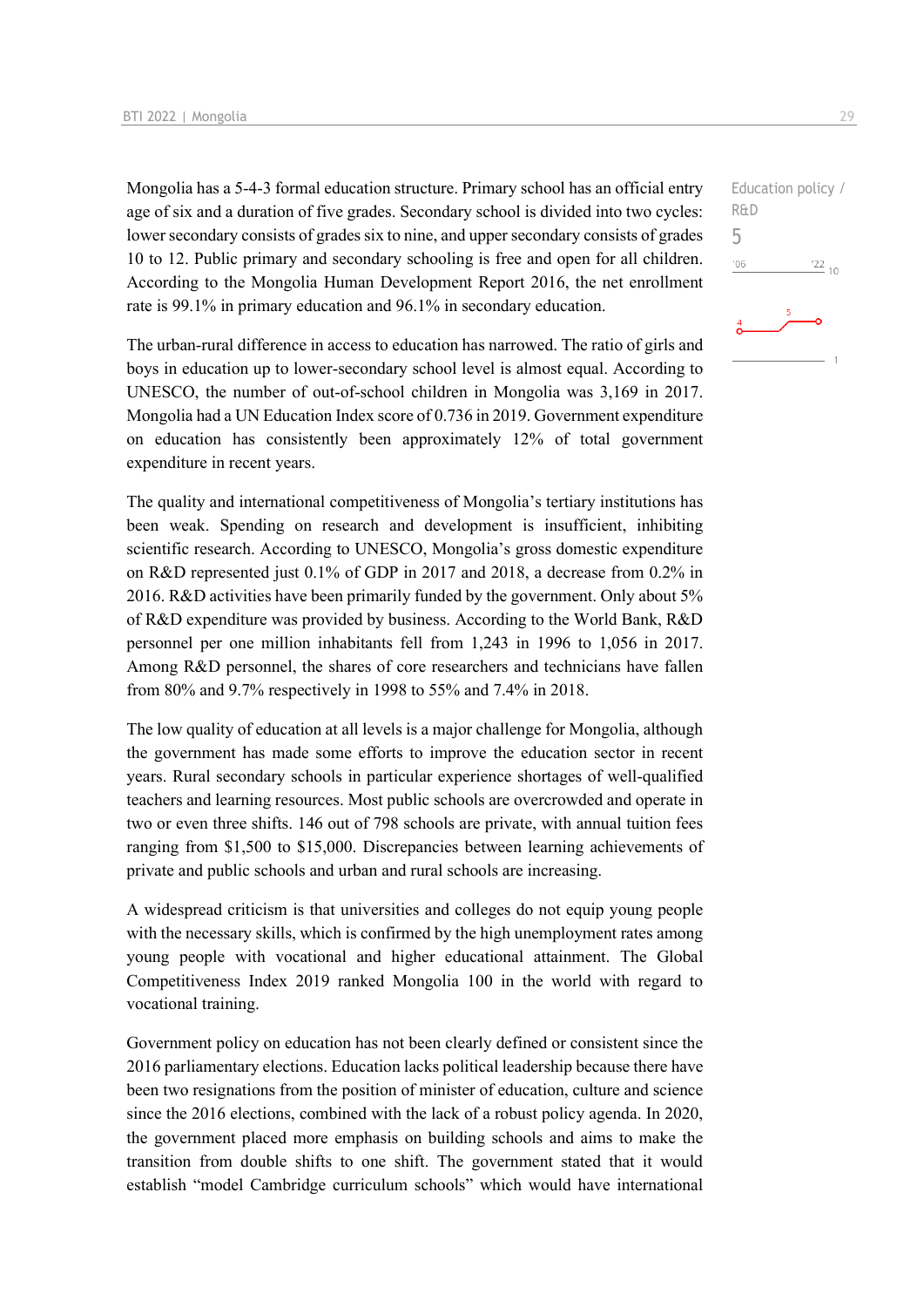standards and meet quality requirements in every aimag and Ulaanbaatar district. However, many education experts have opposed the model, stating that it would exacerbate existing inequalities in education.

In response to the COVID-19 pandemic, the government suspended all educational facilities from January 2020 and implemented a large-scale campaign to transition to remote learning. School lessons were delivered on 16 different television channels with fixed daily schedules. Schools restarted in September 2020 but were suspended again in November 2020 when the first case of community transmission of COVID-19 was recorded.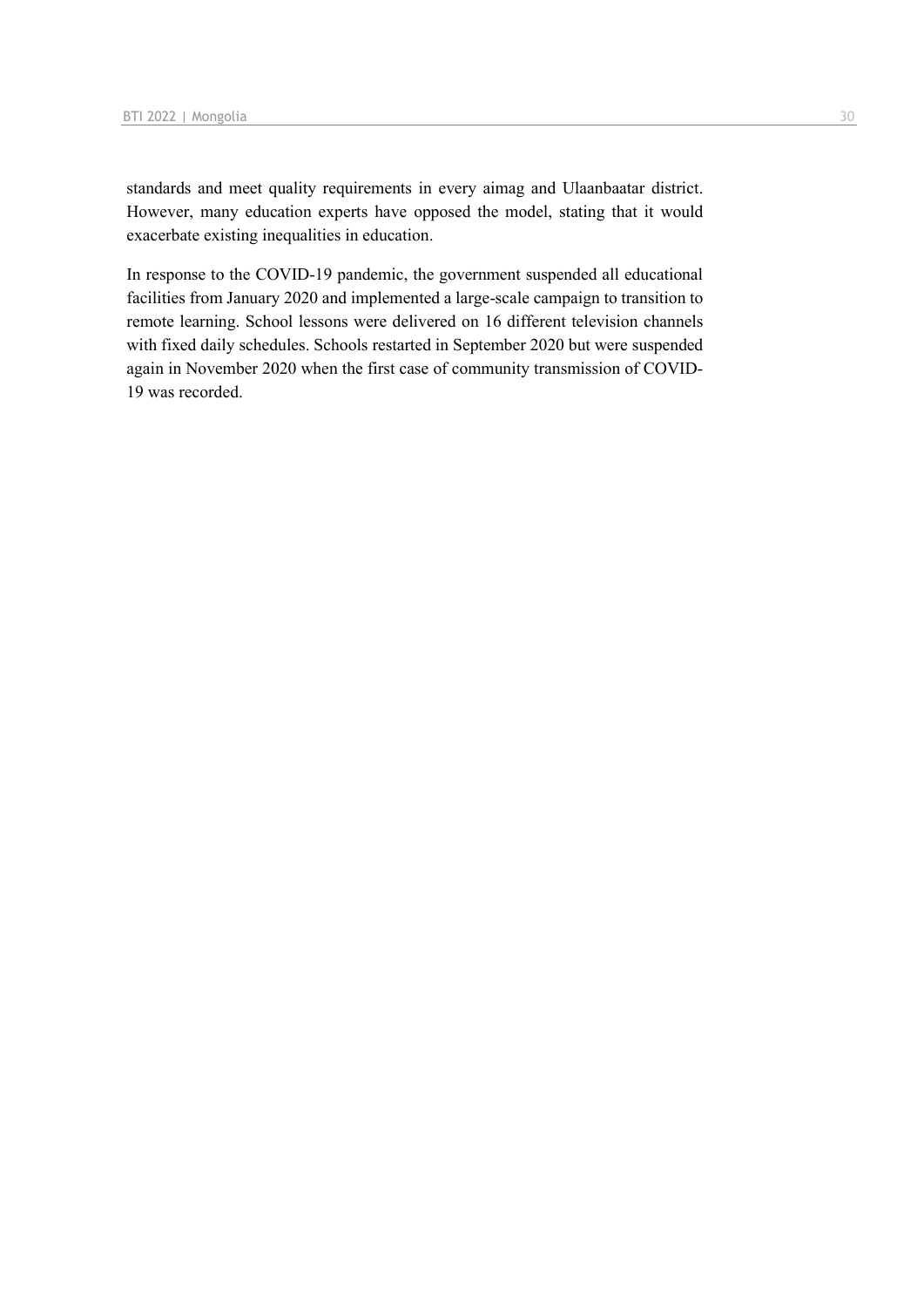## Governance

### I. Level of Difficulty

The structural constraints on governance are significant. The most important is the country's geopolitical position. Sandwiched between Russia and China, Mongolia's political, economic and foreign policies must carefully navigate through their neighbor's interests and influence.

The country's vast territory, combined with a small and sparsely located population, require significant resources in administrative, economic and infrastructural terms. In addition, Mongolia is the second largest landlocked country in the world and exposed to winter temperatures as low as -40° Celsius. In dzud disasters, thousands of herder households are at risk of losing their livelihood.

Mongolia successfully prevented the community transmission of COVID-19 for 10 months. The first community case was recorded in November 2020. A total of 1,710 cases were recorded by January 2020. To date there have been two deaths, and 1,303 recoveries from COVID-19. The containment measures and the economic contraction have had a disruptive effect on Mongolia's economic recovery. The rapid community transmissions revealed serious weaknesses in the capacity and preparedness to plan and implement effective policies.

Mongolian civil society comprises non-governmental organizations (NGOs), trade unions, chambers of commerce, saving and credit cooperatives, local groups under political parties, apartment owners' unions, non-profit media and informal self-help and leisure groups or community groups. Among them, the most influential actors are NGOs. Although there were trade unions, women, youth and elders' associations during the communist era, they were neither voluntary, nor separate from the state. They were components of the dominant communist party.

The 1992 constitution and the Law on Non-Governmental Organizations opened up space for NGOs. Since the law came into effect in 1997, the number of NGOs registered by the State Registration Agency has boomed. In 2018, approximately 17,500 organizations were registered. According to government estimates, approximately 8,500 of the registered NGOs were active. Many other NGOs did not extend their registration or submit financial and tax reports.

According to a 2020 survey conducted by the Consortium of Civil Society Organizations, which included a sample of 683 NGOs, more than 90% of NGOs are classified as very small in terms of staff, volunteers and members, and 92% have an



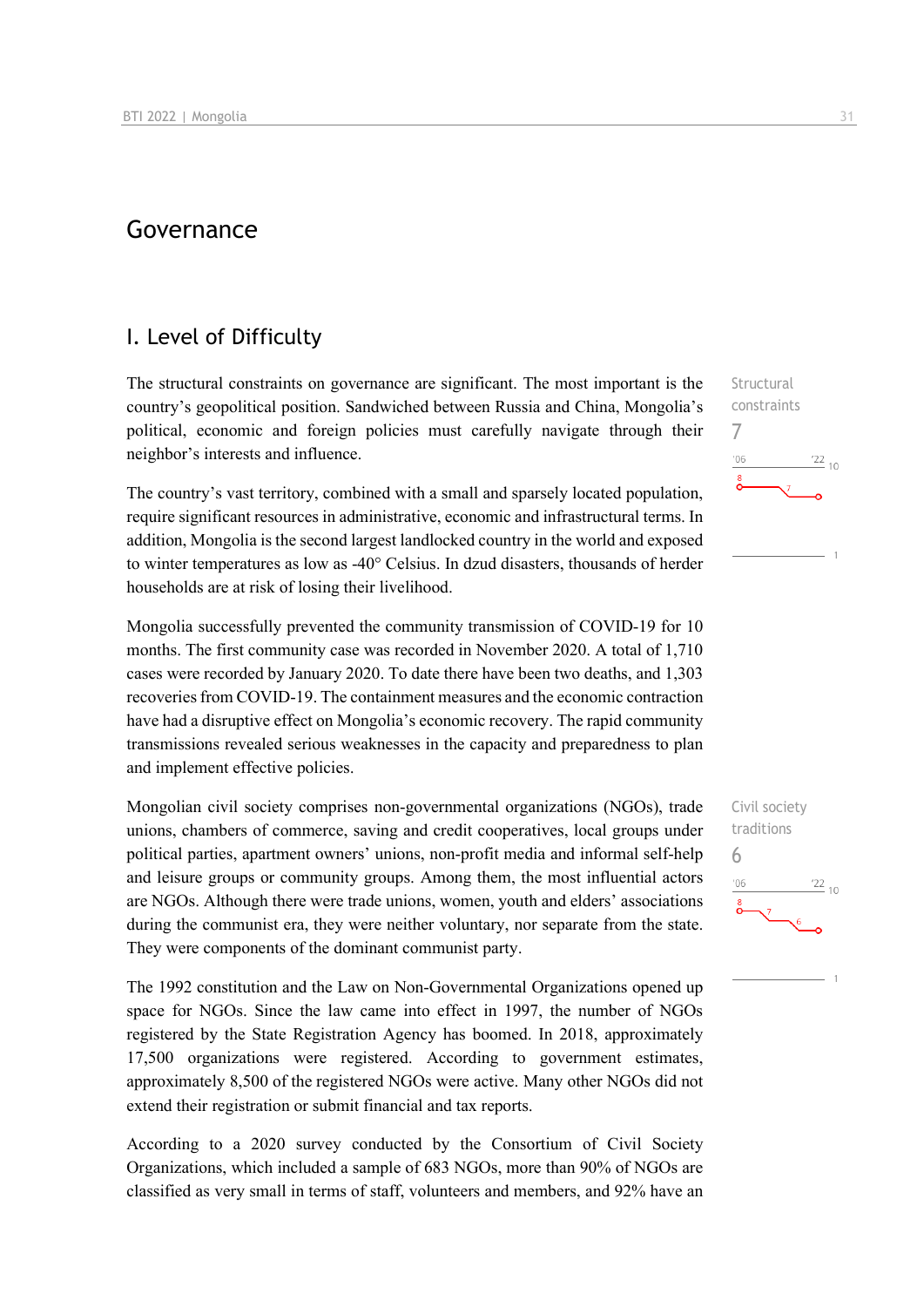annual budget of up to MNT 50 million. Sources of funding for NGOs are fairly limited: 39% from membership fees, 33% from donations, 30% from own activities, 20% from international sources and 6% from the government.

Mongolia has been slow to recognize the important role of the private sector, civil society and local governments in national development. These sectors still lack the necessary experience, awareness and capacity to collaborate with the government as equal partners. Further efforts are required to develop an enabling policy environment. This would include enacting favorable tax and insurance policies, strengthening CSO rights and freedoms, institutionalizing channels of communication between CSOs and local and central government, and ensuring the legal standing of CSOs in the court of law, particularly in public interest lawsuits.

There are no violent incidents based on social, ethnic or religious differences. Although Mongolians have increasingly questioned the nature and quality of their democratic institutions, no significant violent incidents have occurred since the postelection riots in 2008. Frequent political protests and civic demonstrations take place in a peaceful way and confrontations with police did not escalate to violence. Ultranationalist groups have limited capacity to mobilize through social media. A number of peaceful protests took place in response to the government's ineffective COVID-19 containment measures.

## II. Governance Performance

#### **14 | Steering Capability**

A number of strategic policy documents defining long-term development priorities were approved by parliament in the last decade, including policy guidance on mining, education and fiscal stability. However, these priorities have been disrupted by pedestrian concerns of electoral competition and the interests of powerful politicobusiness groups. Few prime ministers and cabinets have lasted more than two years during the course of the past three decades, and frequent leadership changes result in short term concerns. The MPP won the last two parliamentary elections and had the opportunity to set more stable, long-term policy priorities. Despite its overwhelming majority in parliament, a number of strategies initiated and defended by reform drivers in the MPP - especially on the judiciary, mining and infrastructure - have encountered serious challenges from factional interests and clientelistic groups.

In May 2020, parliament approved the long-term development policy document "Vision 2050" prepared by the government. The document includes nine fundamental goals and 50 objectives to be met in three periods: 2020 - 2030, 2031 - 2040 and 2041

#### Question Score





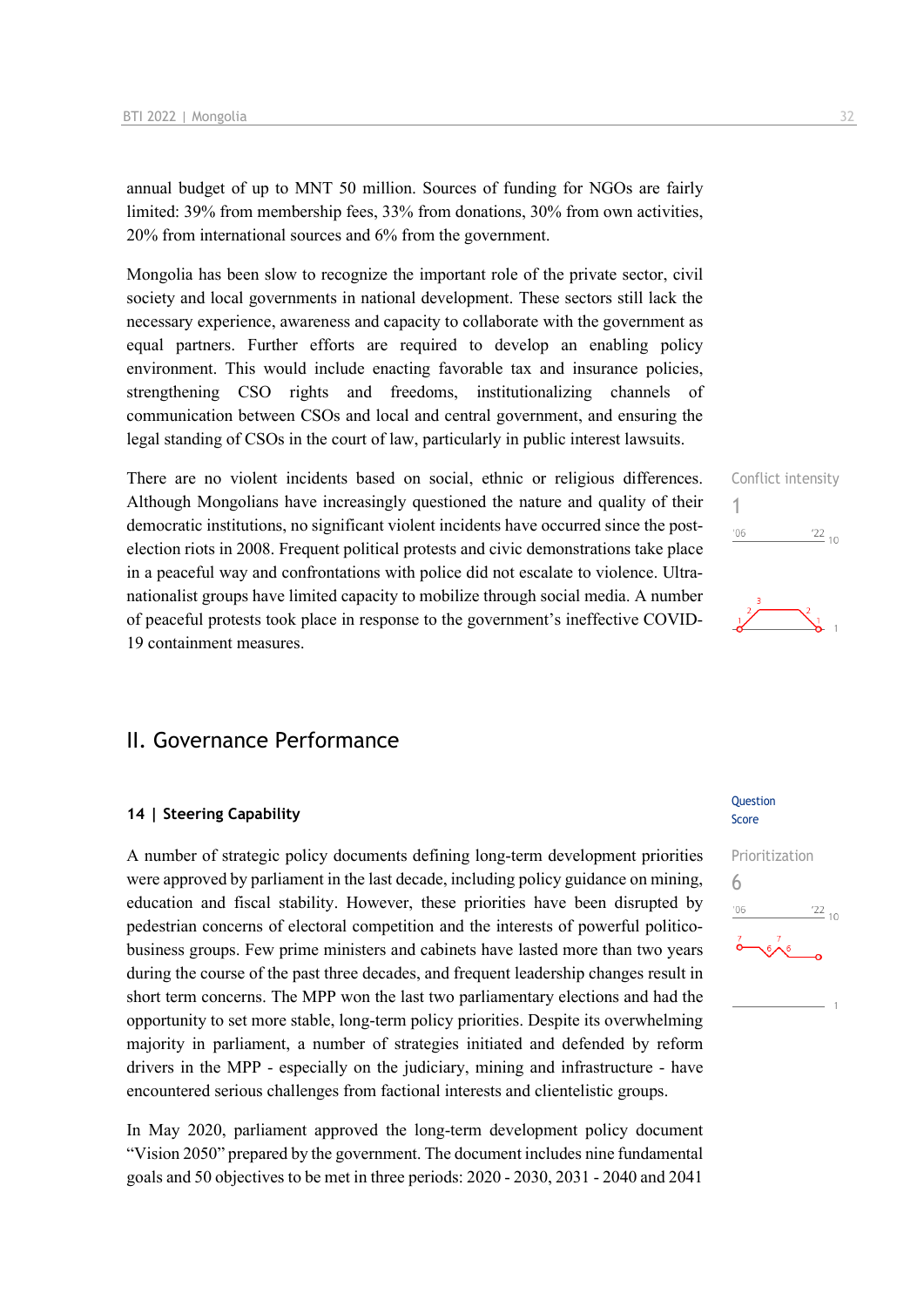- 2050. The new Prime Minister Oyun-Erdene, appointed in January 2021, was the main initiator of this policy document, and he is widely expected to prioritize and implement policies in line with its objectives. The National Development Agency is the main government body responsible for developing strategic policy perspectives and mid-and long-term priorities. The appointment of a new leadership team of the agency based on non-partisan and meritocratic criteria in December 2020 set an important precedent in policymaking.

The composition of the cabinet and government agencies has been defined by political bargaining between major factions in the ruling political parties – as was also the case with the new cabinet appointed in 2021. Conflicts and inconsistencies between the priorities of the prime minister and cabinet members occur at times because of factional and personal interests.

Mongolia's response to the COVID-19 pandemic was widely praised by domestic and international observers and the WHO until the first community transmission was recorded in November 2020. Since the outbreak of the pandemic in China, the Mongolian government prioritized the prevention of overloading its health care system in order to avoid a potential failure of the entire system, which was vulnerable due to its low financial, human and technical capacity. Therefore, the government implemented immediate and strict containment measures, including closing all borders and schools for extended periods. The success of these measures helped the incumbent party MPP gain a landslide victory in the parliamentary election. Yet despite its success in preventing community transmission, the government's restrictions on business and commuting caused unprecedented damage on business and household incomes. Although the government prioritized containment measures, it failed to implement clear and effective containment measures in response to the first case of community transmission in November 2020, which stirred public fear and frustration. Furthermore, the government has to date proven unable to present a long-term recovery plan for the economy.

The implementation of major policy priorities has been undermined by political actors' parochial interests, corruption and a lack of human and financial resources. A glaring example of government failure is its management of natural resources revenues. According to a recent World Bank study, Mongolia produced nearly \$28 billion worth of mineral outputs since 2004 and the government approved laws to allocate some of the associated revenue to stabilization and heritage funds. However, as the study shows, Mongolia has consumed 99 cents out of every dollar of mineral wealth and saved only one cent into the funds. Although the government set a strategy to build a two- or three-tiered economy, which include mining, agriculture and manufacturing, its implementation has been inconsistent and ineffective. Mongolia's dependence on mineral exports has dramatically increased, while other pillars of the economy remain weak.

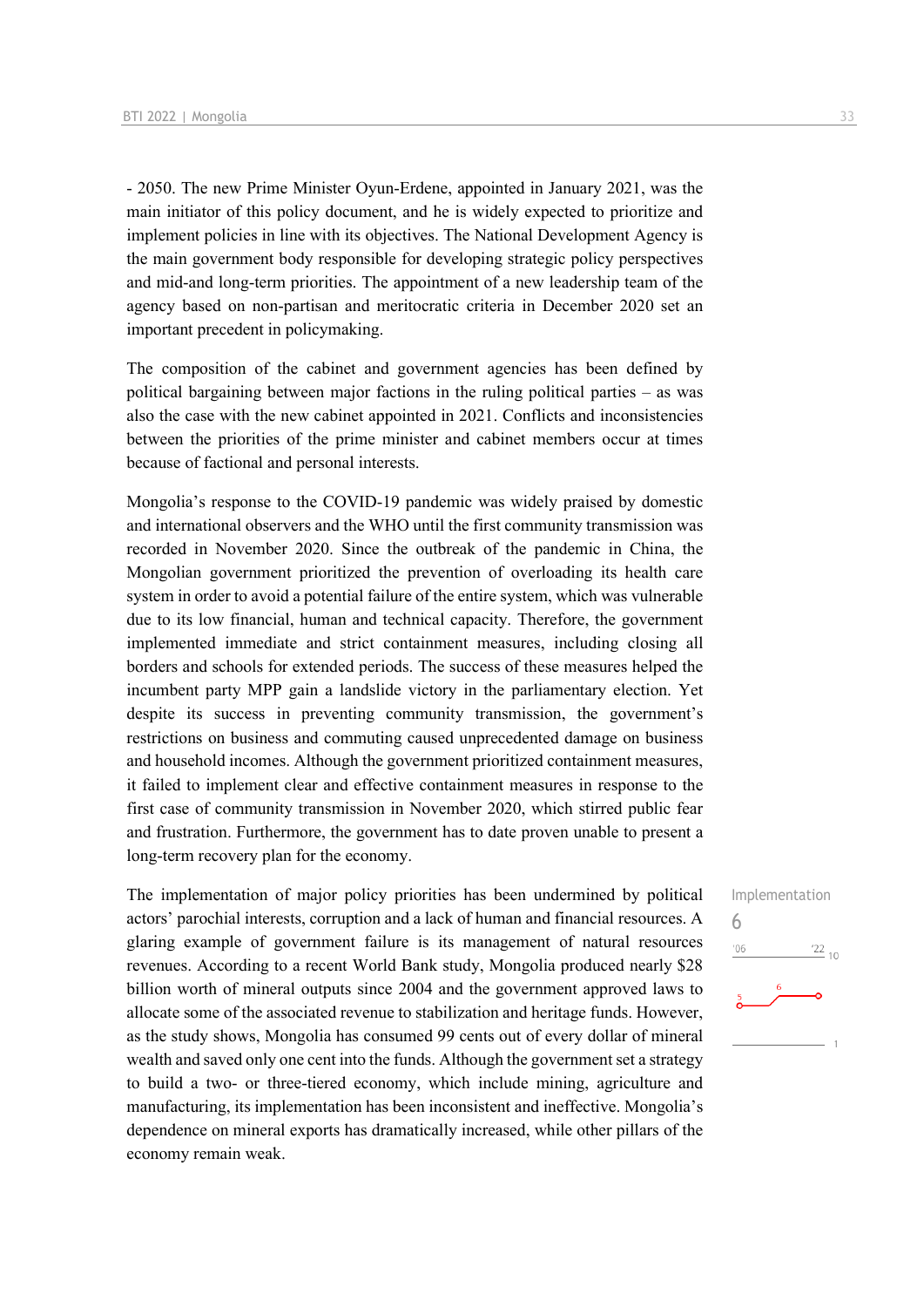A number of important government plans and projects have failed due to interruptions and corruption in implementation. The government investment in the preparation of a \$1 billion IPO of the extensive Tavan Tolgoi coal mine was wasted when it scrapped the plan a month before the 2020 parliamentary election. In 2019, the government promised to complete a project to upgrade the 230km Ulaanbaatar-Darkhan road, one of the busiest intercity roads in Mongolia, over the course of one year. However, construction works were very poor and dramatically disrupted the traffic flow of goods and commuters, causing more than 200 accidents and 20 deaths in 2020. The government postponed the completion of the road until 2022.

Mongolia's first community transmission case of COVID-19 was a person who was released after completion of their compulsory 21-day quarantine. It was concluded that the individual was infected during his stay at a designated quarantine hotel. Many cases reported later were also infected during their quarantine, revealing a serious failure of implementation of preventive and safety laws and procedures.

The government recorded some notable achievements as well. The implementation of the fiscal stability plan under the IMF Extended Fund Facility program was deemed successful by the IMF and other donors. The government demonstrated strong political commitment and consistent effort to implement the priorities set under the plan and achieved a significantly improved fiscal position in 2019. The government also showed strong political determination to reduce air pollution in the capital Ulaanbaatar, which has become one of the most heavily polluted cities in the world. In 2019, the government banned the consumption of raw coal in the capital and supplied fuel-efficient briquettes that emit less fumes. Although hundreds of carbon monoxide poisonings and several deaths were caused by the incorrect use of briquettes, the government continued the ban on consumption of raw coal. In 2019 and 2020, air quality in Ulaanbaatar was reported to have improved on previous years, though it remains a challenging problem.

In October 2019, Mongolia was added to the gray list of the Financial Action Task Force (FATF). The government implemented swift measures to comply with recommendations from the FATF on combating money-laundering and terrorism financing. As a result, the country was removed from the gray list in October 2020.

The immediate measures taken by the government in response to the first community transmitted case of COVID-19 in November 2020 revealed a serious failure of the government's preparedness and policy learning. It became increasingly clear in the following two months that the government did not take advantage of the 10 months it experienced without COVID-19 cases to develop effective emergency policies and plans. The State Emergency Commission's decisions were erratic, neither based on expert consultation nor international best practice. For example, its ban on using cars led people to use crowded buses, increasing the risks of infection. The three-week compulsory quarantine and two-week isolation at home policy that the Commission implemented were widely criticized as ineffective and leading to failures of quarantine facilities. The measures were nevertheless rigidly enforced.

 $\overline{1}$ 

6

 $06'$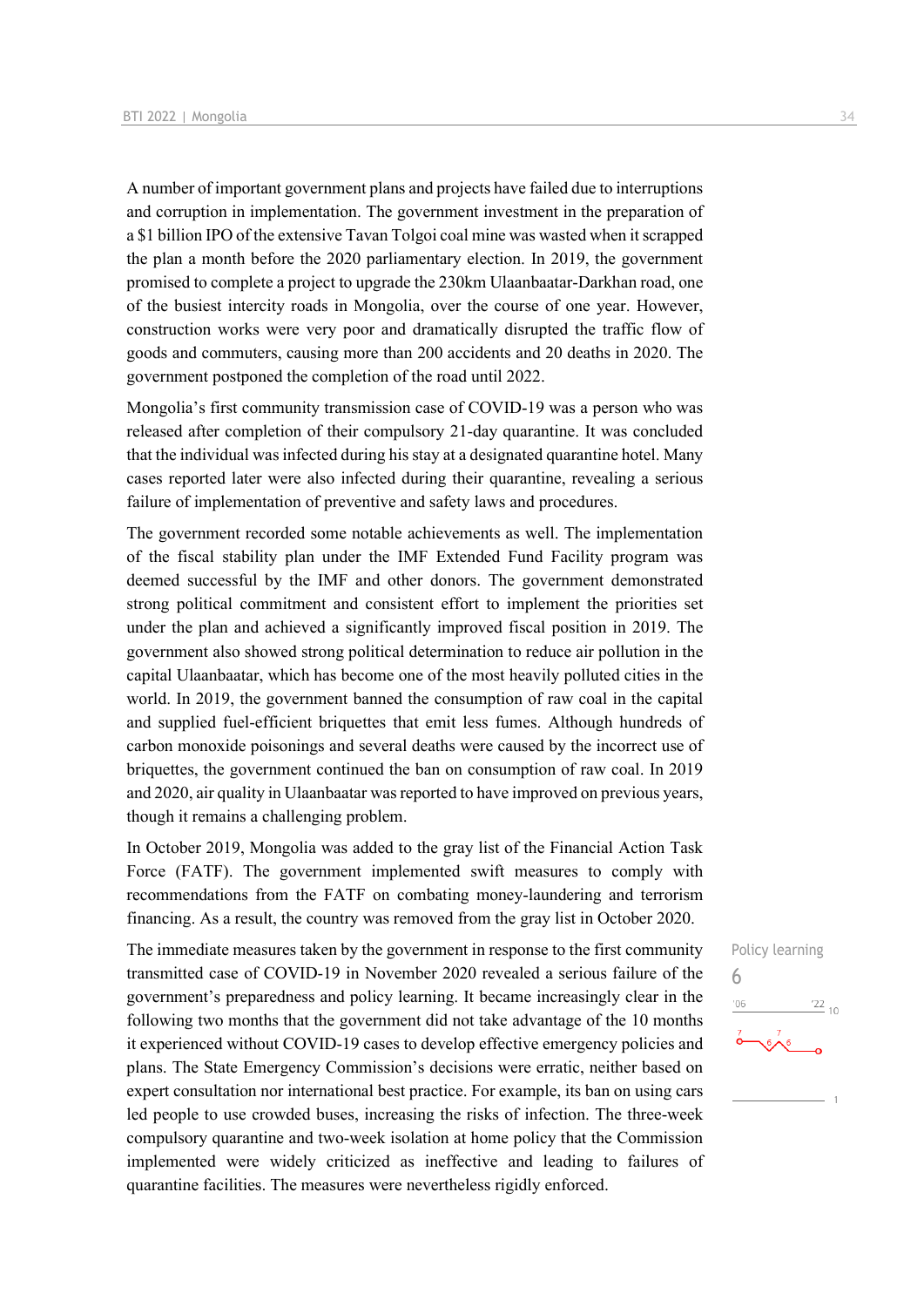In December 2020, urgent calls to change the Oyu Tolgoi Investment Agreement emerged again. In January, Member of Parliament Ganbaatar, a possible candidate for the presidential election to be held in June 2021, organized a hunger strike at the central square in the capital, demanding the government revoke the agreement. A number of local experts urged an evidence-based and strategic approach to disputes over the costs and benefits of the Oyu Tolgoi project to avoid repeating mistakes made in 2009 and 2013 due to overly populist demands. As the presidential election approaches, the mining deal will likely be exploited for political gain.

The crucial amendments to the Law on the Judiciary made in January 2021 were in part possible because of the strong political commitment of a group of members of parliament. Previously, a number of reform initiatives failed to win parliamentary approval partly because of a lack of collective commitment and public engagement.

#### **15 | Resource Efficiency**

Mongolia has a large public sector and one of the highest public investment budgets in the world, averaging 8.3% of GDP per year between 2004 and 2017, according to a recent Asian Development Bank study. The total number of civil servants has increased consistently over the past decade. In 2017 the number was 140,000. By 2018 it had risen to 192,000. If employees of state-owned companies and entities are included, the figure swells to approximately 230,000.

Efficiency of government spending is undermined by weak control of corruption and auditing mechanisms and the use of multiple financing sources. For example, implementation of the Law on Glass Accounts, which requires government agencies and state-owned enterprises to regularly report their spending, has been inconsistent. While the National Audit Agency did not report significant breaches of the law or inappropriate spending in 2020, ordinary citizens and the media disclosed numerous cases of illegitimate use of funding and expenses.

In Mongolia, civil service positions are classified as political positions, public administration positions, special state service positions or public support service positions. Politically motivated dismissals and new appointments of public servants are common. Although the law governing the civil service requires competitive recruitment procedures it has not been implemented adequately.

There are many loopholes in the hiring system. Party affiliation, money and personal networks have become crucial conditions for becoming a public servant. A new Law on Civil Service became effective in January 2019. It aims to protect the public administration from political influences, improve the professionalism of public servants and enhance accountability. Effective implementation of the law will require strong political will, supplementary procedures and judicial and non-judicial mechanisms for monitoring and compliance.

Efficient use of assets 5 $\frac{22}{10}$  $-06$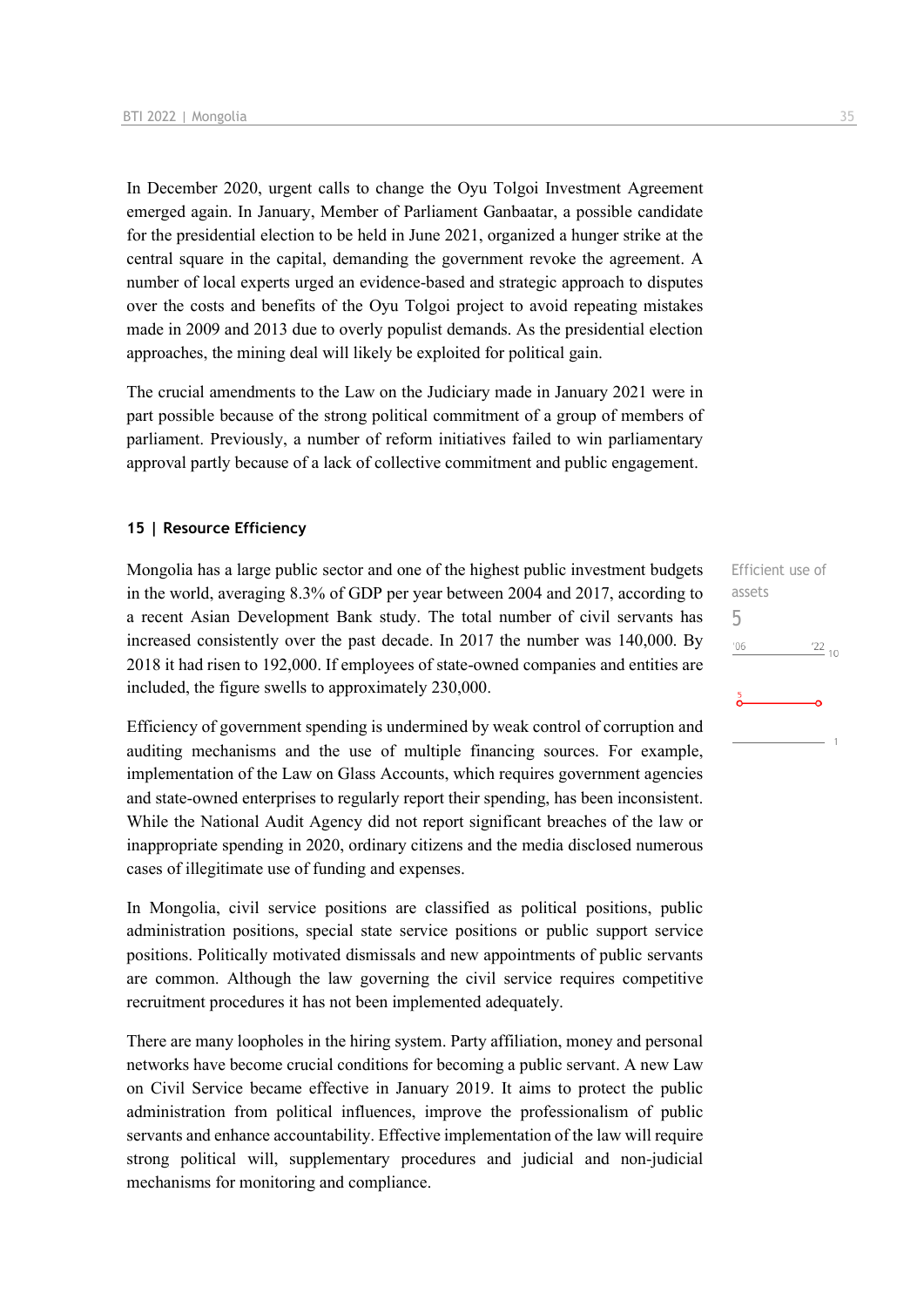Effective management of state-owned companies has been a major challenge. More than 100 such companies operate in a range of sectors. The largest are in the mining and energy sectors. Except for a few mining companies, most of the companies receive government subsidies and have accrued a significant amount of debt.

The government did not respond to calls from opposition parties and policy experts to amend the budget in the first half of 2020 and redirect some planned government expenditures to the fight against the pandemic. The government signed contracts with major international financial institutions to receive \$299.5 million in the form of lowinterest loans and \$119.4 million as international aid to implement development projects. The government organized domestic campaigns to receive donations from companies and citizens. The expenditure of these resources is not reported in detail and there is increasing public demand for disclosure and auditing.

A personalistic style of policy coordination is prevalent in government; members of parliament in particular pursue "pet projects." In addition, inter- and intraparty conflicts are frequently exposed between different ministries and government departments and between central and local governments. Ministries, government agencies and local governments only sometimes establish memoranda of understanding, revealing a lack of horizontal government coordination. The recent amendments to the constitution empowered the prime minister to directly appoint his or her cabinet ministries in theory. However, in practice political bargaining between party factions and leaders prevails.

There have been serious inconsistencies and a lack of coordination of the government's measures to contain the spread of COVID-19. Inconsistent and overlapping measures are taken by the State Emergency Commission and the Capital City Emergency Commission, which frequently caused frustration and anger among businesses and citizens. Some evidence of serious friction between the minister of health and the director of the National Center for Communicable Diseases, the main hospital treating COVID-19 patients, was publicly disclosed in January 2021, indicating limitations of the personalist style of coordination in the currently fragmented system of governance.

The Law on State and Official Secrets approved by parliament in 2016 determined that contrary to its predecessor the new government was entitled to define the scope and list of information considered to be state and official secrets. Consequently, the number of forms of information included in the list of state secrets increased from 50 in 2017 to 565 in 2020. As the law prescribes criminal charges for people who obtain and keep state secrets, the broad scope of secrets will likely discourage public and media access to information. The law can be used by government and officeholders to conceal conflict of interest and corruption.

The new Criminal Law, which came into effect in July 2017, enabled courts to dismiss four cases in 2018 and 9 cases in 2019 due to the lapse of a short limitation period. These included high profile corruption cases. The Criminal Law prescribed



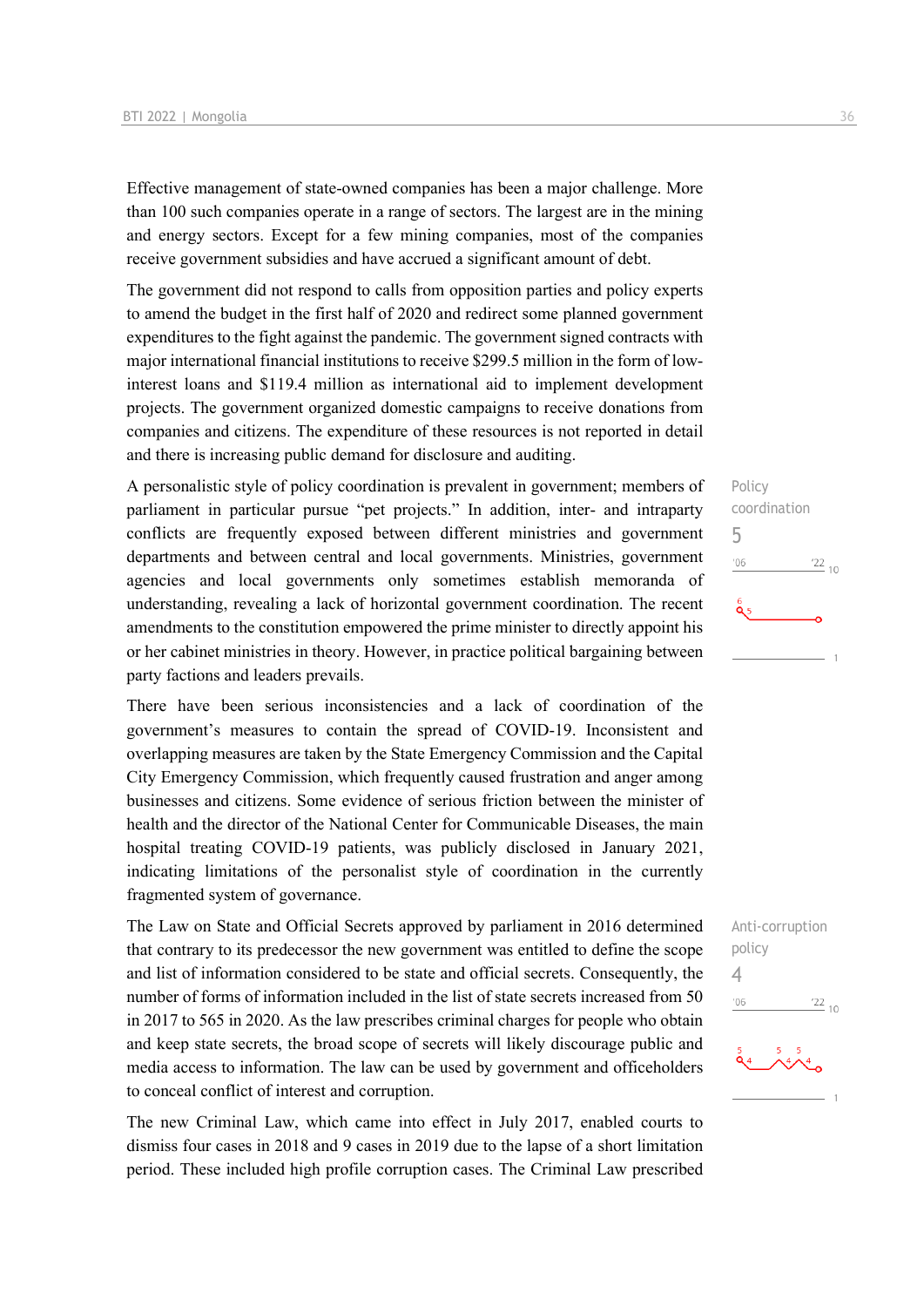very lenient penalties for corruption offenses, ranging from a ban on working in public administration for up to five years, to fines of up to MNT 27 million and imprisonment of up to 5 years. In 2020, four former members of parliament were prosecuted for abuse of power in obtaining loans from the Small and Medium Enterprises Development Fund and sentenced in accordance with the new law. Two of them were sentenced to three years in prison, while the other two were banned from working in public administration and fined MNT 40 million.

Parliament passed an amendment to the Law on Prevention of Conflicts of Interest in December 2017. Previously, if a conflict of interest was identified, the law permitted the Independent Authority against Corruption (IAAC) to deny an appointment to the public administration. However, the amendment meant the IAAC could only reveal conflicts of interest in a notice to relevant government bodies. This change enables power holders to appoint someone who does indeed have conflicts of interests.

The IAAC has achieved success in reducing middle- and lower-level corruption to some extent. However, its capacity remains limited in reducing higher level corruption and extending its oversight across the country. The institutional independence, investigative power and financial and human resource capacity of the IAAC has been undermined by the existing legal frameworks. Appointment of the head of the IAAC remains highly politicized and influenced by the president of Mongolia. There have been concerns that the IAAC has acted in a biased manner by selectively targeting specific individuals. In December 2020, parliament amended the Law on Corruption to transfer the power to nominate the head of the IAAC from the president to the prime minister. Although there have been widespread calls to strengthen the legal framework for the IAAC, the government has so far not presented any reform programs.

Election campaign expenses increased significantly in 2020. According to the National Audit Agency (NAA), approximately MNT 70 billion were spent, nearly double the amount reported in 2016. The candidates elected to parliament spent more than three times the average compared to other candidates, according to Ikon.mn. Though the NAA released reports from parties and candidates, it does not have the authority to investigate any discrepancies. The current legal environment for the NAA undermines its independence. Political parties did not disclose detailed financial reports, which impeded independent monitoring.

The 2020 amendments to the constitution include new clauses that require parties to disclose the source and expenditure of their financing. Only strong political commitment and leadership and broad-based consultation can lead to a long-awaited reform of party financing in Mongolia.

Implementation of the Law on Public Procurement and other regulations governing transparency of public procurement has been inadequate. The IAAC has reported many breaches of public procurement rules. The Law on Glass Accounts requires publicly funded organizations to disclose their public procurement notices and expenditures. Investigative journalists and social activists who examined the disclosed documents have revealed many breaches of procurement laws.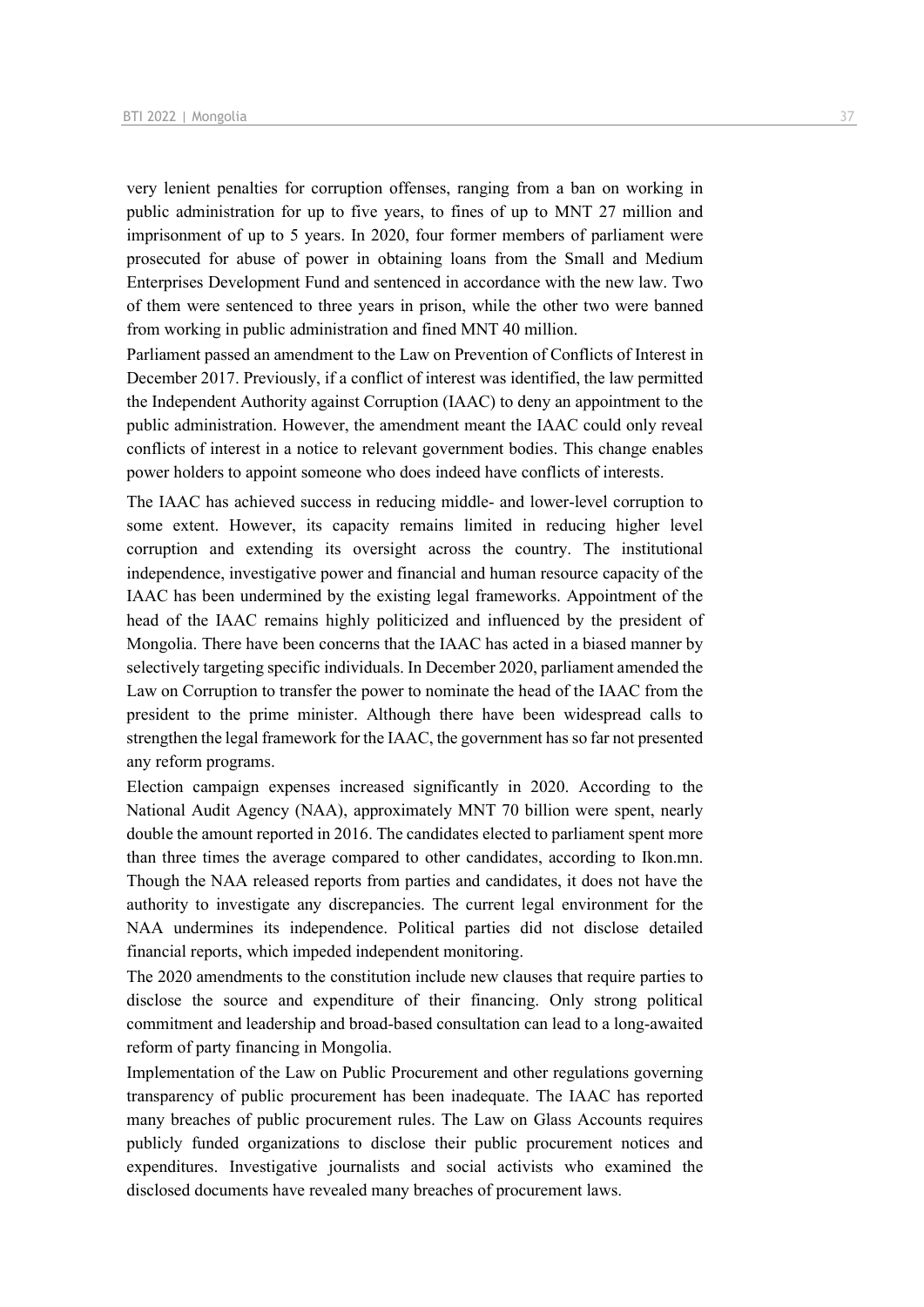#### **16 | Consensus-Building**

All major political actors agree on building a democracy. At the same time, public opinion polls indicate that the general assessment of democratic values is much higher than trust in the institutions, such as state authorities and the judiciary. The amendments made to the constitution in 2019 were based on consultation among political parties and major political actors; public discussions of these amendments were active and prolonged. Similarly, important amendments to the Law on Judiciary in January 2021 were a result of evidence-based consultation and a general consensus among political parties and civil society.

There is little question of Mongolia's general commitment to a market economy; however, Mongolian policymakers continue to struggle with balancing market forces while providing social safety and advancing responsible/sustainable development. There is considerable debate and a polarization of opinions over the role of the state in the mining sector and the development of strategically important mines in partnership with international investors.

There are currently no openly anti-democratic actors with substantial influence or veto powers. While there are a small number of people advocating the establishment of a non-democratic regime, these people are not taken seriously by the public or the government. Such attitudes are primarily limited to ultra-nationalist groups. They have no influence and are largely peripheral. The Mongolian Armed Forces do not have a history of seeking political control, and there are no indications that the military seeks any policymaking role.

The political leadership generally prevents cleavage-based conflicts from escalating. However, public grievances over social injustice and disparities are prevalent, increasing the risk of an unstable political environment fueled by populist actors.





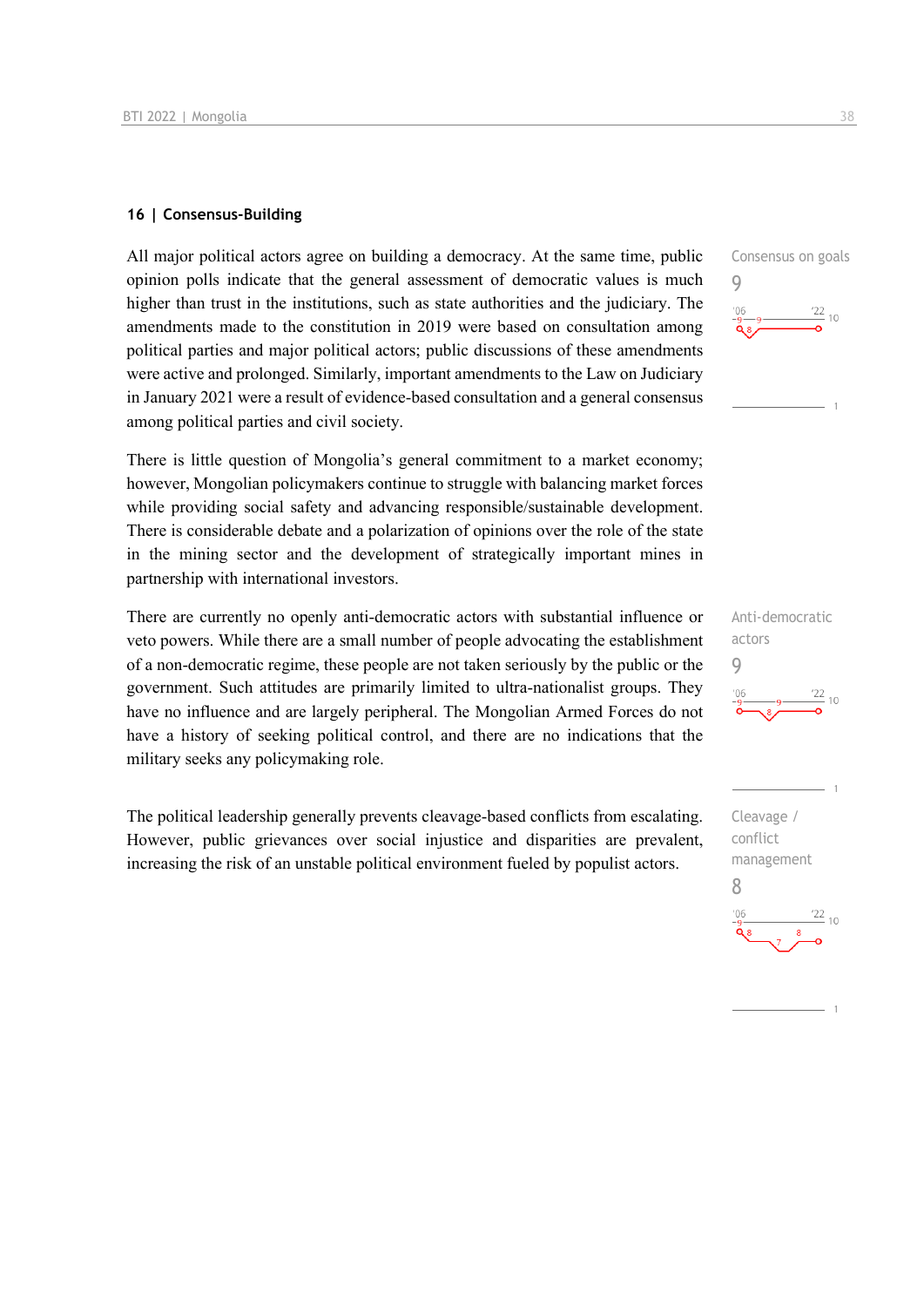Civil society has emerged as an important partner for the government, playing a crucial role in promoting democratic reforms, human rights and gender equality, as well as providing much needed services to vulnerable groups. The political leadership permits civil society participation within the policymaking process. It takes account of and accommodates the interests of most civil society actors. Laws on formal hearings and other mechanisms for soliciting comment have been approved by parliament and implemented in the past several years.

As a result, some important laws and government decisions were developed in collaboration with civil society. A notable example is the newly amended law on domestic violence of 2016 that resulted from more than 15 years of civil society-led campaigning. Another example is a quota for civil society representatives to be members of boards and monitoring committees of public organizations such as national TV and radio and the National Gender Committee. Many civil society groups - either registered NGOs or informal networks - have contributed to policy initiatives on important social problems such as air pollution, sanitation, child rights, gender equality, inclusive education and transparency and fairness.

Although political repression and purges occurred throughout the former communist regime, Mongolians have not undergone further large-scale, systematic injustice since the Stalinist purges. From 1922 to 1940, political leaders and other individuals considered potentially subversive, such as aristocrats, national entrepreneurs and Buddhist monks, were purged. This activity resulted in capital punishment for more than 30,000 people and the imprisonment of tens of thousands. After World War II, many intellectuals with nationalist views were subjected to repression. Over time, political repression in Mongolia evolved from outright state terror to forms of administrative measures, defamation of personal dignity and discrimination on the basis of opinion.

After the transition to democracy in 1990, a National Rehabilitation Commission was formed to examine each case of repression. The commission generated approximately 36,000 case files. In January 1998, parliament passed a Law on the Rehabilitation of Victims of Political Repression and on Granting Compensation. As of today, approximately 17,400 victims have been recognized and MNT 16 billion has been paid in compensation. In 1996, the Democratic Party officially asked for a pardon of its members on behalf of the government and party leaders of Mongolia. The MPP did the same in March 2011.

In January 2021, a draft law on compensation for the political repression and purging of the Buddhist religion was submitted to parliament by 56 members of parliament. The law aims to provide funding for the rehabilitation and promotion of tangible and intangible cultural heritage of Buddhism in Mongolia. The draft law prompted public debates and controversies over policy priorities amidst the COVID-19 pandemic. Parliamentary review of the draft law was postponed, citing its inconsistencies with other laws.

 $\frac{22}{10}$ 

Civil society participation

Reconciliation

 $n/a$ 

 $\frac{22}{9}$ - 10

 $\overline{1}$ 

9

7

 $-06$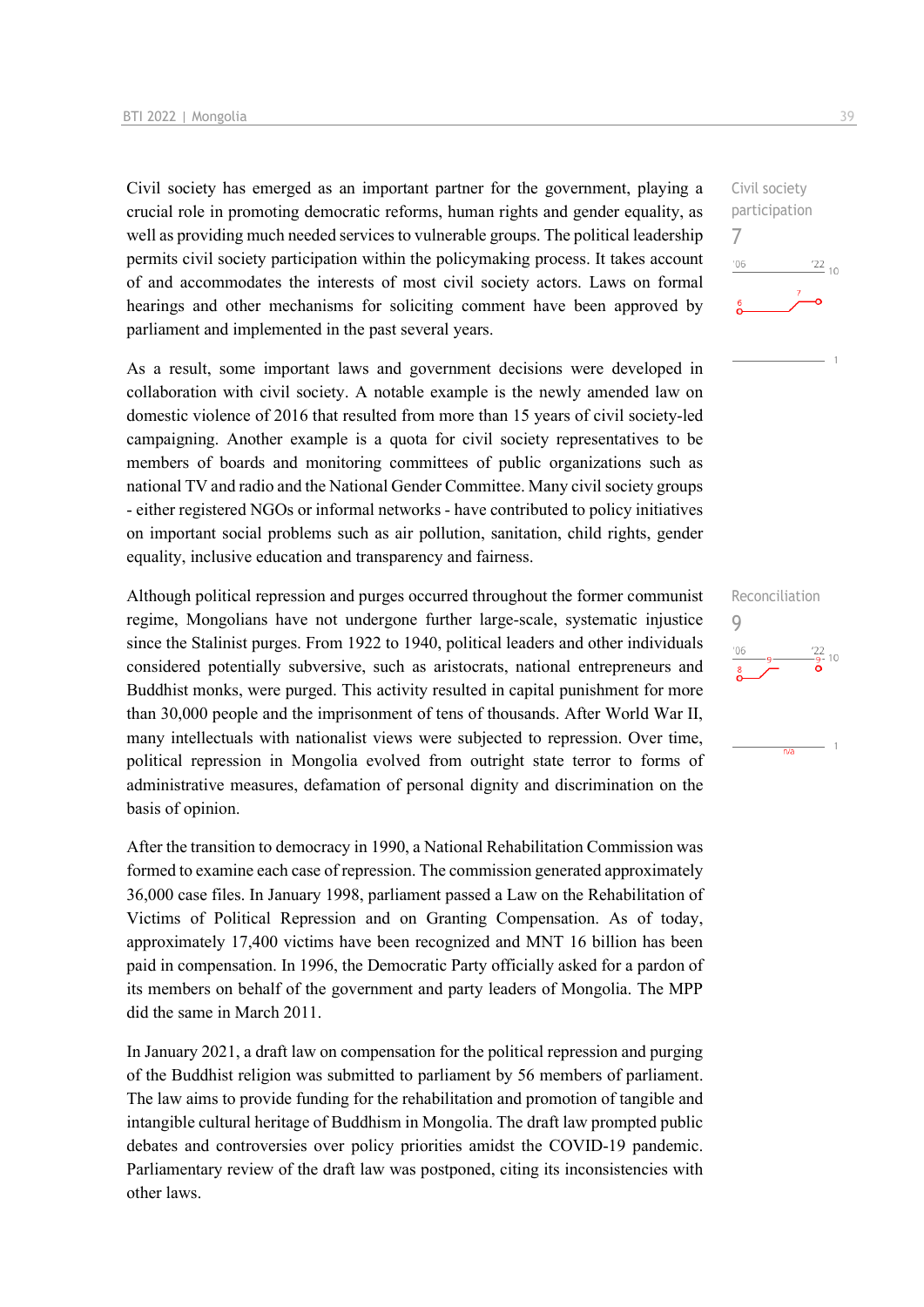#### **17 | International Cooperation**

Mongolia receives substantial amounts of aid in critical areas such as energy, infrastructure, governance, education and social protection. The total Official Development Assistance (ODA) as a share of GDP declined from approximately 8% in 2007 to below 3% in 2014. Because Mongolia experienced exceptionally high economic growth until 2013, which led to it achieving upper-middle income status, important donor countries such as Germany and Japan significantly reduced ODA disbursements to the country. The share of food and humanitarian aid has declined sharply in recent years. According to government estimates, Mongolia received \$4.38 billion in loans and \$2.62 billion development aid between 1991 and 2017. The government received MNT 1.2 trillion loans and grant aid in 2019. The Asian Development Bank loans and grants amounted to 42.3%. China's to 20.5%. Other major donors were Japan, the World Bank, India, South Korea and Germany.

International assistance has increasingly focused on Mongolia's needs assessments and stakeholder consultations to set program areas and priorities. Inconsistent government policy in some sectors and frequent changes of senior leadership in government have undermined implementation of grant aid projects. Local experts suggested that progress remains slow toward promoting harmonization and mutual accountability of international aid, which is not supported by a proper national system of results monitoring and management.

In 2020, the government signed contracts to receive a \$299.5 million loan from the Asian Development Bank, IMF and Asian Infrastructure Investment Bank, and a \$119.4 million grant to support its response to the COVID-19 pandemic. The Asian Infrastructure Investment Bank approved a loan of \$100 million to support Mongolia's COVID-19 Rapid Response Program. It is the bank's first financial project in Mongolia since the country joined it in 2015.

Though the government presented plans detailing the expenditure of these loans and grants, there is a widely held concern that some of the money was not deployed to areas of priority, such as improving the diagnostic and treatment capacity of regional hospitals and medical centers and supporting businesses.

Mongolian democratic and diplomatic credentials are well established in the international community. As a U.N. member-state since 1961, Mongolia has played a constructive role in the intergovernmental policymaking process and has demonstrated its firm commitment to peace, security and dialogue. Notably, in 2006, Mongolia passed a U.N. General Assembly resolution on Mongolia's international security and nuclear-weapon-free status (GA resolution 61/87). With this act, Mongolia became the only member-state with an internationally recognized nuclear weapon-free status. In 2012, the five permanent U.N. Security Council members and



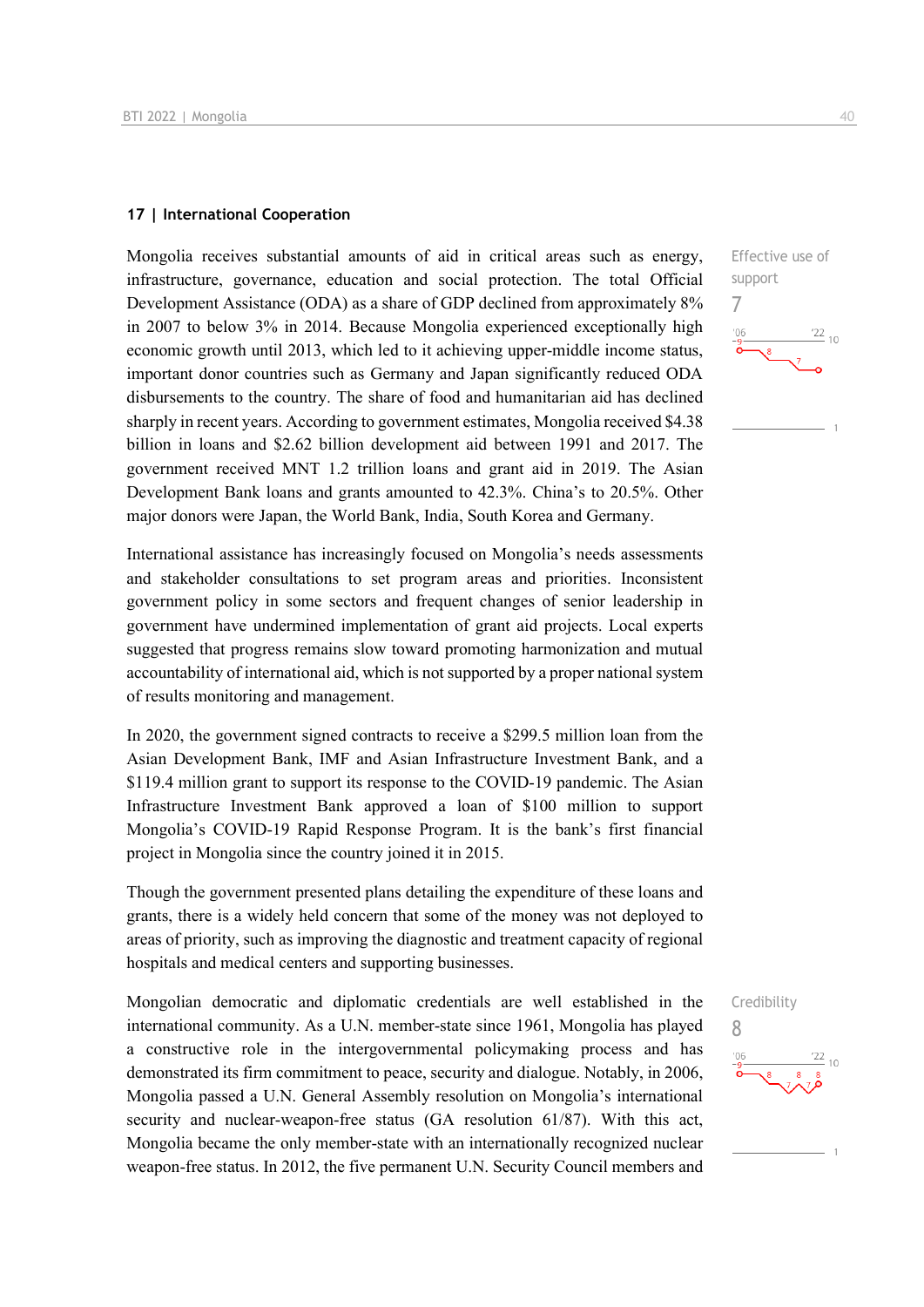nuclear weapon states signed a joint declaration to provide security assurances to Mongolia, by officially recognizing the country's nuclear weapon-free status.

In November 2017, the Partnership and Cooperation Agreement (PCA) between the European Union and Mongolia entered into force. Mongolia became the first country to receive observer status at the Shanghai Cooperation Organization (SCO) in 2004. Mongolian leaders have attended all SCO high-level events.

In September 2020, Mongolia formally joined the Asia-Pacific Trade Agreement (APTA), as the seventh member of the long-standing regional agreement that includes Bangladesh, India, Laos, South Korea and Sri Lanka, and China.

Mongolia undertook efforts to obtain COVID-19 vaccines under the COVID-19 Vaccines Global Access Facility (COVAX), a global collaboration aimed at purchasing and delivering vaccines. In January 2021, the Health Ministry, in cooperation with the WHO, UNICEF, World Bank and Asian Development Bank, conducted a complex assessment of the country's readiness to roll out COVID-19 vaccines. Mongolia was also included in India's list of friendly countries; the country will send Mongolia a limited amount of Covaxin, an Indian government-backed experimental COVID-19 vaccine.

Developing international partnerships has particular significance for Mongolia, a country that is landlocked between two great neighbors. Mongolia's foreign policy emphasizes balanced relations with Russia, on which Mongolia relies for energy, and China, which is Mongolia's main channel for import and export.

Mongolia views balanced foreign relations as key to its ability to maintain national sovereignty and ensure development. Hence, Mongolia has pursued an open and nonaligned policy, maintaining strong commitment to upholding peace. Mongolia's then-President Elbegdorj, Russian President Putin and China's Xi Jinping signed an agreement in June 2016 on a trilateral economic corridor, a major cooperation initiative which aimed to boost infrastructure and trade integration of the three nations.

Multilateralism is an important pillar of Mongolia's foreign policy. Conceptualized in its Third Neighbor policy, Mongolia's efforts to balance the influence of its two large neighbors led it to assume an active role in international and regional organizations. Aside from its close cooperation with the Asia-Pacific Economic Cooperation (APEC) and Association of Southeast Asian Nations (ASEAN), Mongolia became a participating state of the Organization for Security and Cooperation in Europe (OSCE) in November 2012. Mongolia also joined the Asia-Pacific Trade Agreement in 2020.

In 2019, Russian President Vladimir Putin visited Mongolia to sign a new permanent treaty on friendship and comprehensive strategic partnership, which replaced the existing 1993 Treaty of Friendly Relations and Cooperation. President Battulga

Regional cooperation 9 $'06$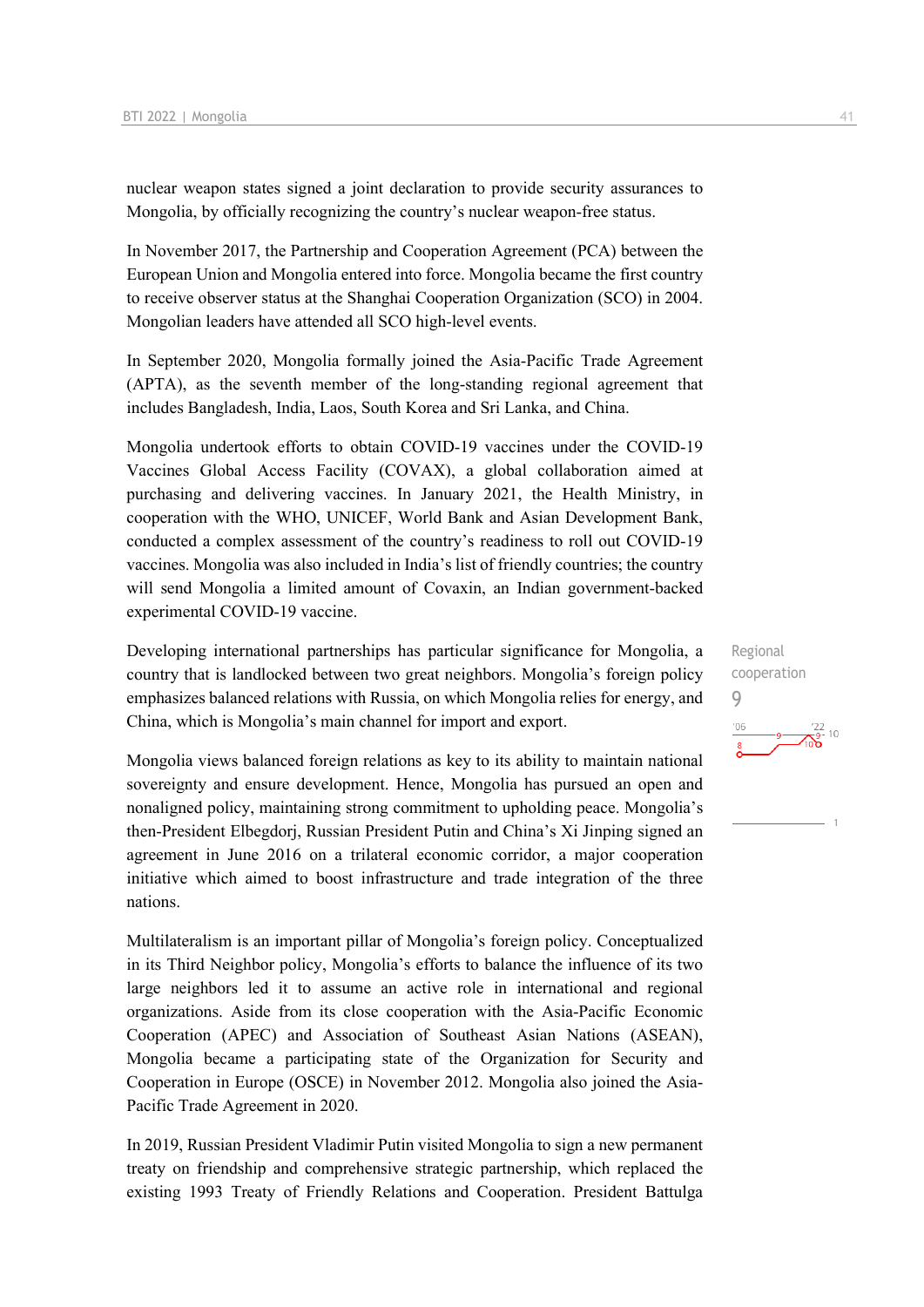visited the United States in September 2019 and signed a joint Declaration of Strategic Partnership between Mongolia and the United States of America with then-U.S. President Trump. The House of Representatives of the U.S. Congress adopted a resolution reaffirming the strategic partnership between the United States and Mongolia in December 2020.

In 2020, President Battulga became the first head of state to visit China after the COVID-19 outbreak and meet with Chinese President Xi Jinping. He announced Mongolia's donation of 30,000 sheep to China to support the Chinese people's fight against COVID-19.

In September 2020, Chinese Foreign Minister Wang Yi visited Mongolia amid accusations and protests that the Chinese government was suppressing the native language and culture in Chinese regions with ethnic Mongolian minorities. He promised to provide Mongolia with a \$103 million grant. In October 2020, Japan's Foreign Minister Toshimitsu Motegi visited Mongolia and pledged JPY 2.5 billion in aid to support Mongolia's efforts to manage the pandemic.